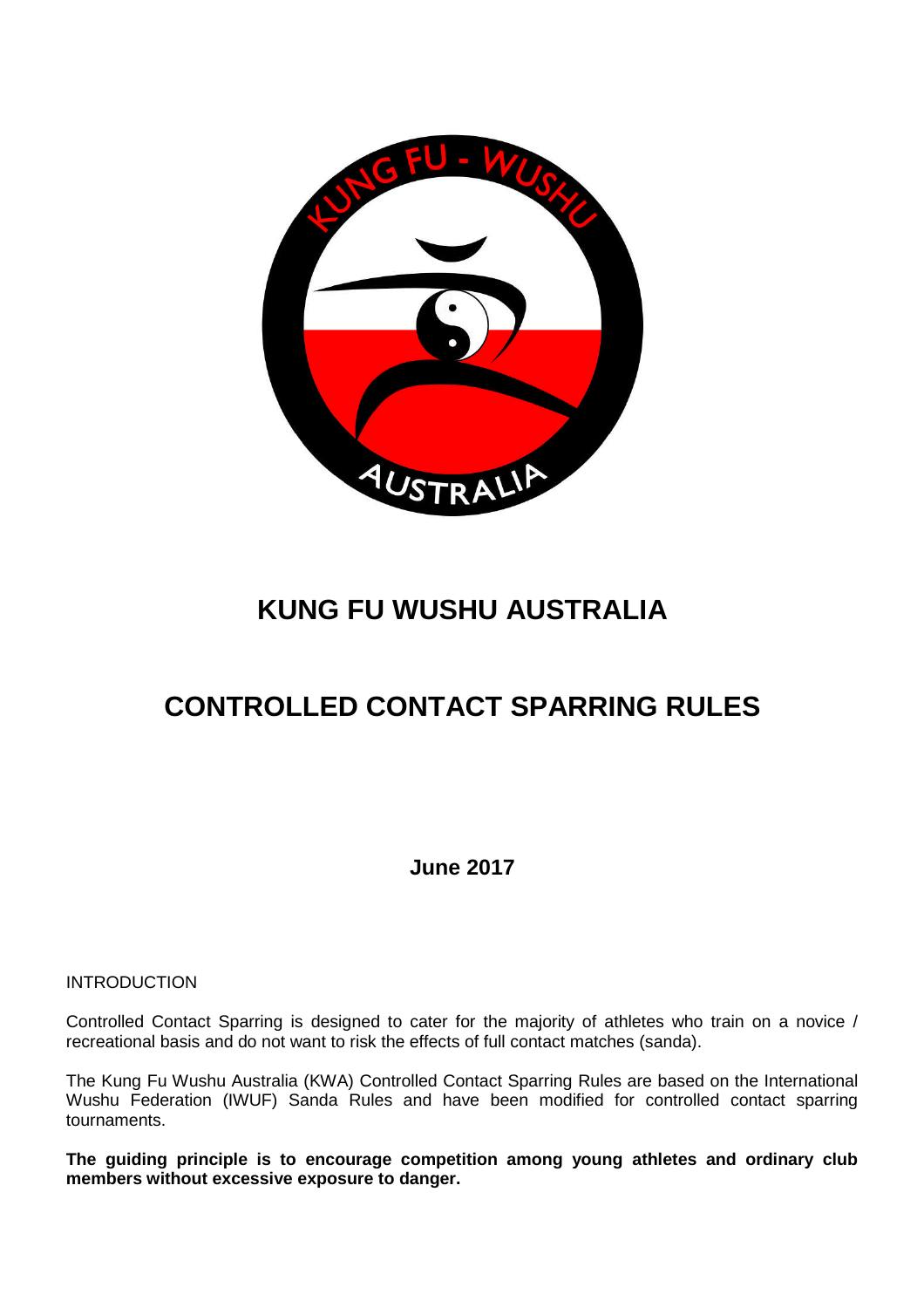| <b>TABLE OF CONTENTS</b>                                              |  |
|-----------------------------------------------------------------------|--|
|                                                                       |  |
|                                                                       |  |
|                                                                       |  |
|                                                                       |  |
|                                                                       |  |
|                                                                       |  |
|                                                                       |  |
|                                                                       |  |
|                                                                       |  |
|                                                                       |  |
|                                                                       |  |
|                                                                       |  |
|                                                                       |  |
|                                                                       |  |
|                                                                       |  |
|                                                                       |  |
|                                                                       |  |
|                                                                       |  |
|                                                                       |  |
| CHAPTER 4 - FIGHTING TECHNIQUES, SCORING CRITERIA & PENALTIES 8       |  |
|                                                                       |  |
|                                                                       |  |
|                                                                       |  |
|                                                                       |  |
|                                                                       |  |
|                                                                       |  |
|                                                                       |  |
|                                                                       |  |
|                                                                       |  |
|                                                                       |  |
| <b>CHAPTER 6 - SCHEDULING, EVENT DRAW GUIDELINES AND SCOREKEEPING</b> |  |
|                                                                       |  |
|                                                                       |  |
|                                                                       |  |
|                                                                       |  |
|                                                                       |  |
|                                                                       |  |
|                                                                       |  |
|                                                                       |  |
|                                                                       |  |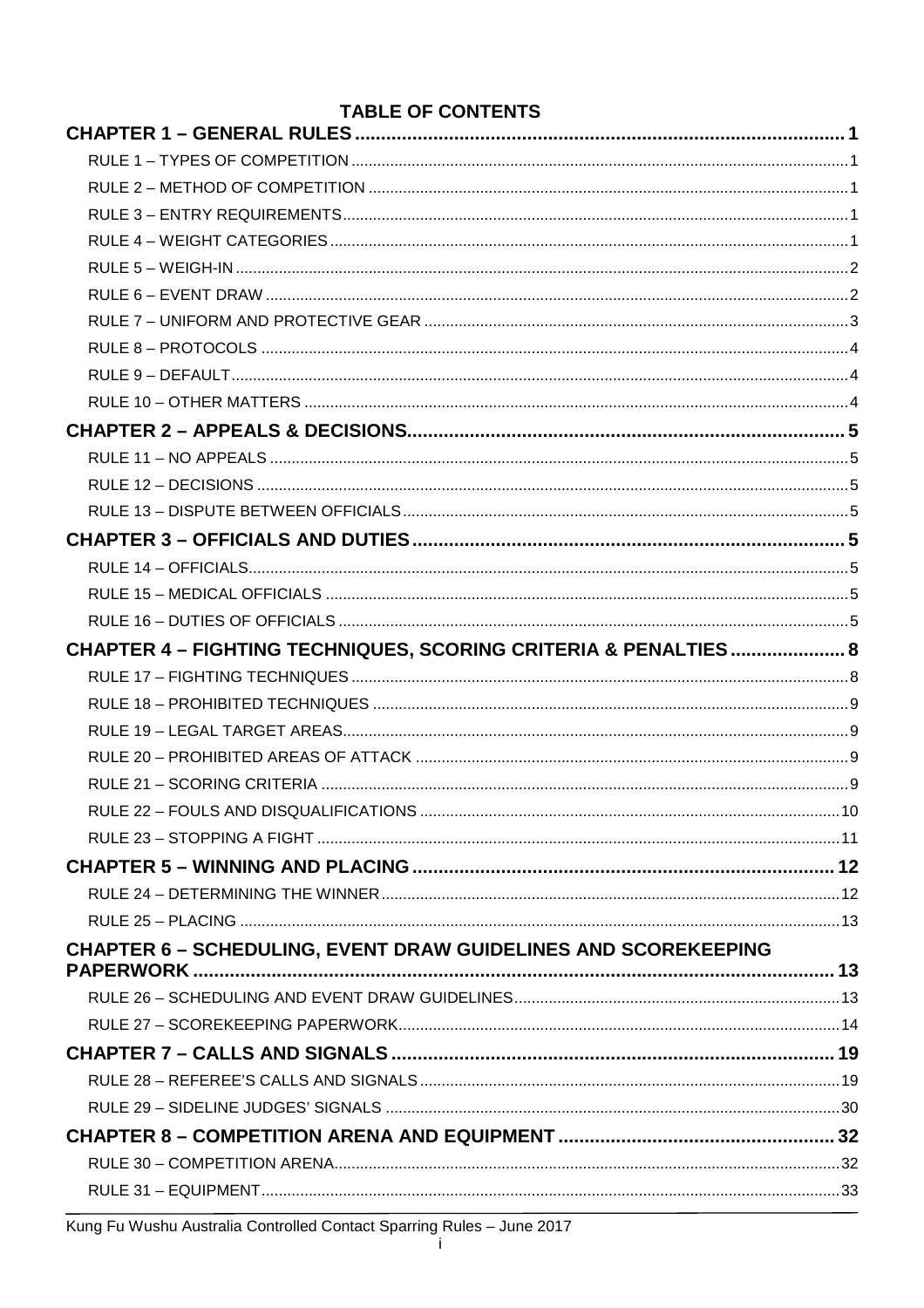### **CHAPTER 1 – GENERAL RULES**

### **RULE 1 – TYPES OF COMPETITION**

1.1 Controlled contact sparring competition is done as an individual competition.

### **RULE 2 – METHOD OF COMPETITION**

- 2.1 The elimination system will be adopted. If the number of competitors in a weight category is only three (3), a round robin will be adopted.
- 2.2 Each bout will be best of two (2) out of three (3) rounds. The competition time for each round will be two (2) minutes for 19 years and above and one (1) minute thirty (30) seconds for 18 years and under. The rest period between each round will be (1) minute.

### **RULE 3 – ENTRY REQUIREMENTS**

#### **Age Division:**

- 3.1 Competitors can only enter in the following age division:
	- (a)  $7 9$  years old
	- (b)  $10 12$  years old
	- (c) 13 15 years old
	- (d)  $16 18$  years old
	- (e)  $19 40$  years old
	- (f)  $41 55$  years old
- 3.2 Age is based on the competitor's birthday during the year of the tournament.
- 3.3 The Organising Committee has the power to merge age divisions if insufficient number of competitors for any age division occurs.

#### **Medicals:**

- 3.4 Injured competitors will not be permitted to take part.
- 3.5 Competitors with any physical or other medical conditions (including handicaps), which may inhibit or impact the performance of either competitor or the smooth running of the competition will require medical certificate declaring he / she is fit and able to safely participate in controlled contact sparring. For example, illness, disease, impaired hearing, artificial limb. The medical certificate is to be submitted during weigh-in.

### **RULE 4 – WEIGHT CATEGORIES**

4.1 Each age group to be further sub-divided by weight categories.

Under 33kg Category | ≤33kg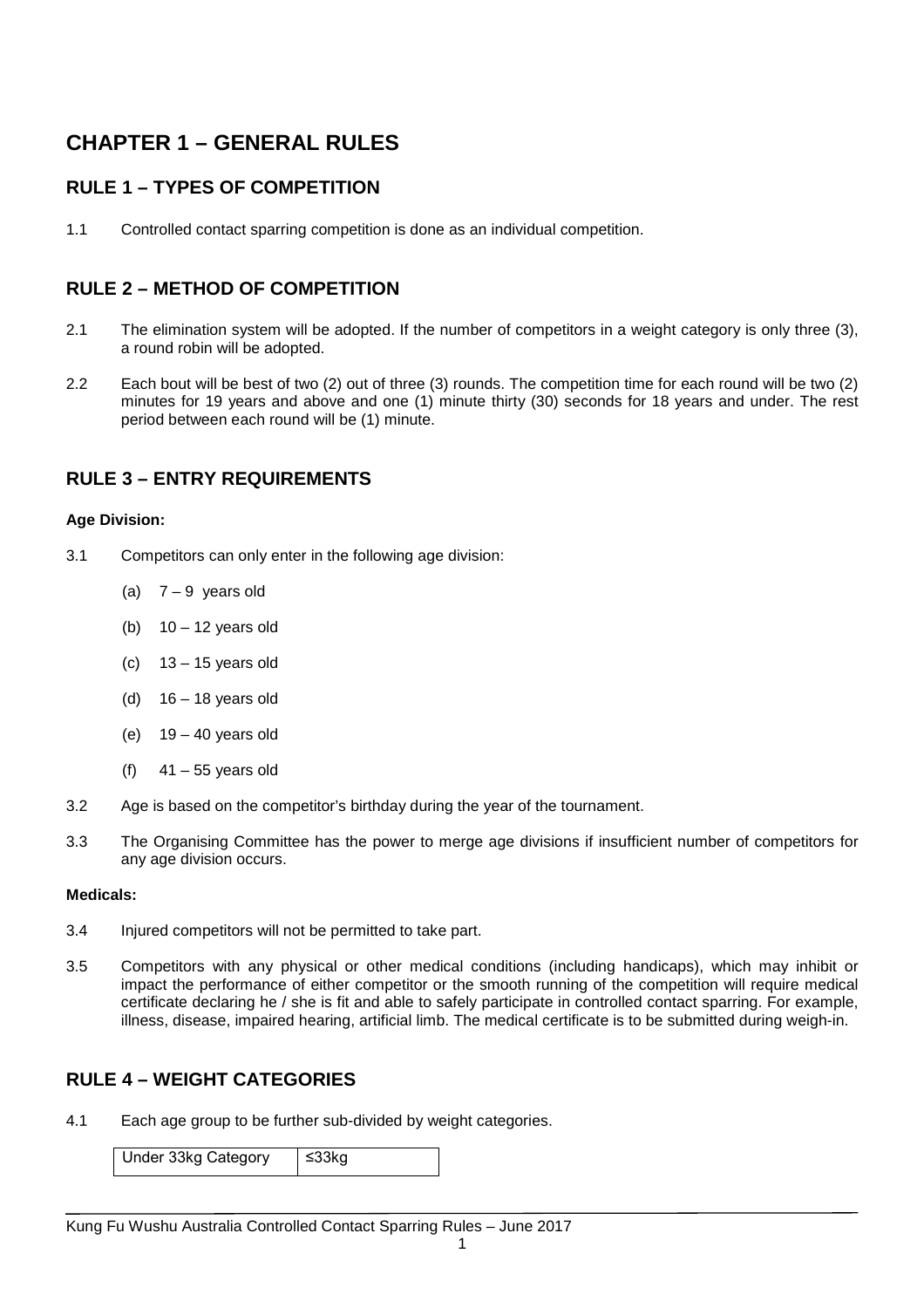| 36kg Category      | >33kg−≤36kg |
|--------------------|-------------|
| 39kg Category      | >36kg−≤39kg |
| 42kg Category      | >39kg−≤42kg |
| 45kg Category      | >42kg−≤45kg |
| 48kg Category      | >45kg−≤48kg |
| 52kg Category      | >48kg−≤52kg |
| 56kg Category      | >52kg−≤56kg |
| 60kg Category      | >56kg−≤60kg |
| 65kg Category      | >60kg−≤65kg |
| 70kg Category      | >65kg−≤70kg |
| 75kg Category      | >70kg−≤75kg |
| 80kg Category      | >75kg−≤80kg |
| 85kg Category      | >80kg−≤85kg |
| 90kg Category      | >85kg−≤90kg |
| Over 90kg Category | >90kg       |

- 4.2 The Organising Committee has the power to merge weight categories if insufficient number of competitors for any category occurs.
- 4.3 Merging of neighbouring weight categories requires written permission from all fighters in the lighter weight category.
- 4.4 When merging neighbouring weight categories, the fighters can fight in their nominated weight when merging with a neighbouring division.

### **RULE 5 – WEIGH-IN**

- 5.1 The weigh-in to occur in the morning on the day of the tournament and is conducted under the supervision of the event coordinator.
- 5.2 The weigh-in shall start with the lighter weight categories. A competitor who weighs in heavier or lighter than his registered category shall not be allowed to compete.
- 5.3 There is no need for an age division to have a weigh-in if all the weight categories for that age division have been merged into one.

### **RULE 6 – EVENT DRAW**

- 6.1 The event draw is to be finalised immediately after the weigh-in starting with the lighter weight categories.
- 6.2 Only competitors that turn up at the weigh-in and meet their weight category will be included in the event draw.
- 6.3 The following are to be considered when matching up competitors for the first round of the draw:
	- (a) Matching up competitors with similar fight experience
	- (b) Matching up competitors from different clubs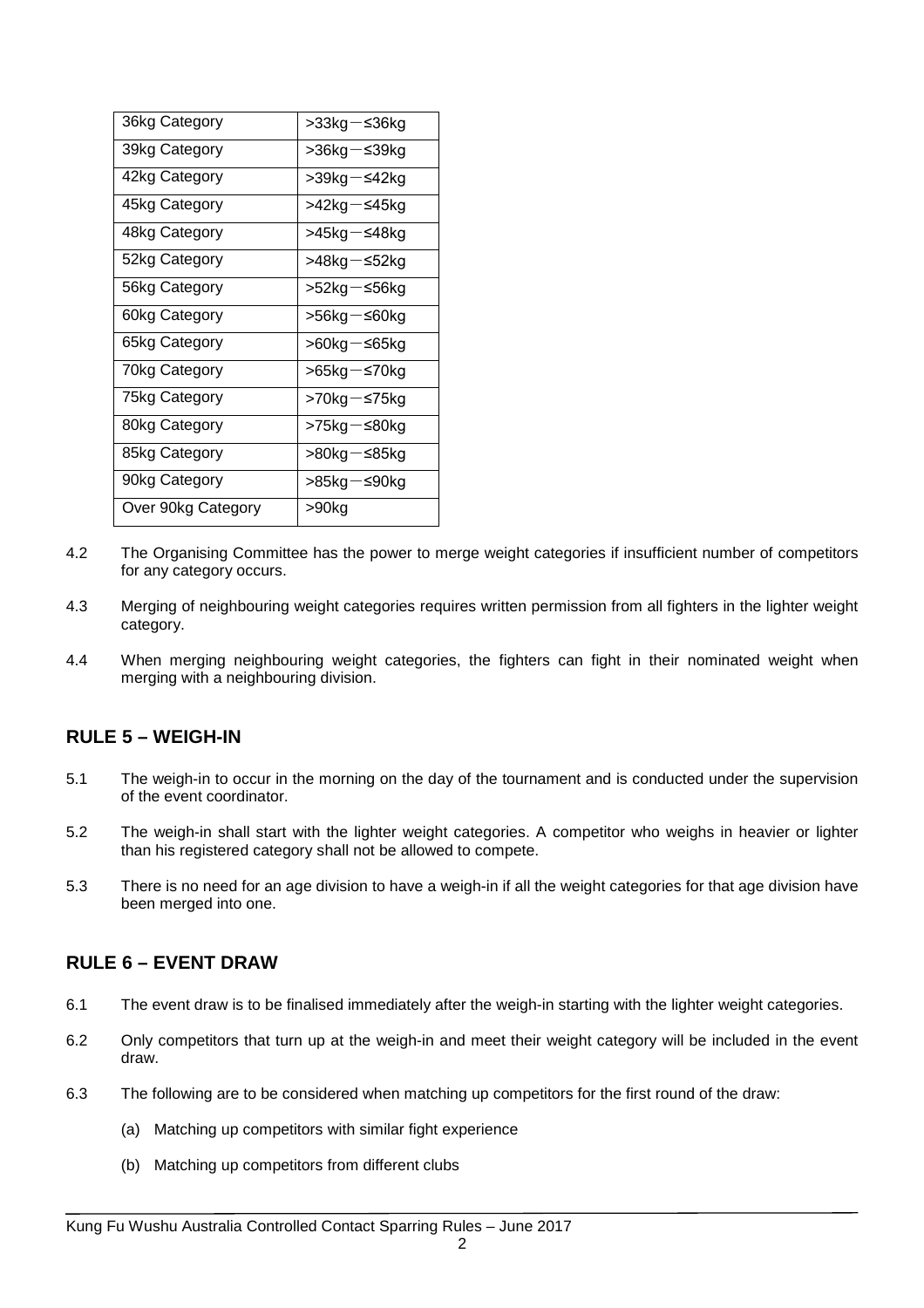6.4 Elimination draws are to be in accordance with Table 3 in Rule 26.

### **RULE 7 – UNIFORM AND PROTECTIVE GEAR**

#### **Athletes**

#### **Failure to comply with this rule will mean disqualification of the competitor from the competition.**

- 7.1 Each competitor must wear his/her traditional martial arts school uniform consisting of shirt or singlet and long pants or shorts, pertaining to his or her school and in good condition. No street clothes are permitted. The head judge will have the final say as to whether any clothing is or is not acceptable in competitions.
- 7.2 Competitors must wear and bring their own gloves, cotton shin protectors, cotton instep protectors and mouth guards. Gloves will be either red or black. Headgear not required.
- 7.3 Male competitors must wear and bring their own groin guard. The groin guard must be worn under the uniform pants. Groin guards are optional for female competitors.
- 7.4 Adult female competitors must wear and bring their own approved chest protector.
- 7.5 Gloves must be sanda type boxing gloves and be of robust construction. The weight of the gloves will be 170 grams (6 oz) for 7 to 15 years age group and 230 grams (8 oz) for 16 years and older age group. Competitors may not wear hard surface gloves, bag mitts or gloves in a dilapidated condition.
- 7.6 Hand wraps shall be restricted to soft gauze type cloth. Taping or packing of the knuckles is not allowed. The length for hand wraps shall be 3.5m and 4.5m in total.
- 7.7 The competitors will be bare footed during the bout.
- 7.8 All competitors must have short (and safe) fingernails and toenails.
- 7.9 Spectacles, hard contact lenses and dentures must not be worn.
- 7.10 All jewellery, including such items as; rings, earrings, studs, pendants and necklaces must be removed. Rings, which cannot be removed, must be taped over. If the ring is still considered dangerous the competitor will not be allowed to take part. The head judge will have the final say as to whether any such item is or is not acceptable in competitions.
- 7.11 The head judge must approve non-compulsory safety equipment such as bandaging, prosthetic limbs or splints.
- 7.12 Any cuts or lacerations must be covered with a medically approved plaster, which will protect both the competitor and others from contact with blood.
- 7.13 Hair must be arranged appropriately so that it cannot cause injury to the contestant or her/his opponent eg by swinging into the eyes. Hair clips bobby pins and other ornaments are not permitted. If a headband is worn it must be safe so that it cannot swing into the eyes of either competitor.
- 7.14 Personal hygiene. Competitors must commence the event in a clean non body odour manner with all hand and foot nails cut short and filed smooth

#### **Officials**

- 7.15 Officials will at all times present themselves in a clean and tidy appearance.
- 7.16 Officials will wear the prescribed attire which will be either specifically announced for the event and may include items such as specially printed tee/sweat shirts or track suits. Otherwise the standard dress code shall be black shoes, black socks, black trousers, black belt, white polo shirt (short or long sleeves), and a black jacket.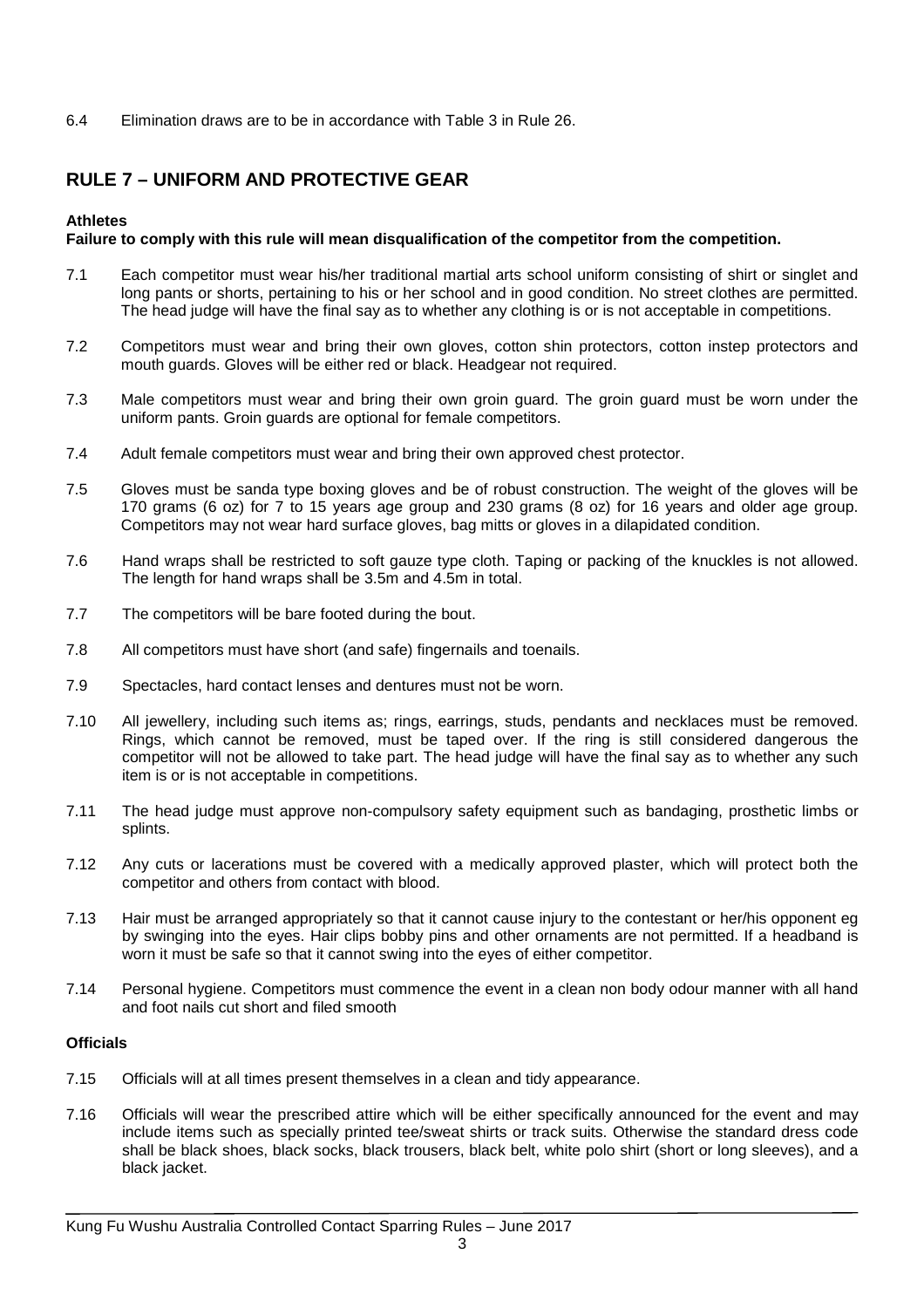- 7.17 Referees to wear black shoes, black socks, black trousers, black belt and white polo long sleeves shirt, Ties are optional.
- 7.18 Referees and medical officials are required to wear rubber gloves to protect them against contact with blood.
- 7.19 Referees will require a whistle on a ribbon suitable to be worn around the neck.

### **RULE 8 – PROTOCOLS**

- 8.1 Competitors, coaches and their team medic to go to their designated place next to the arena. No one else is allowed to be at these designated places. Both competitors will go onto the arena when signalled by the referee.
- 8.2 When called, the respective competitors will stand upright and give the fist-palm salute to the public and to the head judge.
- 8.3 Each round will start with a fist-palm salute on the arena from both competitors to their respective coaches. The coaches will salute back the same way. The competitors will then perform a fist-palm salute to each other.
- 8.4 The two competitors will swap positions prior to the announcement of the winner. After the announcement, the two competitors will give a fist-palm salute to each other and then to the referee and then to the opponent's coaches. The referee and coaches will salute back the same way.
- 8.5 When a sideline judge is replaced by another judge, both judges shall perform a fist-palm salute to one another.

### **RULE 9 – DEFAULT**

- 9.1 A competitor who is unable to compete due to injury or illness and confirmed by the tournament doctor will be considered a default and can no longer take part in the tournament. However, his tournament results prior to the default will remain in place.
- 9.2 A competitor weighs in outside his registered weight category will be considered a default and cannot take part in the tournament.
- 9.3 If a competitor is being outclassed, his coach may, for health and safety reasons, show the default card. The competitor may also raise his hand to request a default
- 9.4 A competitor who is absent for the weigh-in, or who fails to answer the three roll-calls prior to a bout, or who leaves after the roll-calls without permission and fails to appear in time in the competition area, will be regarded as a default .

### **RULE 10 – OTHER MATTERS**

- 10.1 All participating teams will abide by the rules and regulations and respect and obey the judges' decisions. It is prohibited to wrangle, curse, throw protective gear, or throw tantrums. Competitors are not allowed to walk out (except in cases of first-aid emergency) before the announcement of the bout's results.
- 10.2 The team coach and doctor to be seated at the designated place and are allowed to give massage or give guidance to their competitors during the rest periods between the rounds.
- 10.3 Doping is strictly prohibited. Infusion of oxygen is forbidden during the rest periods between the rounds.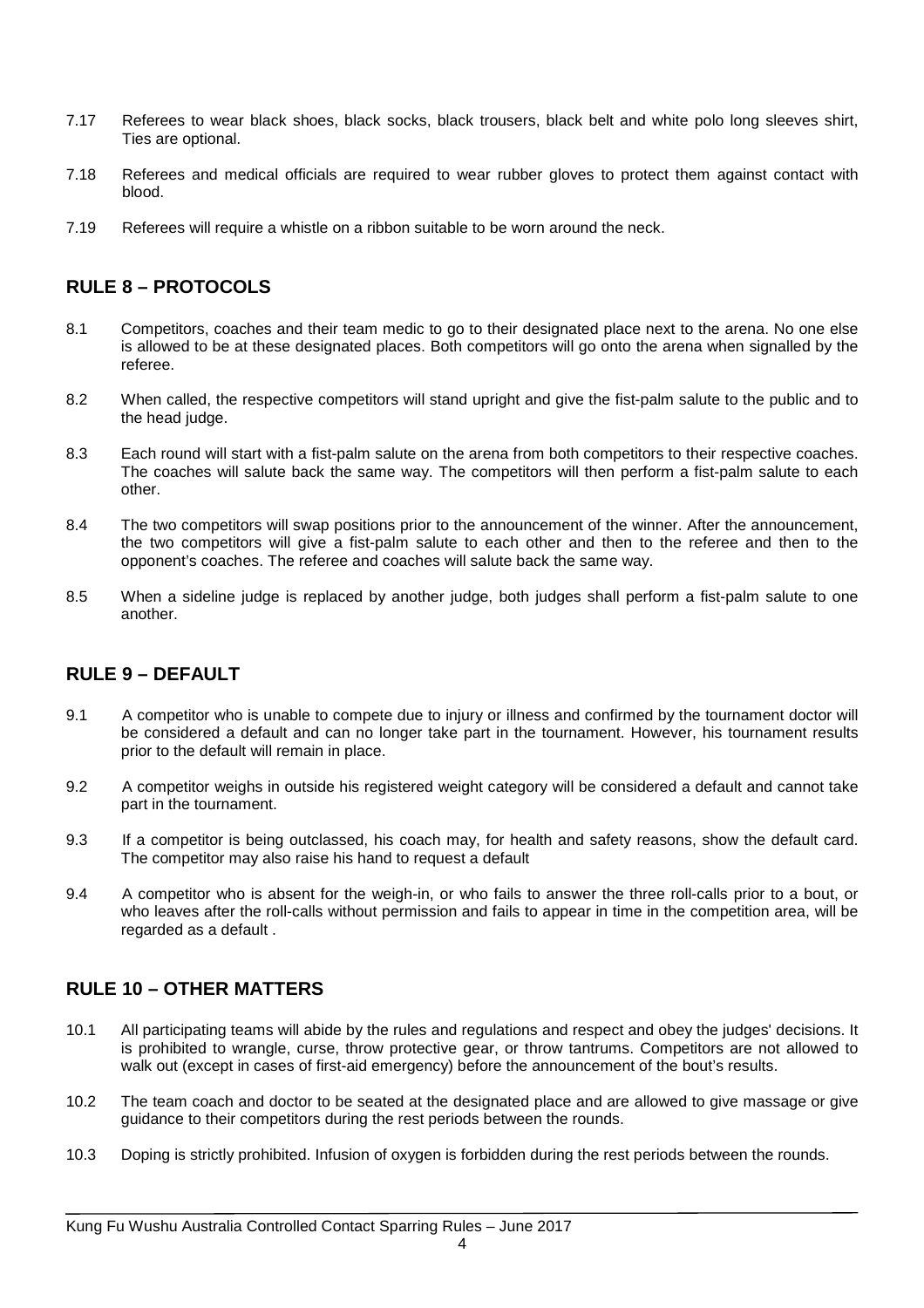### **CHAPTER 2 – APPEALS & DECISIONS**

### **RULE 11 – NO APPEALS**

11.1 There will be no appeals.

### **RULE 12 – DECISIONS**

12.1 The decision of the head judge shall be final and binding in all respects excluding disputes between officials.

### **RULE 13 – DISPUTE BETWEEN OFFICIALS**

- 13.1 If any officials disagree and is unable to resolve it, the matter must immediately be escalated to the head judge of the event
- 13.2 If the head judge is unable to resolve the matter or the dispute is between the head judge and another official, then it must immediately be escalated to the tournament chairman or chief judge of the tournament.
- 13.3 The tournament chairman or chief judge has the right to make the final decision when a dispute arises between officials.

### **CHAPTER 3 – OFFICIALS AND DUTIES**

### **RULE 14 – OFFICIALS**

- 14.1 There will be one (1) chief judge and one (1) event coordinator.
- 14.2 Each arena will consist of the following officials:
	- (a) one (1) head judge;
	- (b) one (1) referee;
	- (c) three (3) or five (5) sideline judges;
	- (d) one (1) scorekeeper;
	- (e) one (1) timekeeper;
	- (f) one (1) arena marshal.
	- (g) one (1) equipment marshal; and
	- (h) one (1) or two (2) video camera person.

### **RULE 15 – MEDICAL OFFICIALS**

- 15.1 One (1) suitably qualified and experienced medical doctor.
- 15.2 One (1) suitably qualified and experienced first aider.

### **RULE 16 – DUTIES OF OFFICIALS**

**16.1 The chief judge will:**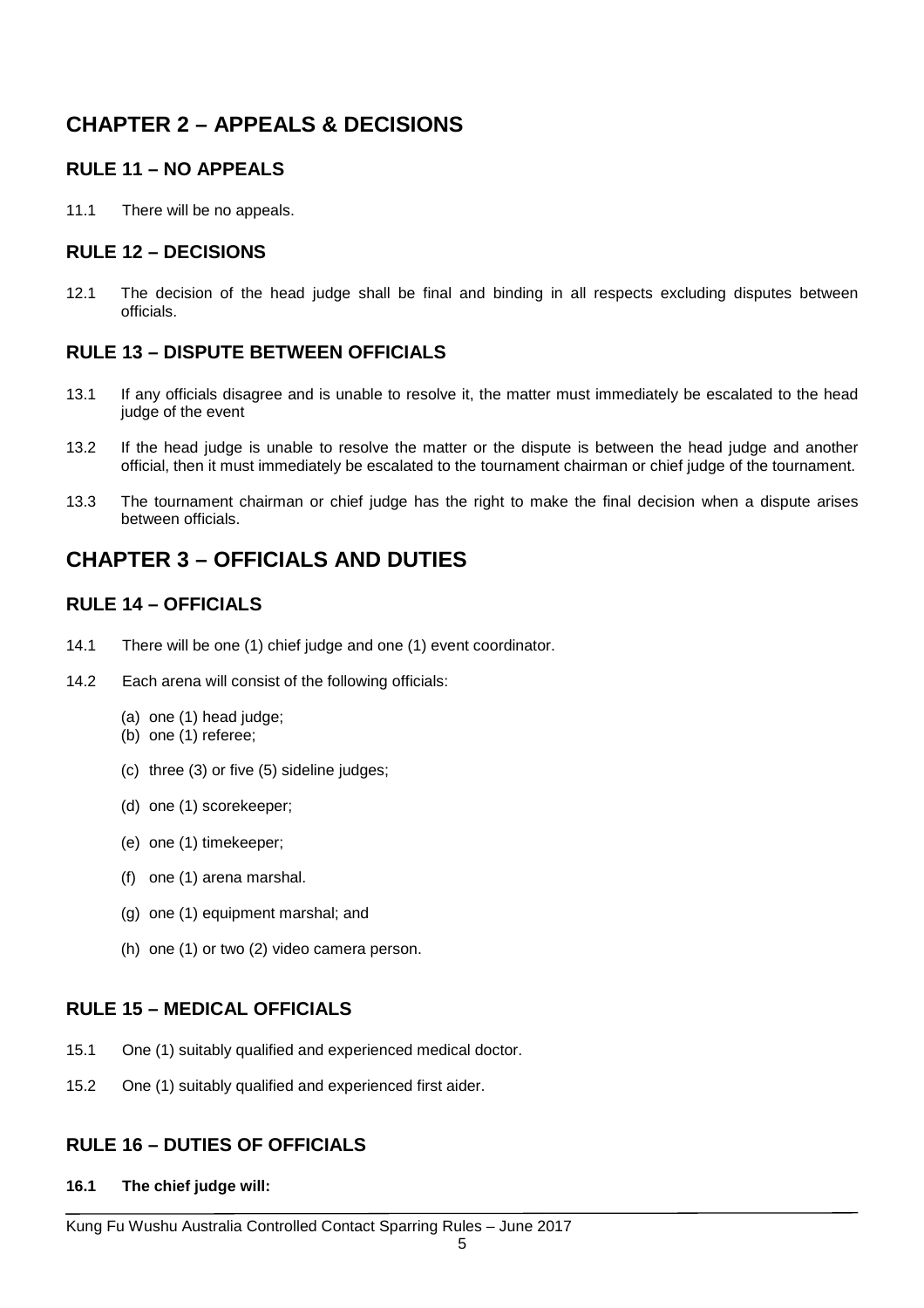- (a) Resolve problems according to the rules and regulations.
- (b) Provide guidance to all officials and replace officials if necessary.
- (c) Have the right to make the final decision when a dispute arises between officials.
- (d) Ensure that the officials are implementing the rules properly.

#### **16.2 The event coordinator will:**

- (a) Be responsible for handling the registration details.
- (b) Conduct the weigh-in and record the competitors' weights in the head judge scoresheet.
- (c) Be responsible for the event draws and event schedules in accordance with Rule 26 and provide the final version to the head judge as well as posting a copy on the wall for all competitors to see.
- (d) Prepare all head judge's score sheets and sideline judges' score sheets.
- (e) Prepare all necessary templates and forms to be used in the tournament;
- (f) Ensure that the arena, sparring equipment and officiating equipment are all ready for the tournament.
- (g) Inform the referee, the marshals and head judge of any changes to the schedule during the course of the tournament.
- (h) Verify competitors' results and determine their placing
- (i) Record and maintain all of the tournament results.

#### **16.3 The head judge will:**

- (a) Enforce the rules throughout the bout.
- (b) Be responsible for ensuring the sideline judges, timekeeper and scorekeeper are familiar with their officiating duties, scoring methods and the rules.
- (c) Oversee the conduct of the officials and the safety of the competitor.
- (d) Ensure the smooth operation of the bout.
- (e) Ensure that the rules are applied correctly, fairly, uniformly and consistently.
- (f) Uphold the standard of the refereeing and judging.
- (g) Clarify the application or interpretation of the rules.
- (h) Supervise and mentor the sideline judges, timekeeper and scorekeeper.
- (i) Stop a bout to correct any errors made by the referee or if there is any problem during the bout.
- (j) Announce the results at the end of each round.
- (k) Confirm or reject the referee's decision in relation to absolute victories, out of bounds, penalties and standing 8-second count.
- (l) Remove an official who is not performing at an acceptable standard.
- (m) Examine and sign the results at the end of each bout.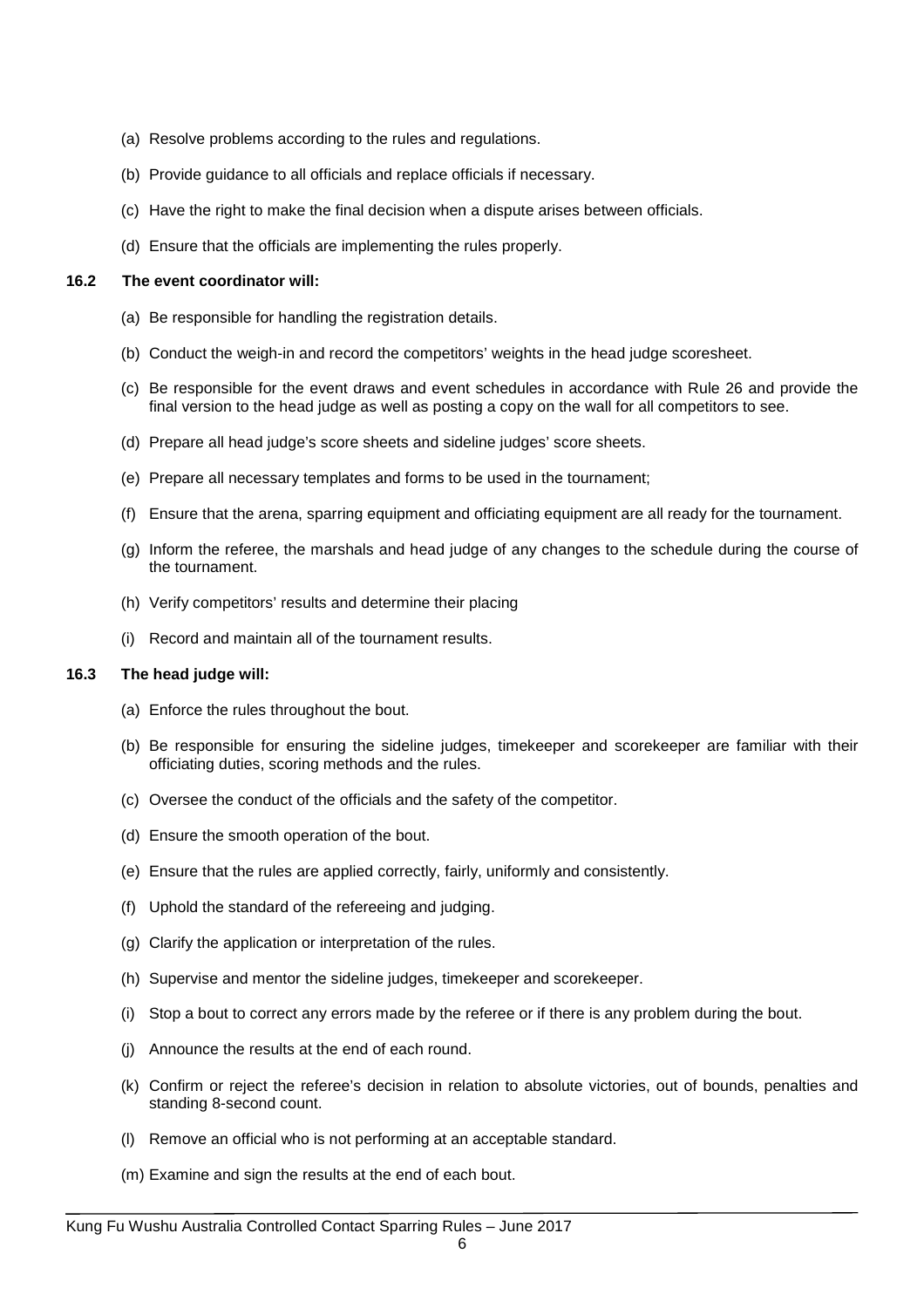#### **16.4 The referee will:**

- (a) Put the safety of the competitors as its first responsibility.
- (b) Make such decisions as seen fit to ensure the safe conduct and smooth running of the bout.
- (c) Enforce the rules throughout the bout.
- (d) Check the competitors' protective and ensure the fights are done in a safe manner.
- (e) Control the arena and the competitors using calls and signals.
- (f) Stop the bout to award absolute victory, out of bounds, penalties and standing 8-second count and to call for first aid. A standing 8-second count will only be declared if it is not caused by a personal foul.
- (g) Announce the result of the bout.

#### **16.5 The sideline judges will:**

- (a) Award points to the competitors in accordance to the rules.
- (b) Display the results at the same time to the head judge (via a whistle signal) at the end of each round.
- (c) Sign the score sheet at the end of each bout and hand over all signed score sheets to the head judge at the end of the tournament.
- (d) Announce the result of the bout.

#### **16.6 The scorekeeper will:**

- (a) Record the number of personal fouls, technical fouls, out of bounds and standing 8-second count issued by the referee.
- (b) Record the sideline judges' decisions.
- (c) Inform the head judge the winner of each round based on the sideline judges' decisions.
- (d) Inform the head judge the winner of the bout based on the results of each round.
- (e) Inform the head judge when a competitor receives three (3) personal fouls or three (3) standing eightsecond count.

#### **16.7 The timekeeper will:**

- (a) Be in charge of the clock.
- (b) Check the gong or buzzer and timing devices before the start of the tournament and make sure the timing devices are working properly.
- (c) Stop and start the time only on the command of the referee. However at certain times the head judge may delegate for the referee and call for time to be stopped.
- (d) Blow a whistle ten (10) seconds before the end of each round, countdown to zero use the buzzer or gong to announce the end of the round. If a buzzer or gong is not available, a whistle can be used in its place.
- (e) Read out the sideline judges' decisions.

#### **16.8 The arena marshal will:**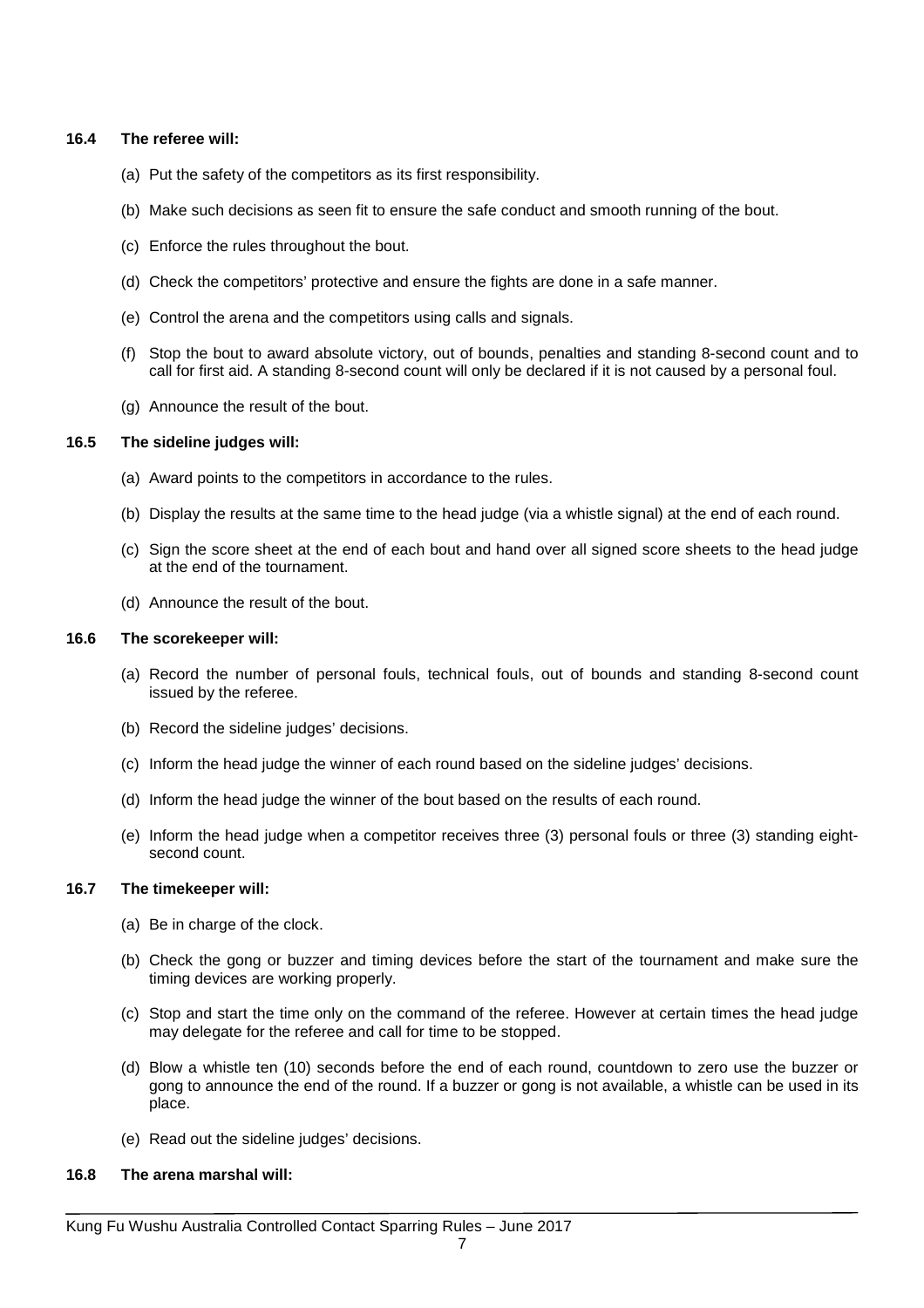- (a) Organize the competitors so that there will be no delays between fights.
- (b) Summon the competitors for roll-calls twenty (20) minutes before the start of the bout.
- (c) Inform the event coordinator and head judge immediately relating to cases of competitors' absence, default or lack of compliance with uniform and protective gear requirements during the roll coll.
- (d) Check the competitors before each bout to ensure proper uniform and protective gear is being worn.

#### **16.9 The equipment marshal will:**

- (a) Be responsible for the preparation of protective gear and its management during the competition.
- (b) Supervise the competitors as they put on their protective gear.
- (c) Check the competitors before each bout to ensure proper uniform and protective gear is being worn.

#### **16.10 The medical doctor will:**

- (a) Check any medical certificates received during the weigh-in.
- (b) Carry out anti-doping tests if required.
- (c) Provide first-aid service to injured or sick competitors during the competition.
- (d) Examine injuries caused by fouls.
- (e) Be responsible for medical supervision and recommend to the head judge to disqualify injured or sick competitors from the competition.

#### **16.11 The first aider will:**

- (a) Provide first-aid service to injured or sick competitors during the competition.
- (b) Assist the medical doctor.

### **CHAPTER 4 – FIGHTING TECHNIQUES, SCORING CRITERIA & PENALTIES**

### **RULE 17 – FIGHTING TECHNIQUES**

17.1 Hand and leg techniques, takedowns and sweeps which are not listed as a prohibited technique may be used to attack any legal target area and applied with the following variation according to participants' age.

|                                          | $7 - 9$    | $10 - 12$ | $13 - 15$ | $16 - 18$ | $19 - 35$  | $35 - 55$ |
|------------------------------------------|------------|-----------|-----------|-----------|------------|-----------|
|                                          | <b>vrs</b> | vrs       | vrs       | vrs       | <b>vrs</b> | vrs       |
| Punches to the body                      |            |           |           |           |            |           |
| Kicks to the body and legs               |            |           |           |           |            |           |
| Clinching (max two seconds only)         |            |           |           |           |            |           |
| Sweeps and takedowns that will not cause |            |           |           |           |            |           |
| injury                                   |            |           |           |           |            |           |
| Throws that will not cause injury        |            |           |           |           |            |           |

17.2 All techniques must be **controlled** contact.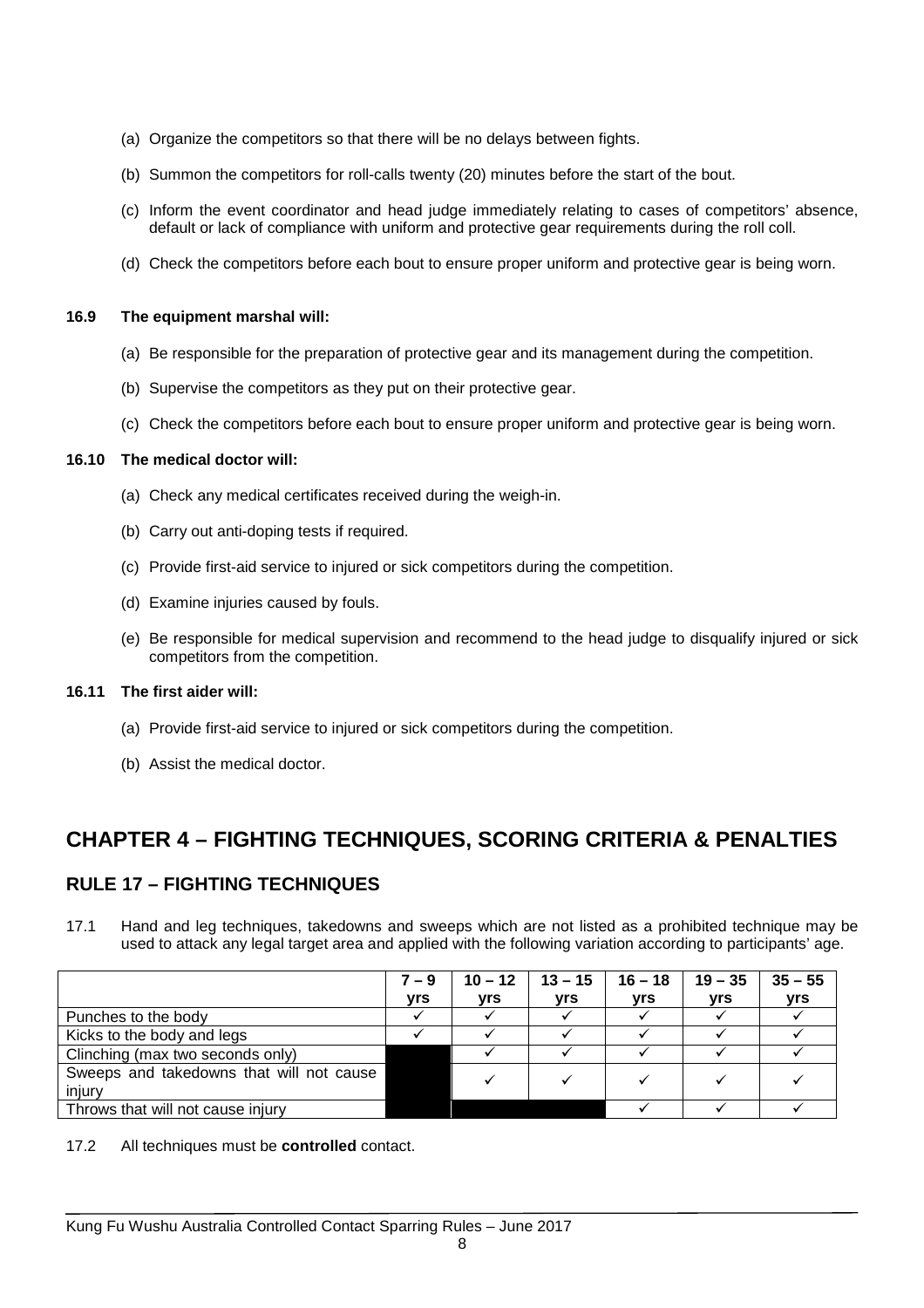### **RULE 18 – PROHIBITED TECHNIQUES**

- 18.1 The following techniques are strictly prohibited:
	- (a) Striking to the head whether making contact or as a feint.
	- (b) Head butt, forearm, elbow and knee strikes or arm locks and similar joint-locking techniques.
	- (c) Takedowns by sweeps and throws that could result in a head, neck or spine injury or throws which cause a competitor to land awkwardly on the head, neck, spine, shoulder, knee or joints or throws with a falling height from above shoulder level.
	- (d) Intentionally smashing or pressing him down.
	- (e) Hitting the opponent's head by any means when he is already down.
	- (f) Choke or strangling techniques.
	- (g) Grappling or wrestling on the mats.
	- (h) Grasping an opponent with one or two hands and striking with the other hand or kicking.
- 18.2 All techniques which are deliberately intended to injure the opponent rather than to score points are prohibited whether on target or not. The consideration will be judged on what would have happened if the opponent was struck by the technique.
- 18.3 Uncontrolled and excessive attacks.

### **RULE 19 – LEGAL TARGET AREAS**

- 19.1 The following parts of the body are legal target areas:
	- (a) Torso above the waist including front and side but excluding the back.
	- (b) Thighs, inside and outside of thigh area.
	- (c) The leg below the knee.

### **RULE 20 – PROHIBITED AREAS OF ATTACK**

- 20.1 The following parts of the body are prohibited to any type of attack:
	- (a) Any part of the head.
	- (b) Any part of the neck.
	- (c) The groin.
	- (d) The back (spine).
	- (e) The knees, elbows and other joints.

### **RULE 21 – SCORING CRITERIA**

#### 21.1 **Two (2) points will be awarded when:**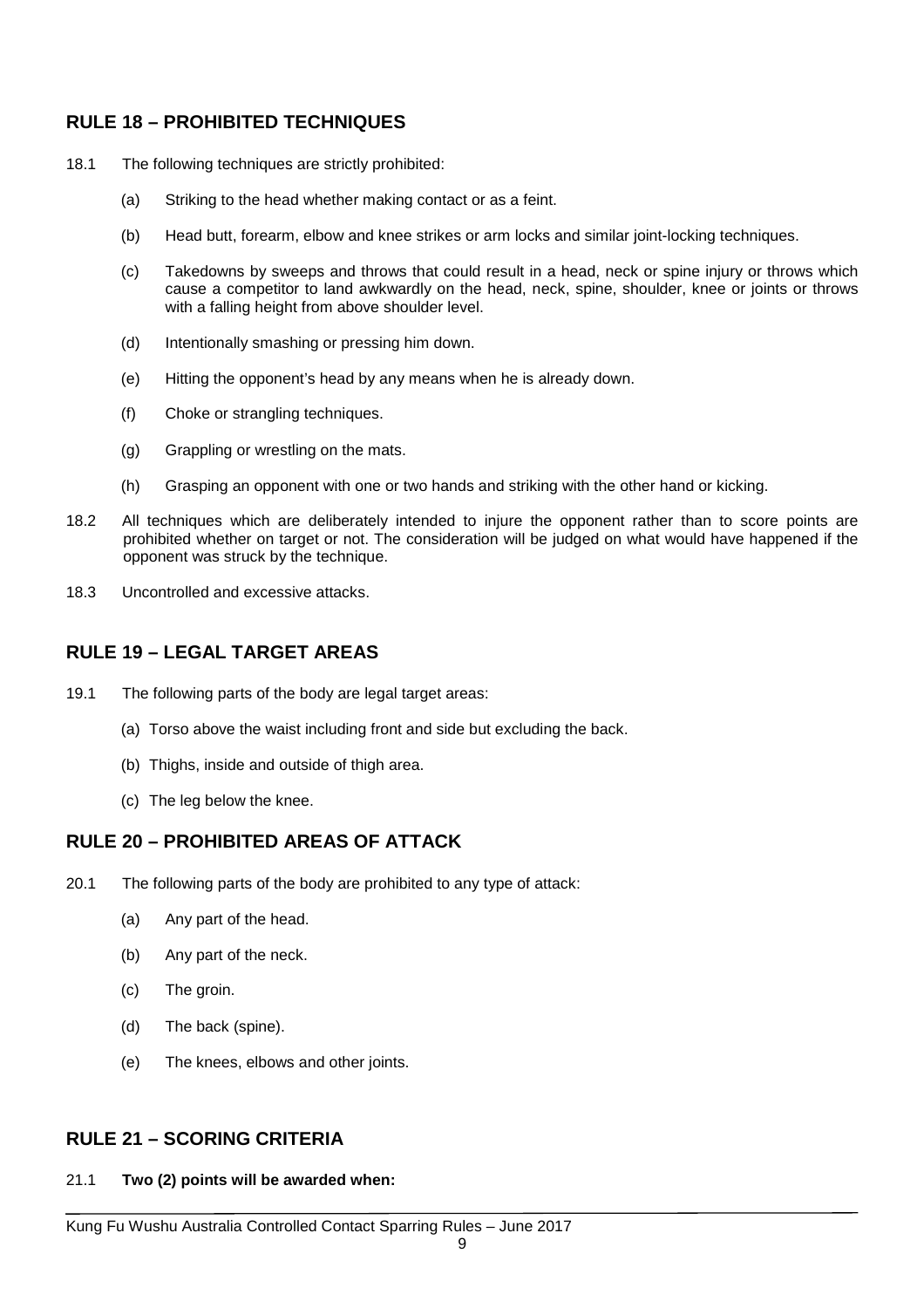- (a) The opponent is forced out of the fight arena either by retreating or being hit or thrown while the competitor remains in the arena. If using mats instead of platform, the opponent is considered out of bounds when one whole foot is outside the arena.
- (b) The opponent attacks but slips or falls down (except when part of the attacking technique eg: falling whirlwind kick) or a clean safe throw while remaining standing. In all circumstances the competitor must remain inside the fight arena.
- (c) Executing an effective kick to the torso above the waist including the front and side but excluding the back.
- (d) Techniques where the attacker makes the opponent fall down while the attacker's body touches the ground and gets back to his feet within three (3) seconds.
- (e) When the opponent receives an standing 8-second count
- (f) When the opponent receives a personal foul.

#### 21.2 **One (1) point will be awarded when:**

- (a) Executing an effective punch to the torso above the waist including the front and side but excluding the back.
- (b) Executing an effective kick to the thighs (unless the leg is raised off the ground to be used as a blocking technique of if the attacking leg is hit when blocking).
- (c) When both competitors fall down but the opponent hits the ground first.
- (d) Techniques where the attacker makes the opponent fall down while the attacker's body touches the ground but fails to get back to his feet within three (3) seconds.
- (e) When the opponent fails to attack within five (5) seconds after receiving the order for appointed attack.
- (f) When the opponent fails to get to his feet within three (3) seconds after falling down on purpose as part of an attacking technique (eg. falling whirlwind kick, sacrifice throw ,etc);
- (g) When the opponent receives a technical foul.

#### 21.3 **No score will be awarded when:**

- (a) Any technique gets blocked or does not land clearly or cleanly.
- (b) Both competitors fall down on / off the fight arena at the same time. If using mats instead of platform, both competitors are considered out of bounds when one of their whole foot is outside the arena while in a clinch or attempting a throwing technique.
- (c) The opponent attacks and misses or gets blocked and the body lands on the floor as part of the attacking technique (eg: falling whirlwind kick) but stands up within three (3) seconds.
- (d) Exchanging punches and kicks during clinches.

#### **RULE 22 – FOULS AND DISQUALIFICATIONS**

- 22.1 **Technical Foul:** The referee will declare a technical foul when a competitor:
	- (a) Exhibits passive behaviour or avoids fighting by turning his back to the opponent.
	- (b) Calls for a time out in a disadvantageous situation.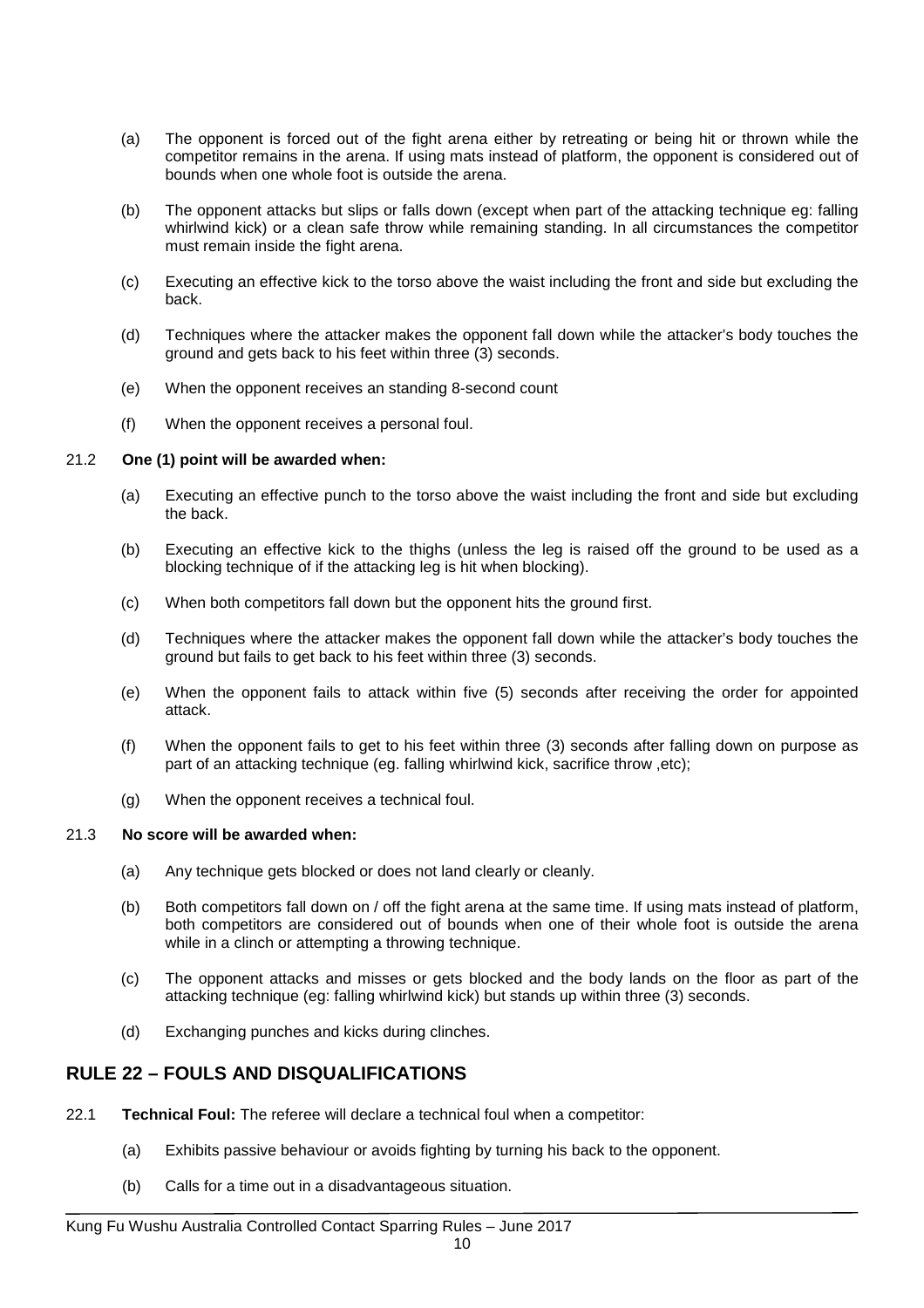- (c) Delays the fight intentionally;
- (d) Disobeys the referee's instruction or decision.
- (e) Shows disrespect to the opponent or officials.
- (f) Fails to wear gum shield or removes it; or his gear comes loose or comes off.
- (g) Fails to observer protocol.
- 22.2 **Personal Foul:** The referee will declare a personal foul when a competitor:
	- (a) Attacks an opponent before the referee gives the signal to start.
	- (b) Attacks an opponent after the referee gives the signal to stop.
	- (c) Attacks the prohibited areas.
	- (d) Attacks with illegal techniques.
	- (e) Attacks with uncontrolled or excessive techniques.
- 22.3 **Disqualification**: The referee will disqualify competitor when the competitor:
	- (a) Gets three (3) personal fouls. To be disqualified from the bout.
	- (b) Deliberately injures his opponent or demonstrate the intention to hurt their opponent with a prohibited technique regardless whether or not the opponent was struck. To be disqualified from the whole competition with all his results annulled.
	- (c) Shows disregards for good sportsmanship or flagrant violation of the rules. To be disqualified from the whole competition with all his results annulled.
	- (d) Uses prohibited substances or inhaling oxygen during the rest period. To be disqualified from the whole competition, with all his results annulled.
- 22.4 **Removing the coach:** Coaches who repeatedly offend the spirit of the competition may either be removed from the competition, in which case they must leave or their team may be disqualified by the head judge.

### **RULE 23 – STOPPING A FIGHT**

- 23.1 The referee will stop the fight when:
	- (a) A competitor has fallen down (except if it is part of the attacking technique) or goes out of the arena.
	- (b) A competitor is penalised for a foul.
	- (c) A competitor is bleeding or injured.
	- (d) The competitors hold each other in a clinch for more than two (2) seconds.
	- (e) A competitor displays passive behavior or runs away.
	- (f) A competitor falls on purpose as part of the attacking technique and remains down for more than three (3) seconds;
	- (g) A competitor raises his hand to request a stop to the fighting or if the coach requests the bout to be stopped.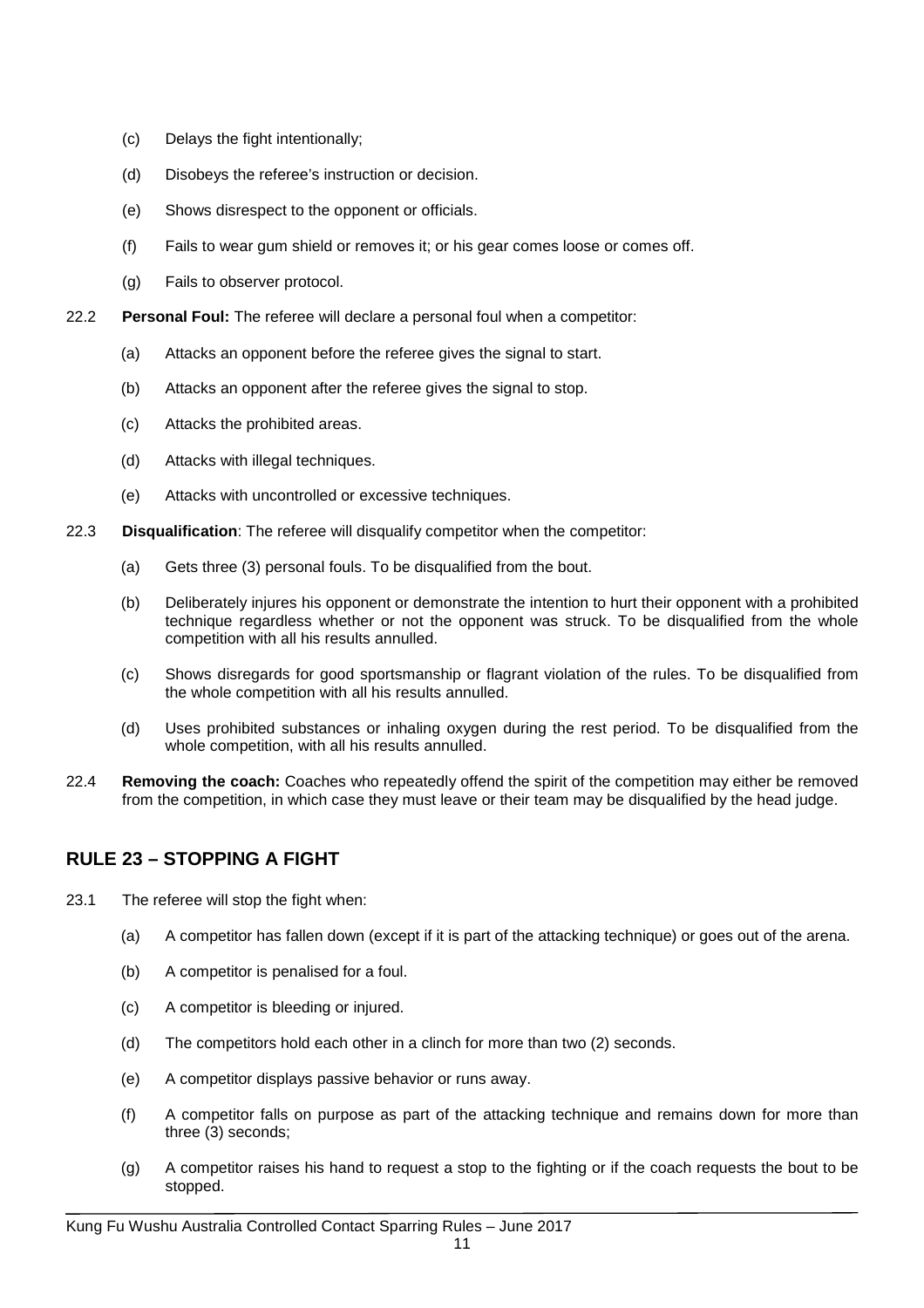- (h) The head judge needs to correct any errors made by the referee or if there is any problem during the bout.
- (i) There is any hint of danger or a dangerous incident happens during the bout.
- (j) The bout is interrupted by unforeseen circumstances with the lighting or the competition arena.
- (k) A competitor fails to attack within five (5) seconds after receiving the order for appointed attack.

### **CHAPTER 5 – WINNING AND PLACING**

### **RULE 24 – DETERMINING THE WINNER**

#### 24.1 **Absolute Victory:**

- (a) When a competitor is completely outclassed by his opponent the referee may seek the approval of the head judge to declare the better competitor the winner of the bout.
- (b) The competitor whose opponent gets knocked down (except for those caused by personal fouls) and fails to get back to his feet within ten (10) seconds or gets back to his feet but is unable to continue to fight, will be declared the winner of the bout.
- (c) The competitor whose opponent receives three (3) standing 8-second count during the bout, will be declared the winner of the bout.
- (d) If after the end of a round, the difference in score between the two competitors is twelve (12) points or more and confirmed by all sideline judges, then the competitor with the higher score will be declared the winner of the bout.

#### 24.2 **Winner of the Round:**

- (a) The winner of a round will be by the majority votes of the judges who are scoring the round. They will on request simultaneously show their award either; BLACK or RED as winner or DRAW.
- (b) The competitor whose opponent receives two (2) standing 8-second count during the round, will be declared the winner of the round.
- (c) The competitor whose opponent leaves the competition arena two (2) times during the round, will be declared the winner of the round.
- (d) In the event of a draw, the winner of the round will be decided in the following order:
	- i. The competitor with fewer personal fouls will be declared the winner of the round.
	- ii. The competitor with fewer technical fouls will be declared the winner of the round.
	- iii. The competitor with a lighter weight during the weigh-in will be declared the winner of the round.
	- iv. If a tie remains, the round is declared a draw.

#### 24.3 **Winner of the Bout:**

- (a) The winner of a bout will be the competitor who wins two (2) rounds.
- (b) When a competitor gets disqualified the opponent will be declared the winner of the bout.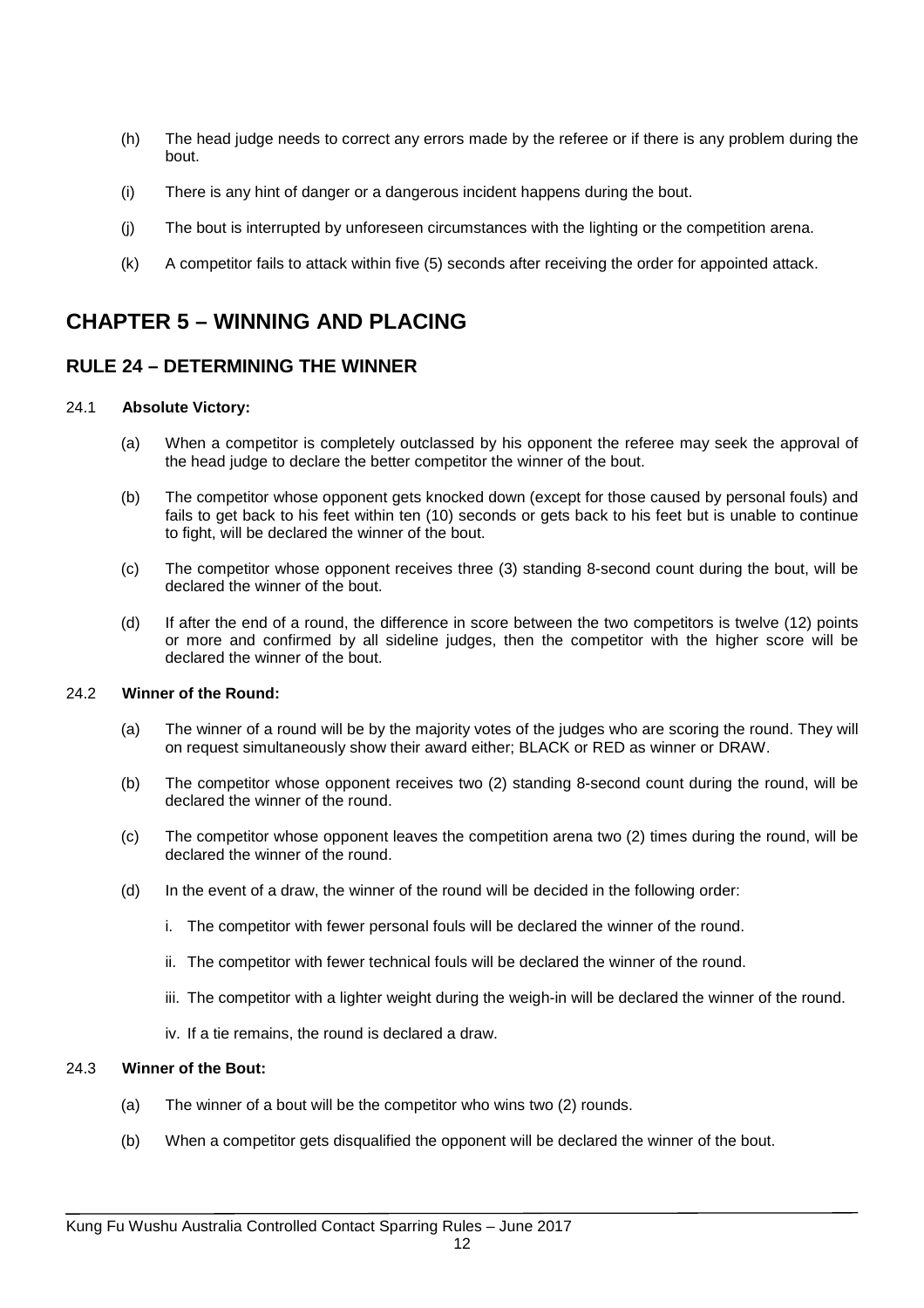- (c) The competitor whose opponent is injured or ill and cannot continue to fight will be declared the winner of the bout.
- (d) If a competitor fakes injury in a foul committed by the opponent, the fouling side will be declared the winner of the bout.
- (e) The competitor who gets injured by the opponent in a foul and cannot continue to fight will be declared the winner of the bout but cannot fight in subsequent bouts.
- (f) Under the round robin system, if the bout ends in a draw, the bout will be declared a draw.
- (g) Under the elimination system, if the bout ends in draw, the winner of the bout will be decided in the following order:
	- i. The competitor with fewer personal fouls will be declared the winner of the bout.
	- ii. The competitor with fewer technical fouls will be declared the winner of the bout.
	- iii. If a tie remains, an additional round will be held.

### **RULE 25 – PLACING**

- 25.1 Under the elimination system, the placing will be determined directly from the results.
- 25.2 Under the round-robin system, the competitor with the better results will be placed higher. In the event of a tie, placing will be determined in the following order:
	- (a) The competitor with fewer lost rounds will be placed higher.
	- (b) The competitor with fewer personal fouls will be placed higher.
	- (c) The competitor with fewer technical fouls will be placed higher.
	- (d) The competitor with a lighter weight during the weigh-in will be placed higher.
	- (e) If a tie remains, the competitors will share the tied place.

### **CHAPTER 6 – SCHEDULING, EVENT DRAW GUIDELINES AND SCOREKEEPING PAPERWORK**

#### **RULE 26 – SCHEDULING AND EVENT DRAW GUIDELINES**

- 26.1 The event co-ordinator is responsible for having a full understanding of:
	- (a) The type and method of competition.
	- (b) The schedule of the competition.
	- (c) The weight categories.
	- (d) The eligibility of participation.
	- (e) The placing and prize awarding methods.
- 26.2 The event co-ordinator is responsible for reviewing the registration forms and statistics of competitors for each weight category. (Table 1)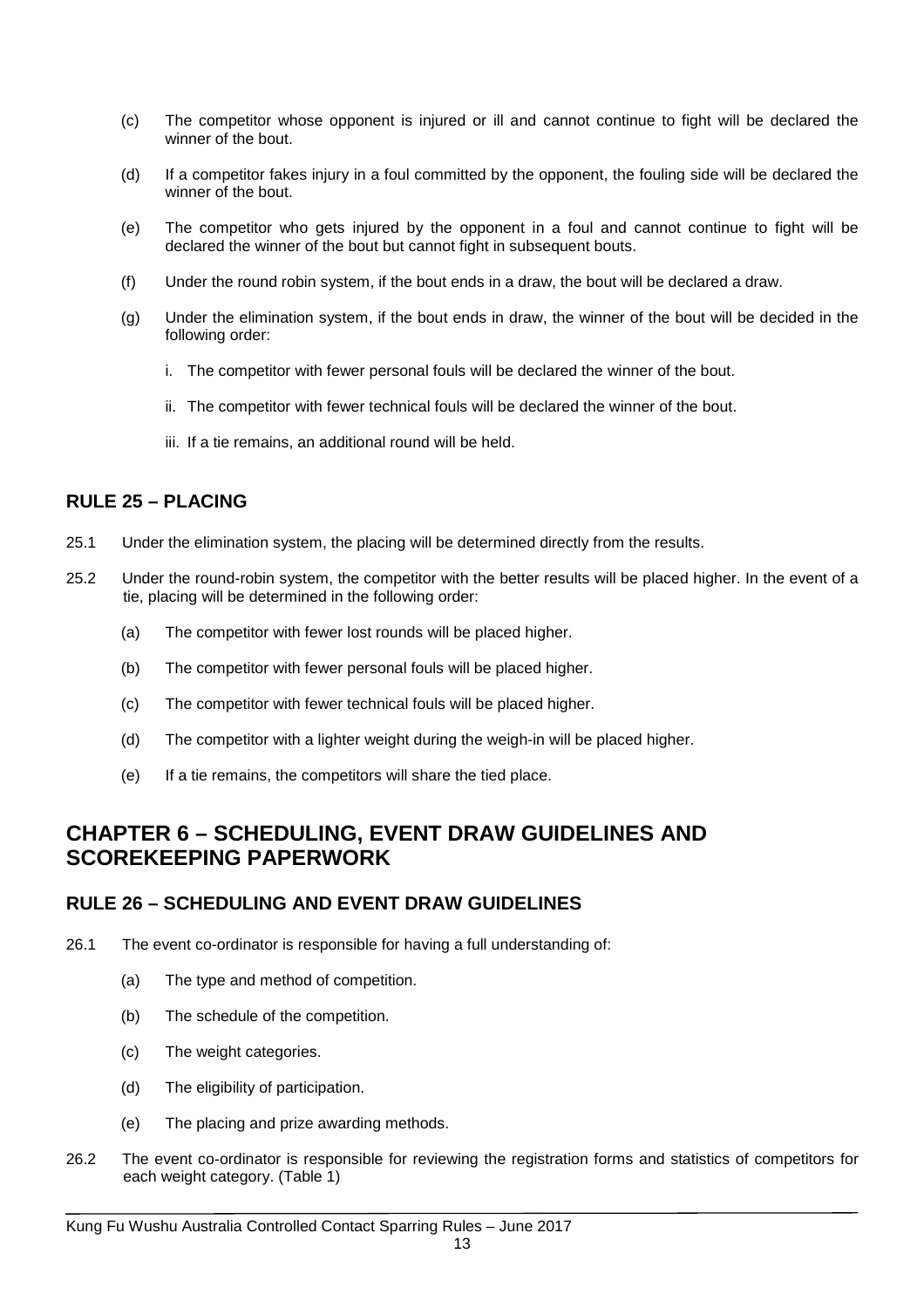- 26.3 The event co-ordinator will arrange the competition schedule to the following general guidelines:
	- (a) All bouts will be made in accordance with the rules, registration forms and general schedule of the competition.
	- (b) Bouts held in the same day will be scheduled as follows:
		- i. Bouts with earlier rounds (eg. quarter-final, semi-final, etc) will start first
		- ii. Bouts within the same rounds will start with the lighter weight categories.
	- (c) Finalise the fight schedule for all bouts as per Table 2.
	- (d) Finalise the round robin draw and elimination event draw layout as per Table 3.

### **RULE 27 – SCOREKEEPING PAPERWORK**

- 27.1 The sideline judges will keep a record of the points awarded to each competitor according to the scoring criteria and the referee's decisions. At the end of each round, they will enter the competitors' scores into the scorecard (Table 4).
- 27.2 The scorekeeper will keep a record of the sideline judges' decisions, personal fouls, technical fouls, disqualifications, out of bounds and standing 8-second count (Table 5).
- 27.3 Under the round-robin system, the scorekeeper will keep track of the competitors' win-loss-draw record.
- 27.4 Under the elimination system, the scorekeeper will keep update the draw with the winners.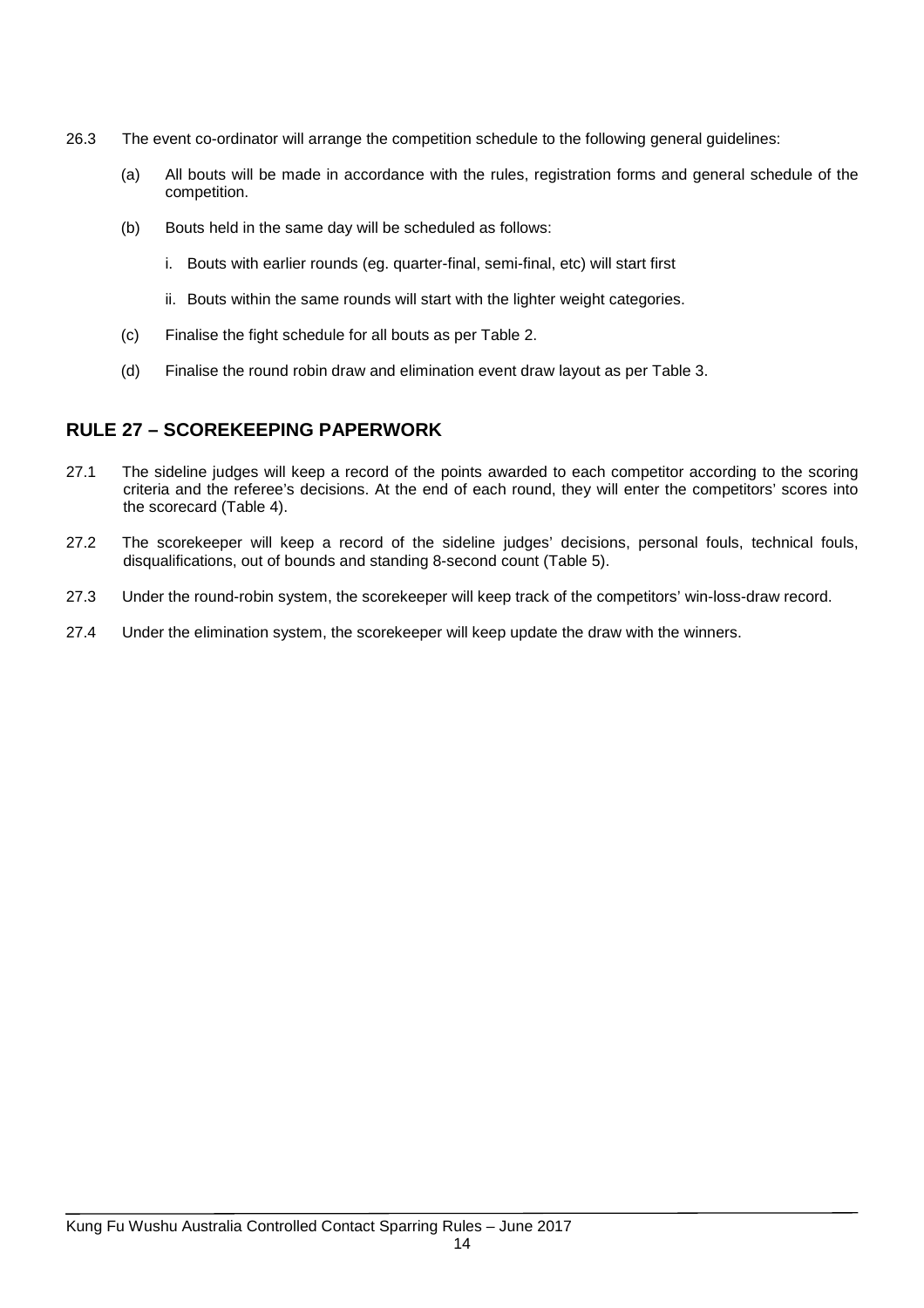### **TABLE 1 – SANDA COMPETITION REGISTRATION FORM**

| <b>First</b><br><b>Name</b> | Last<br><b>Name</b> | KWA# | <b>School</b> | Gender | Date of<br>birth | Age | <b>Address</b> | <b>Phone</b> | <b>Mobile</b> | Email | <b>Age<br/>Division</b> | Weight<br>Category | <b>Current</b><br>Weight | Fight<br>Record |
|-----------------------------|---------------------|------|---------------|--------|------------------|-----|----------------|--------------|---------------|-------|-------------------------|--------------------|--------------------------|-----------------|
|                             |                     |      |               |        |                  |     |                |              |               |       |                         |                    |                          |                 |
|                             |                     |      |               |        |                  |     |                |              |               |       |                         |                    |                          |                 |
|                             |                     |      |               |        |                  |     |                |              |               |       |                         |                    |                          |                 |
|                             |                     |      |               |        |                  |     |                |              |               |       |                         |                    |                          |                 |
|                             |                     |      |               |        |                  |     |                |              |               |       |                         |                    |                          |                 |
|                             |                     |      |               |        |                  |     |                |              |               |       |                         |                    |                          |                 |
|                             |                     |      |               |        |                  |     |                |              |               |       |                         |                    |                          |                 |
|                             |                     |      |               |        |                  |     |                |              |               |       |                         |                    |                          |                 |
|                             |                     |      |               |        |                  |     |                |              |               |       |                         |                    |                          |                 |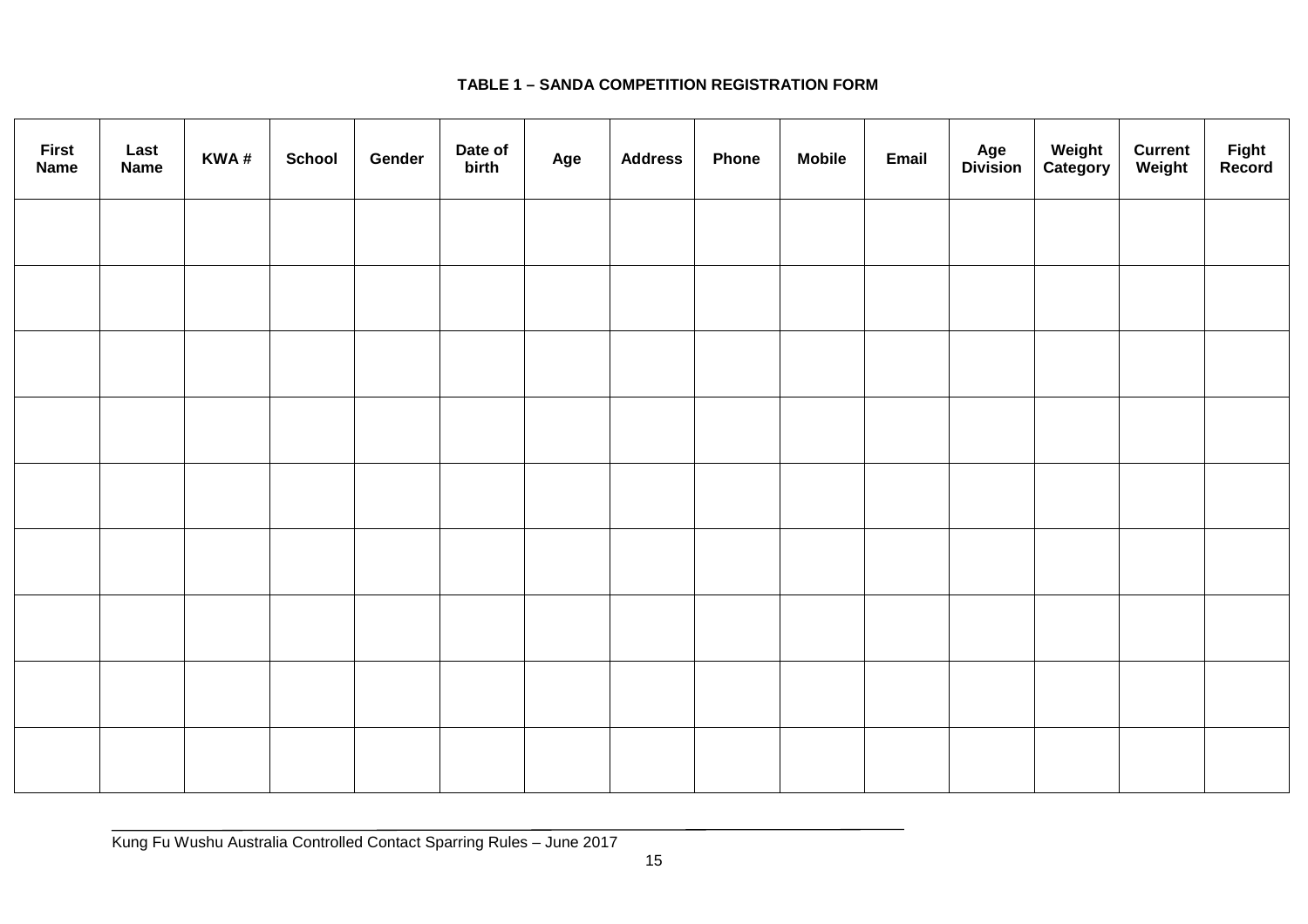#### **TABLE 2 – SANDA COMPETITION SCHEDULE**

| Bout # - Gender - Age – weight Category - Round # (eg. quarter-final) |                             |                     |               |  |  |  |  |
|-----------------------------------------------------------------------|-----------------------------|---------------------|---------------|--|--|--|--|
|                                                                       | <b>First</b><br><b>Name</b> | Last<br><b>Name</b> | <b>School</b> |  |  |  |  |
| Red                                                                   |                             |                     |               |  |  |  |  |
| <b>Black</b>                                                          |                             |                     |               |  |  |  |  |

### **Bout # - Gender - Age – Weight Category - Round # (eg. quarter-final)**

#### **Bout # - Gender - Age – Weight Category - Round # (eg. quarter-final)**

|              | <b>First</b><br><b>Name</b> | Last<br><b>Name</b> | <b>School</b> |
|--------------|-----------------------------|---------------------|---------------|
| Red          |                             |                     |               |
| <b>Black</b> |                             |                     |               |

#### **Bout # - Gender - Age – Weight Category - Round # (eg. quarter-final)**

|              | <b>First</b><br><b>Name</b> | . – -<br>Last<br><b>Name</b> | <b>School</b> |
|--------------|-----------------------------|------------------------------|---------------|
| Red          |                             |                              |               |
| <b>Black</b> |                             |                              |               |

#### **Bout # - Gender - Age – Weight Category - Round # (eg. quarter-final)**

|              | __<br><b>First</b><br><b>Name</b> | $\cdot$ $\cdot$<br>Last<br><b>Name</b> | School |
|--------------|-----------------------------------|----------------------------------------|--------|
| Red          |                                   |                                        |        |
| <b>Black</b> |                                   |                                        |        |

#### **Bout # - Gender - Age – Weight Category - Round # (eg. quarter-final)**

|              | <b>First</b><br><b>Name</b> | Last<br><b>Name</b> | <b>School</b> |
|--------------|-----------------------------|---------------------|---------------|
| Red          |                             |                     |               |
| <b>Black</b> |                             |                     |               |

#### **Bout # - Gender - Age – Weight Category - Round # (eg. quarter-final)**

|              | <b>First</b><br><b>Name</b> | __<br>Last<br><b>Name</b> | <b>School</b> |
|--------------|-----------------------------|---------------------------|---------------|
| Red          |                             |                           |               |
| <b>Black</b> |                             |                           |               |

#### **Bout # - Gender - Age – Weight Category - Round # (eg. quarter-final)**

| . .<br>. .   | <b>First</b><br><b>Name</b> | . .<br>Last<br><b>Name</b> | <b>School</b> |
|--------------|-----------------------------|----------------------------|---------------|
| Red          |                             |                            |               |
| <b>Black</b> |                             |                            |               |

#### **Bout # - Gender - Age – Weight Category - Round # (eg. quarter-final)**

|              | <b>First</b><br><b>Name</b> | Last<br><b>Name</b> | <b>School</b> |
|--------------|-----------------------------|---------------------|---------------|
| Red          |                             |                     |               |
| <b>Black</b> |                             |                     |               |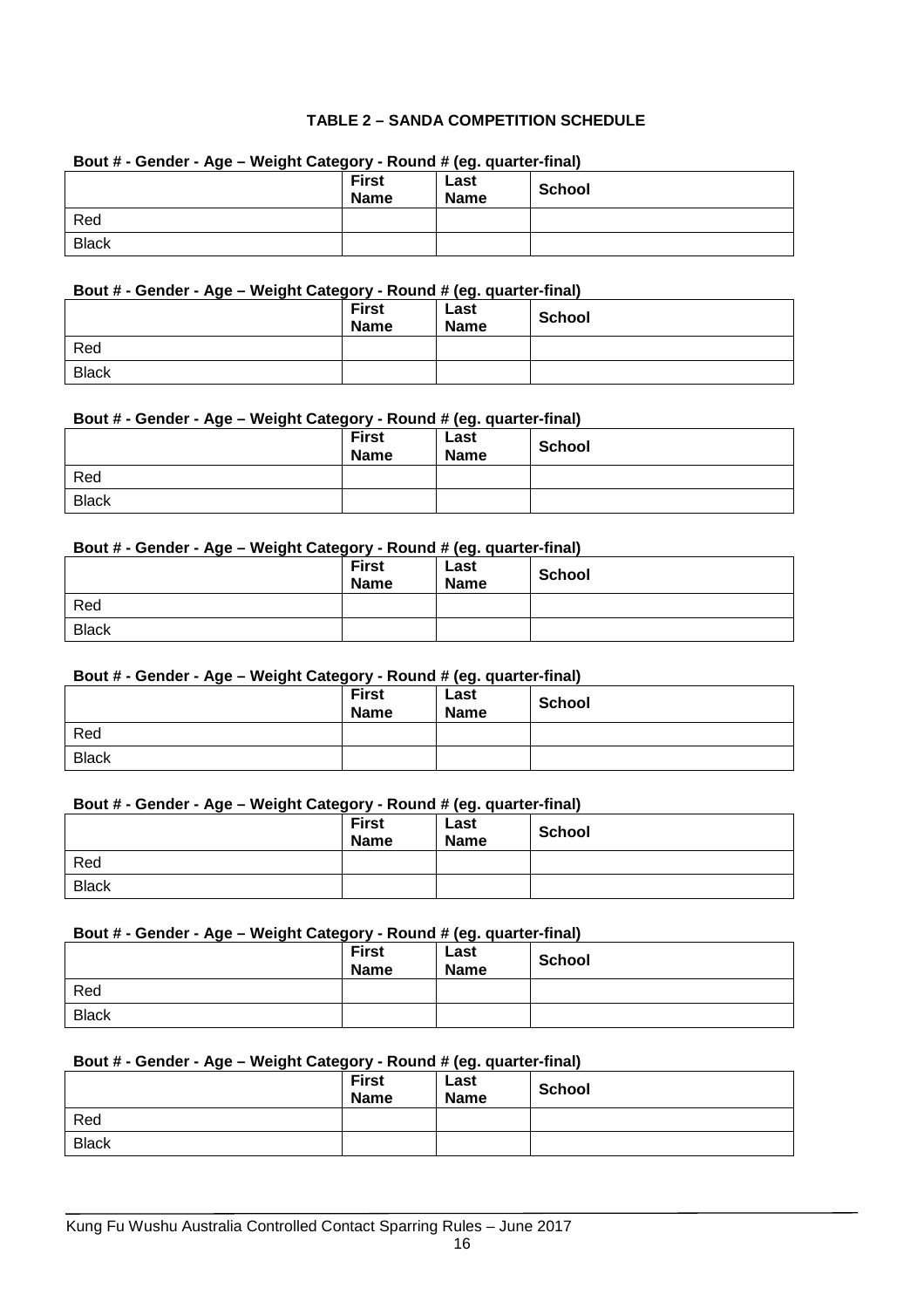#### **TABLE 3 – ROUND ROBIN DRAW AND ELIMINATION DRAW LAYOUT**

#### **Round Robin Draw (3 Competitors)**

- List out the competitors from #1 to #3.
- Number of bouts  $= 3$ .
- Assign the draw as per the following:

| <b>Round Robin #1</b>          | Round Robin #2                 | <b>Round Robin #3</b>          |  |  |
|--------------------------------|--------------------------------|--------------------------------|--|--|
| Competitor #2 vs Competitor #3 | Competitor #1 vs Competitor #3 | Competitor #1 vs Competitor #2 |  |  |

#### **Elimination Draw (Sample 8 Competitors)**

- List out the competitors from #1 to #8.
- Number of bouts = number of competitors  $-1$ .
- Competitors are placed into the draw as per the numerical sequence:
- If necessary, swap competitors to have the following match ups in the first round.
	- (a) Matching up competitors with similar fight experience
	- (b) Matching up competitors from different clubs



#### **TABLE 4 – SIDELINE JUDGES' SCORESHEET**

#### **Bout # - Gender - Age – Weight Category - Round # (eg. quarter-final)**

| Colour       | <b>First Name</b> | Last Name | <b>School</b> | Round | Round | Round<br>3 |
|--------------|-------------------|-----------|---------------|-------|-------|------------|
| Red          |                   |           |               |       |       |            |
| <b>Black</b> |                   |           |               |       |       |            |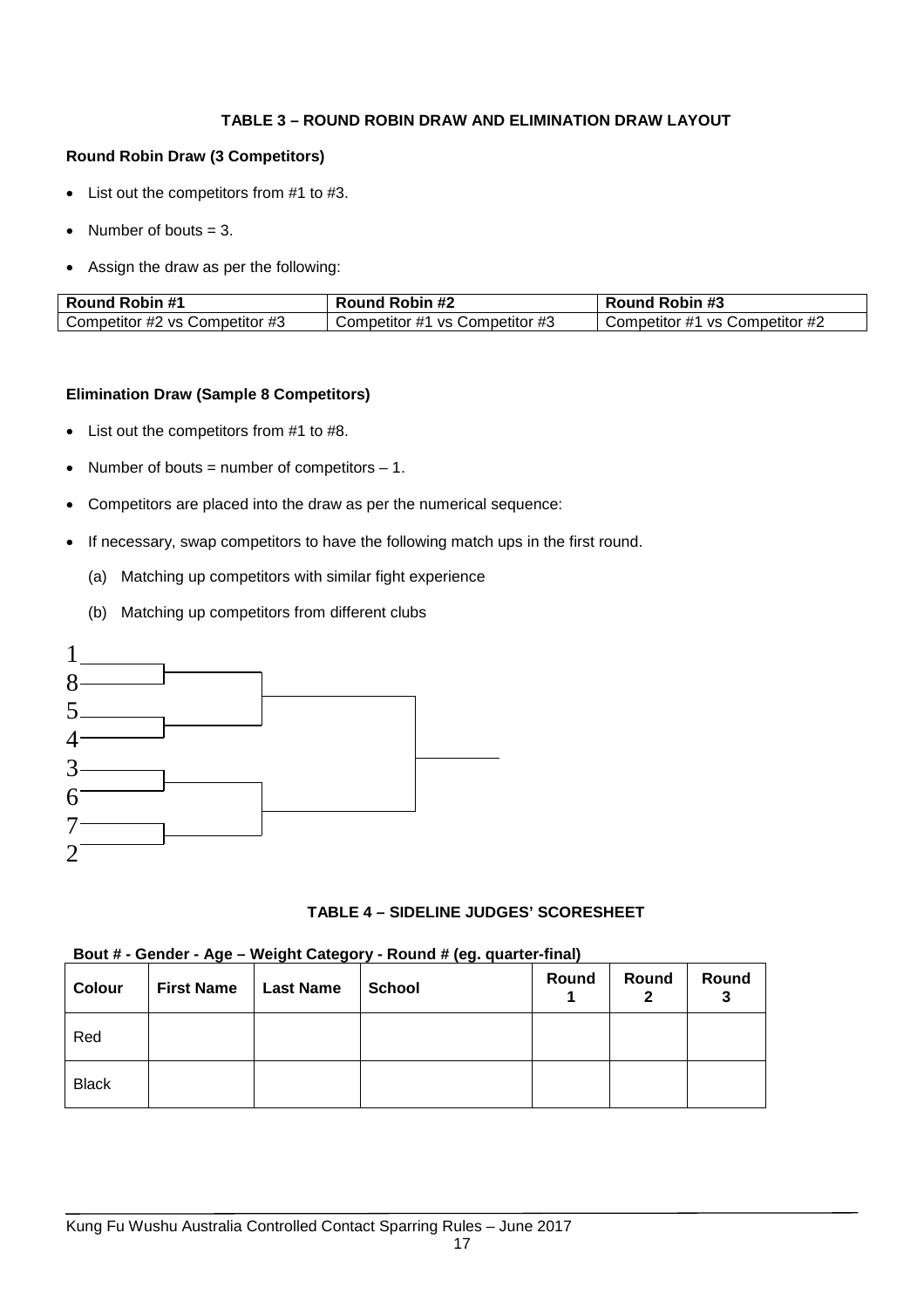### **TABLE 5 – SCOREKEEPER'S / HEAD JUDGE'S SCORESHEET**

| Bout # - Gender - Age - Weight Category - Round # (eg. quarter-final) |  |  |
|-----------------------------------------------------------------------|--|--|
|                                                                       |  |  |

| <b>Colour</b> | <b>First</b><br><b>Name</b> | Last<br><b>Name</b> | <b>School</b> | Round # | Personal<br>Foul | <b>Technical</b><br>Foul | <b>Standing</b><br>8 Count | Out of<br><b>Bounds</b> | <b>Judge</b> | <b>Judge</b> | Judge | Judge l | Judge   Round<br><b>Winner</b> | <b>Bout</b><br><b>Winner</b> |
|---------------|-----------------------------|---------------------|---------------|---------|------------------|--------------------------|----------------------------|-------------------------|--------------|--------------|-------|---------|--------------------------------|------------------------------|
| Red           |                             |                     |               | Round 1 |                  |                          |                            |                         |              |              |       |         |                                |                              |
| <b>Black</b>  |                             |                     |               |         |                  |                          |                            |                         |              |              |       |         |                                |                              |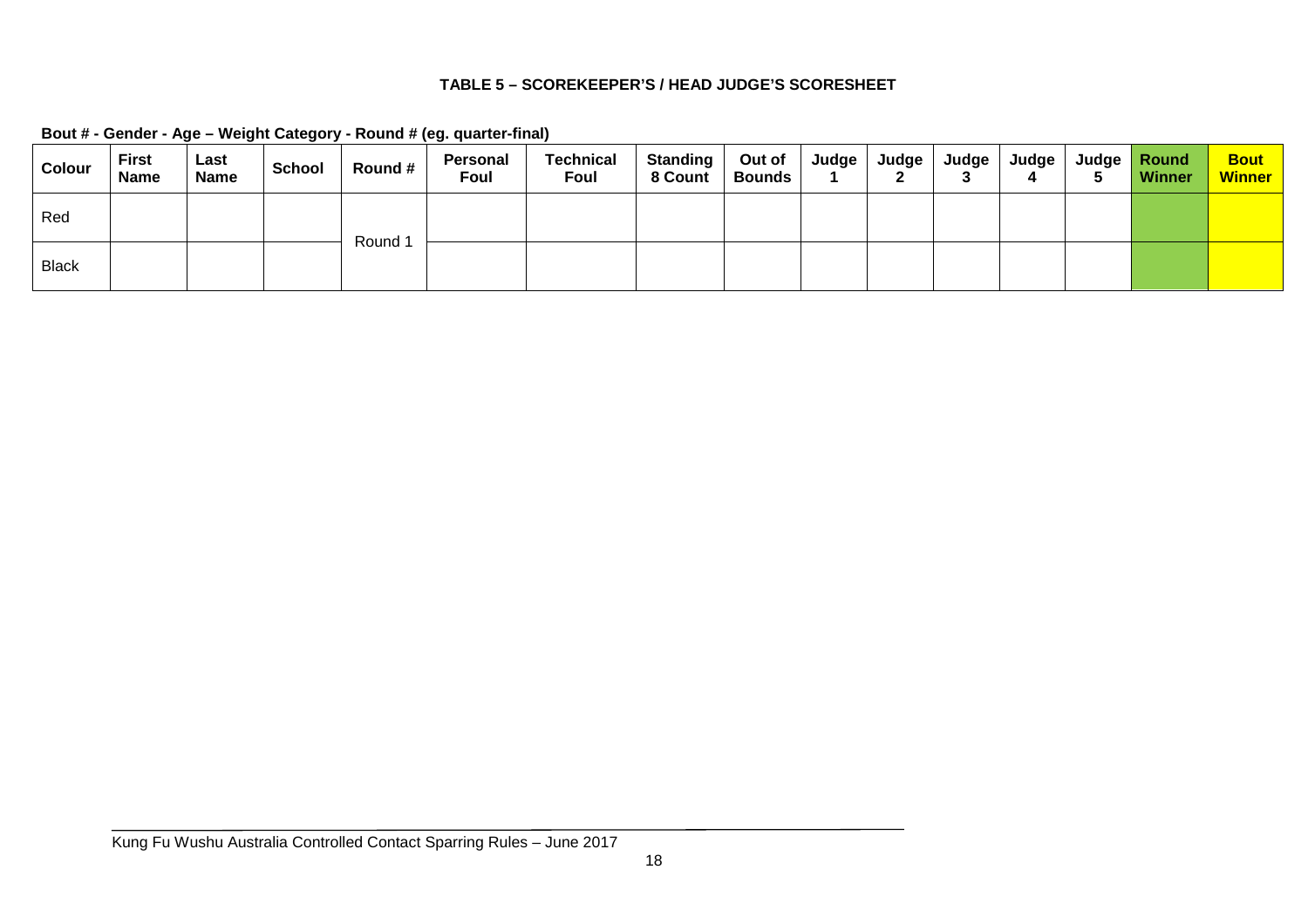## **CHAPTER 7 – CALLS AND SIGNALS**

### **RULE 28 – REFEREE'S CALLS AND SIGNALS**

#### 28.1 **Fist-Palm Salute**

In a standing position with feet together, place the left palm against the right fist at chest height and 20-30 cm away from the chest. (Figs 1 and 2).



#### 28.2 **Enter the competition arena**

Standing at the centre of the fight area, extend both arms sideways, palms up and pointing at the competitors (Fig 3). As you call on them to enter the fight area, bend both arms at the elbow into a right angle, palms facing each other (Fig 4).



#### 28.3 **Competitors salute each other**

Place the left hand on top of the right fist in front of the body as a signal to both competitors to salute each other (Fig 5).

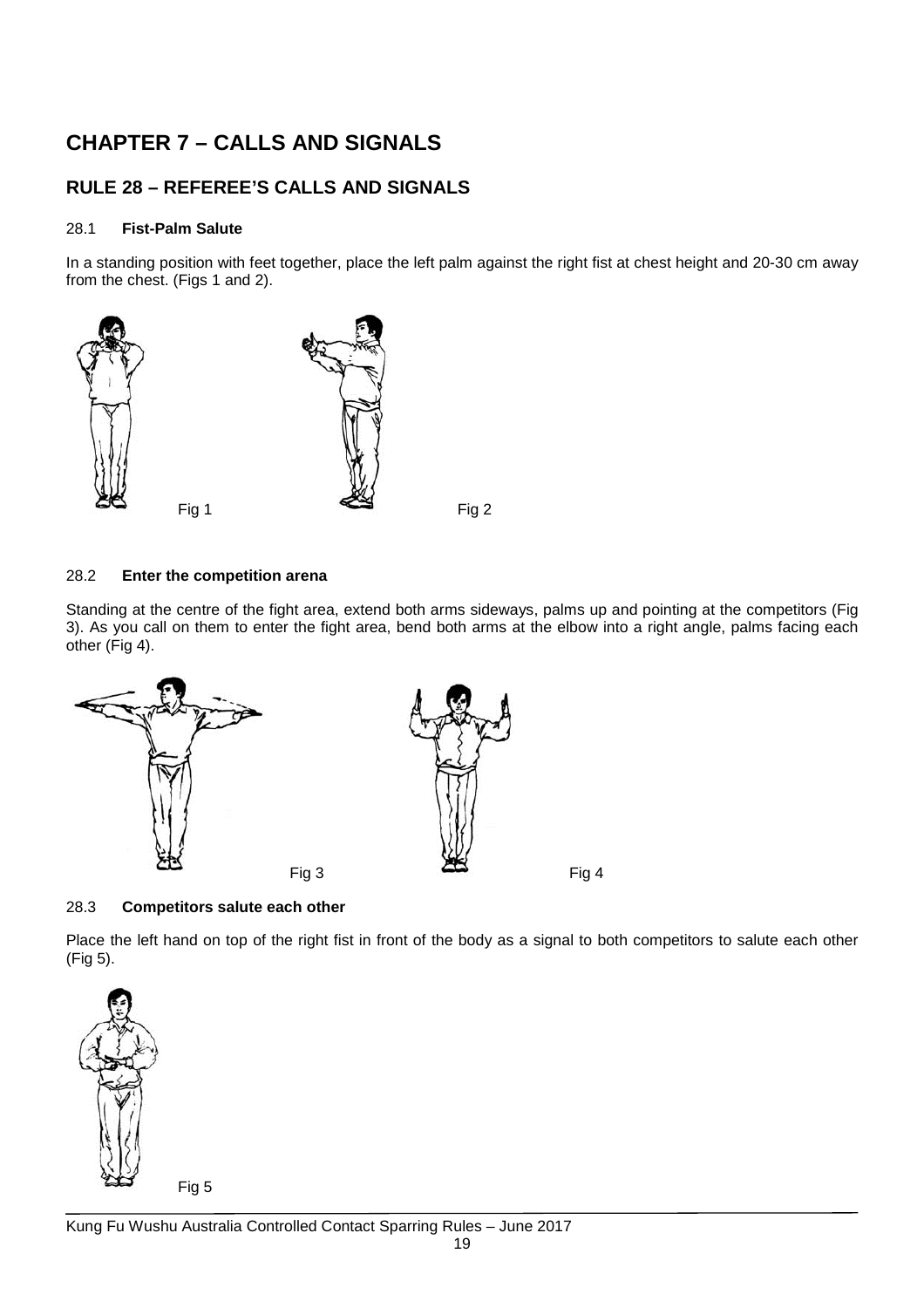#### 28.4 **First round**

Facing the head judge, take a bow stance and, while calling "Diyiju (First round) !" extend one arm upward with the index finger pointing up and the other three fingers and the thumb clenched into a fist (Fig 6).

#### 28.5 **Second round**

Facing the head judge, take a bow stance and, while calling "Dierju (Second round) !", extend one arm upward with the index and middle fingers separated and pointing up, and the thumb and the other two fingers clenched (Fig 7).

#### 28.6 **Third round**

Facing the head judge, take a bow stance and, while calling "Disanju (Third round)!", extend one arm upward with the thumb and the index and middle fingers separated and pointing up and the other two fingers clenched (Fig 8).







#### 28.7 "**Yubei (Ready)!" and "Kaishi (Start)!"**

Take a bow stance between the two competitors and, while calling "Yubei (Ready)!" extend both arms sideways, palm facing up and pointing at the competitors (Fig 9). Then, while calling "Kaishi (Start)!" draw the palms in towards one another in front of the abdomen (Fig 10).

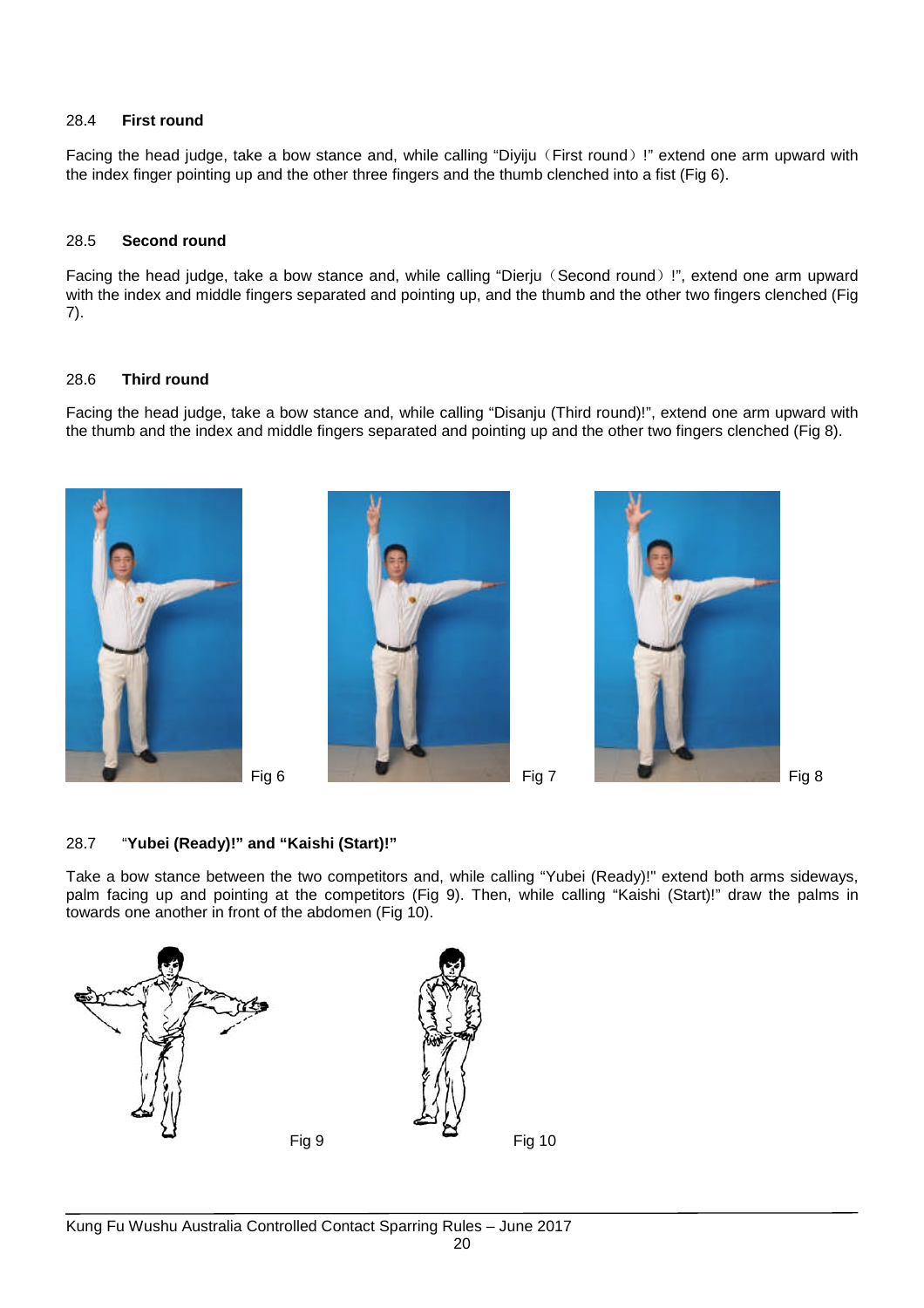#### 28.8 **"Ting (Stop)!"**

While calling "Ting (Stop)!" take a bow stance and insert one extended arm between the two competitors, fingers pointing up (Figs 11).



#### 28.9 **Passive 5-second count (when a competitor doesn't attack after getting appointed attack)**

While calling "Hongfang (Red side)!" or "Heifang (Black side)!" and signalling raise both hands in front of the body, with the small and ring fingers of one hand bent and the thumbs and other fingers of both hands separated and stretched naturally (Fig 12).



#### 28.10 **10-second count**

Facing the fallen competitor, with both arms bent at elbow and both hands clenched into fists in front of the body, palm side facing forward, uncurl the fingers one by one from the thumb to the little finger, at an interval of one (1) second (Figs 13-14).

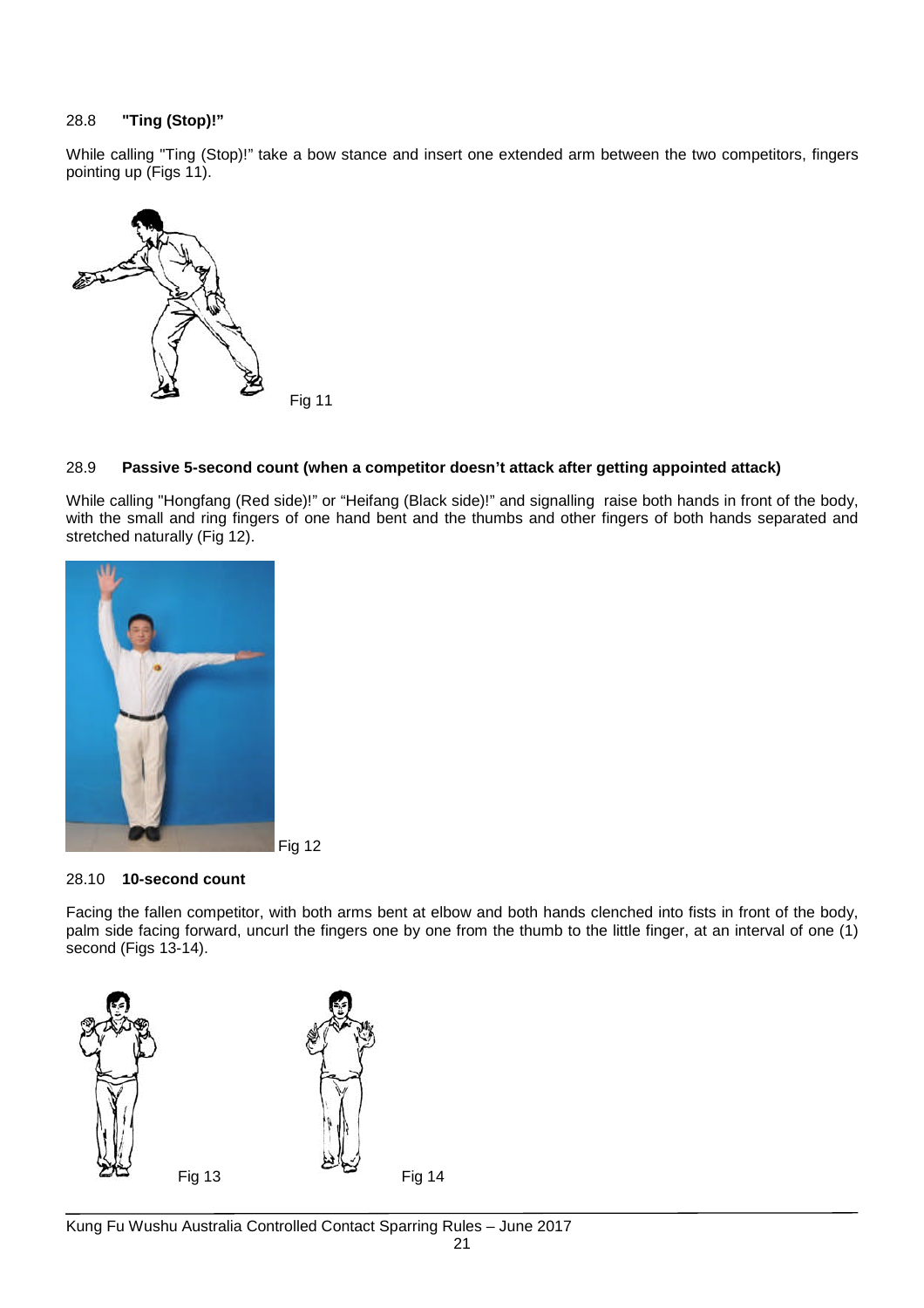#### 28.11 **Passive hold (Clinching)**

Signal to the relevant competitor with one arm straightened and palm facing upward, then fold the arms in front of the body in a hug like manner (Fig 15).

#### 28.12 **Passive hold (Other than Clinching)**

Signal to the relevant competitor with one arm straightened and palm facing upward, then fold the arms in front of the body in a hug like manner. Followed by raising one hand with the index finger pointing up and the other three finders and thumb clenched into a fist. (Fig 16).







#### 28.13 **Standing 8-second count (when a competitor is standing but dazed)**

Facing the head judge, extend one arm with the thumb pointing up and the other fingers clenched (Fig 17)

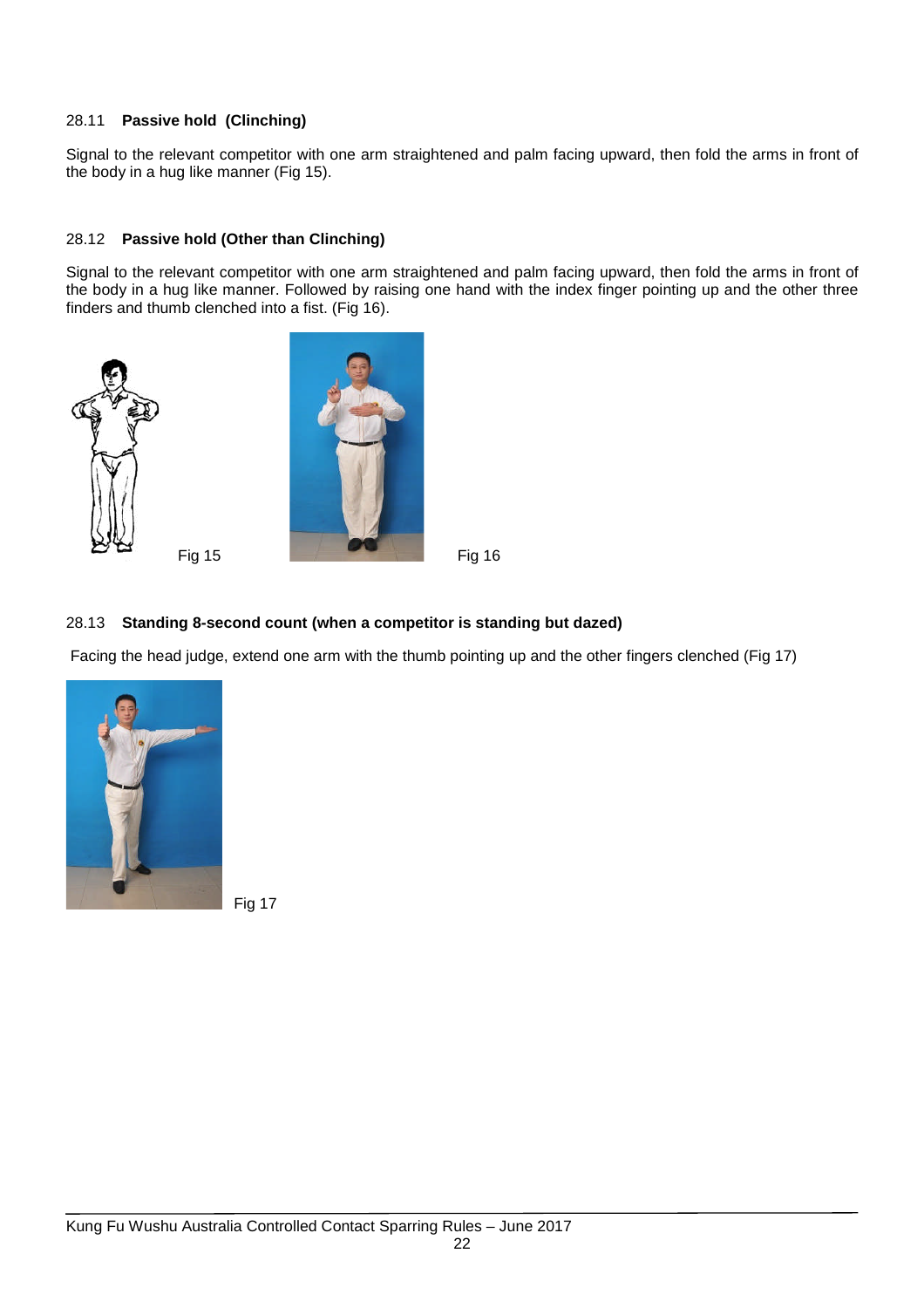#### 28.14 **Three seconds (when a competitor falls to ground as part of technique but fails to get up after three seconds)**

Signal to the relevant competitor with one arm straightened and palm facing up while calling "Hongfang (Red side)!" or "Heifang (Black side)!". Then move the other hand across the abdomen to the side of the body, with the thumb and the index and middle fingers separated and extended naturally and the other two fingers clenched (Fig 18).



Fig 18

#### 28.15 **Appointed attack (when no one attacks, referee orders one to attack)**

Extend one arm between the two competitors, with the thumb extended and the fingers clenched, palm side down. While calling "Hongfang (Red side)!" or "Heifang (Black side)!" move the hand horizontally in the direction of the thumb as a signal for appointed attack (Fig 19).

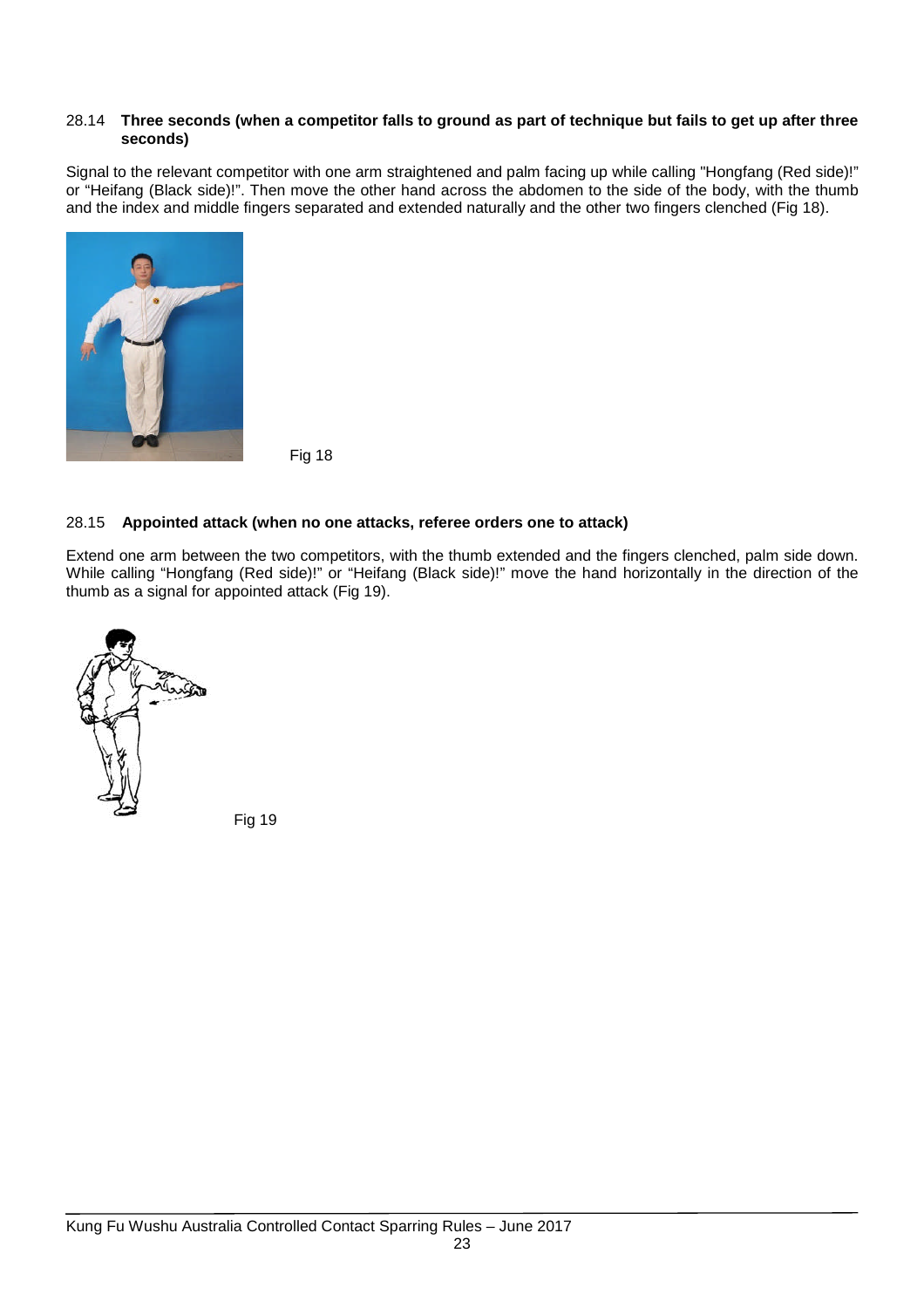#### 28.16 **Down**

While calling "Hongfang (Red side)!" or "Heifang (Black side)!" extend one arm with palm facing up and pointing at the fallen competitor, as the other arm moves to the side of the body, bent at elbow and with palm facing down (Fig 20).



Fig 20

#### 28.17 **Down First**

Extend one arm towards the competitor who is the first to fall down and, while calling "Hongfang (Red side)!" or "Heifang (Black side)!" cross the arms in front of the abdomen, palms facing down (Figs 21-22).



#### 28.18 **Simultaneous fall**

Extend both arms horizontally forward and withdraw them to press both palms down (Fig 23).

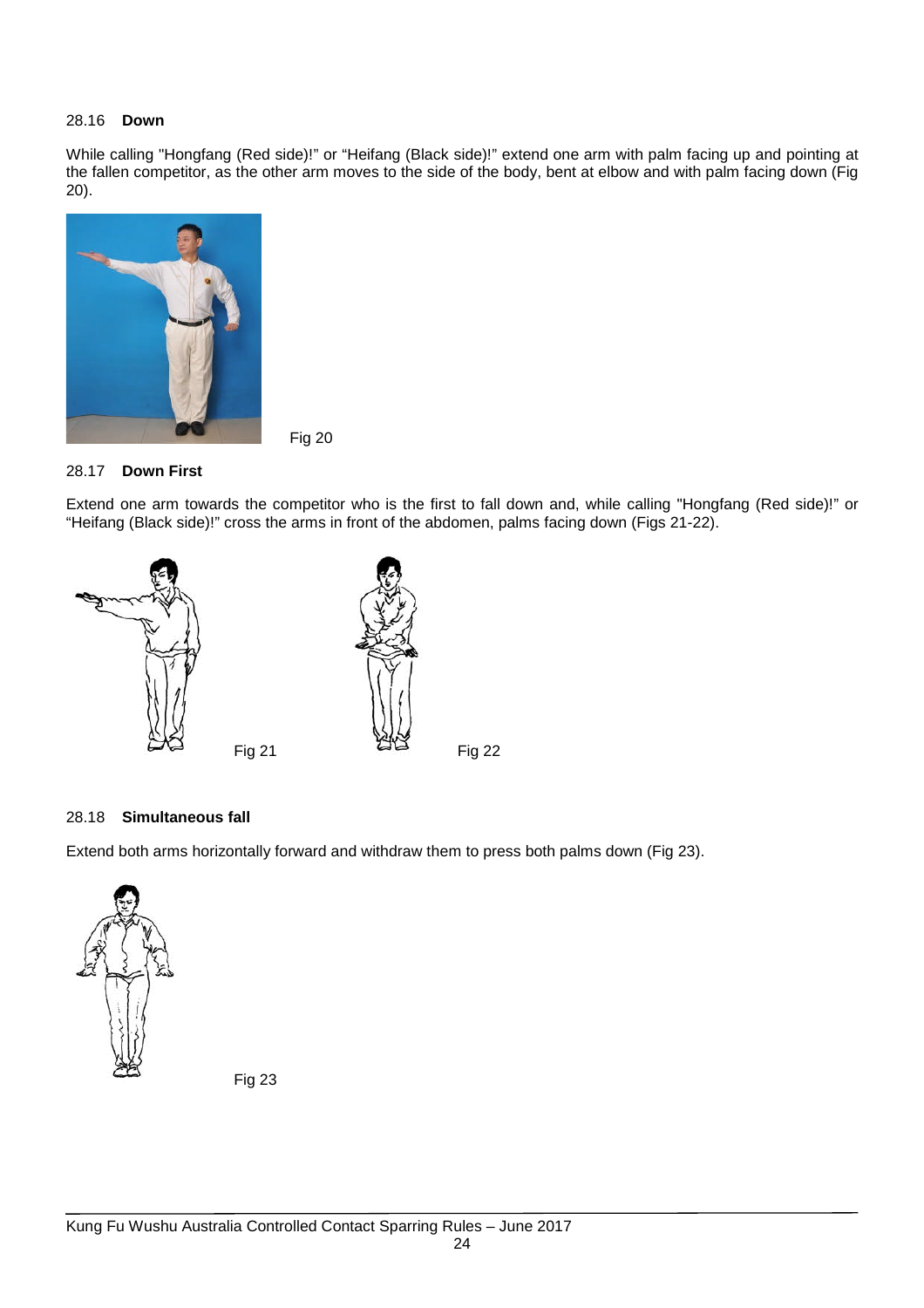#### 28.19 **One competitor off the arena**

Extend one arm towards the competitor off the arena (Fig 24) and, while calling "Hongfang (Red side)!" or Heifang (Black side)!" push the other hand forward in a bow stance, fingers pointing up (Fig 25).



#### 28.20 **Both competitors off the arena**

Take a bow step and push both palms forward, arms fully stretched and fingers pointing up (Fig26). Then bend both arms at elbow into a right angle in front of the body, palms facing back, while bringing the feet together to stand upright (Fig 27).



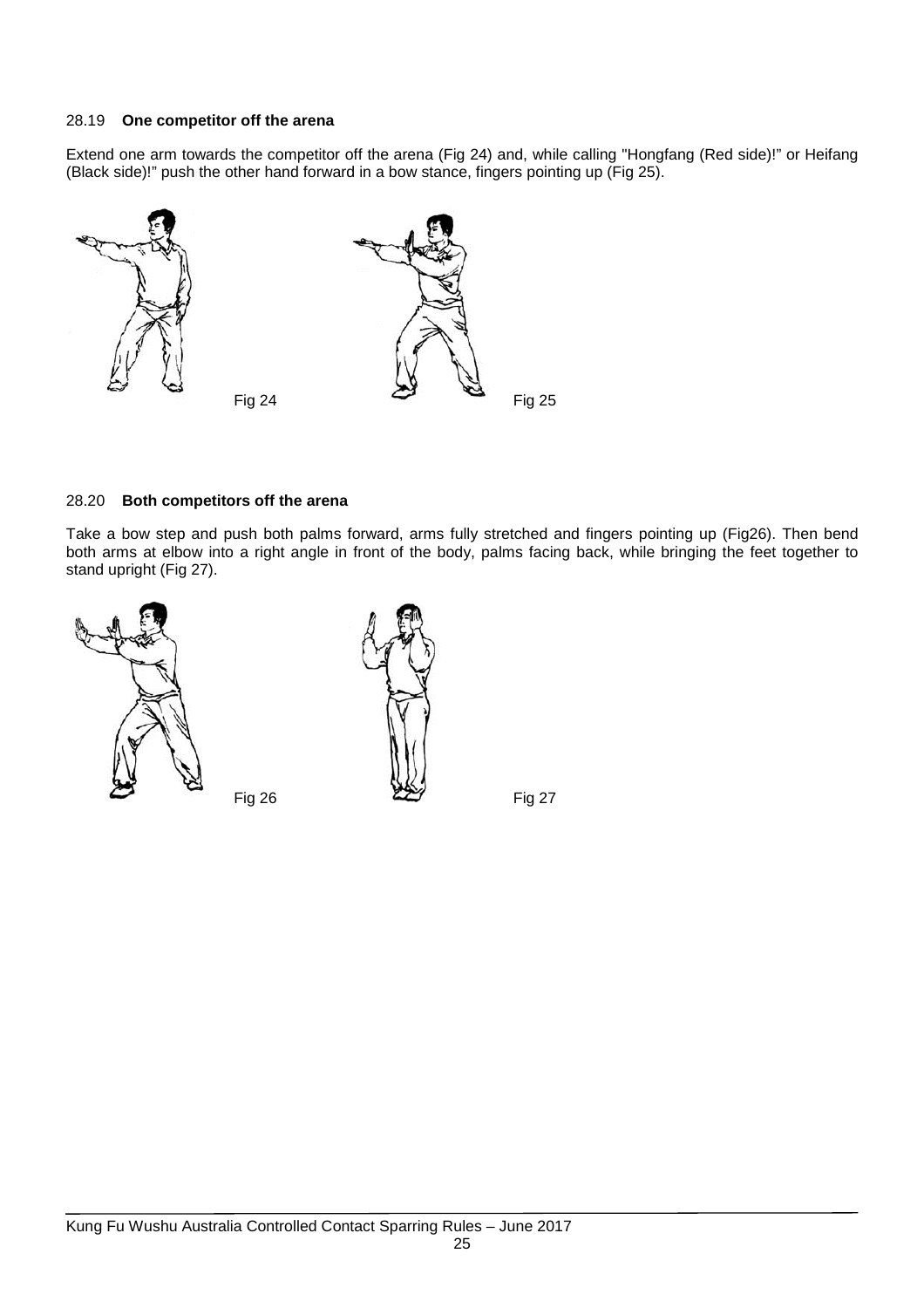#### 28.21 **Kick the crotch**

Extend one arm with palm facing up towards the offender and, while calling "Hongfang (Red side)!" or "Heifang (Black side)!" point the other hand at the crotch, palm facing inward (Fig 28).

#### 28.22 **Hit the back of head**

Extend one arm with palm facing up towards the offender and, while calling "Hongfang (Red side)!" or "Heifang (Black side)!" place the other hand on the back of the head (Fig 29).





#### 28.23 **Elbow foul**

Bend both arms in front of the chest and, while calling "Hongfang (Red side)!" or "Heifang (Black side)!" cover one elbow with the other hand (Fig 30).

#### 28.24 **Knee foul**

Raise one knee and, while calling "Hongfang (Red side)!" or "Heifang (Black side)!" pat the knee with the hand of the same side (Fig 31).





Fig 30 Fig 31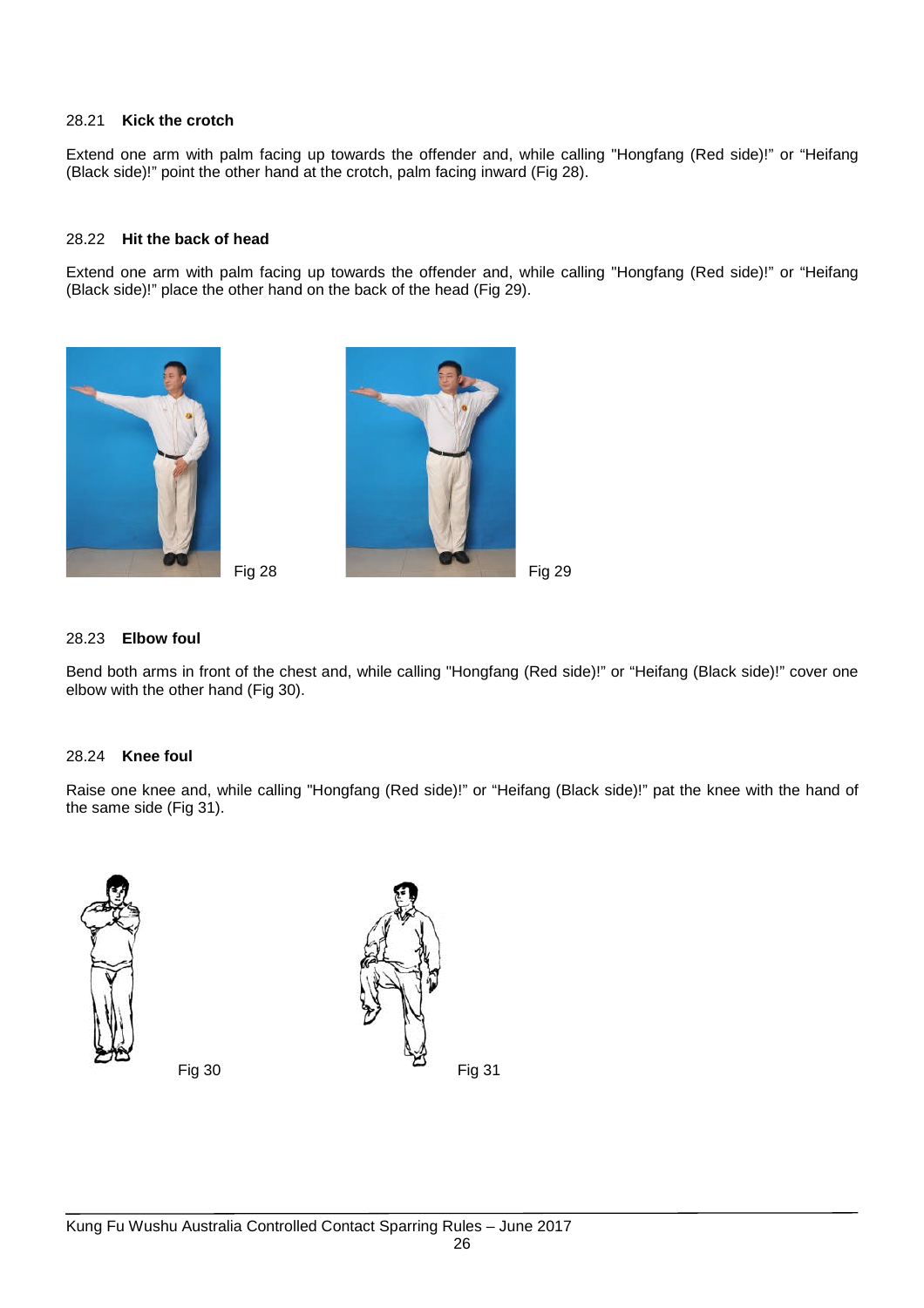#### 28.25 **Personal Foul**

Extend one arm with palm facing up towards the offender. While calling "Hongfang (Red side)!" or "Heifang (Black side)!" bend the other arm at elbow into a right angle, fingers clenched into a fist with the thumb side facing outward (Fig 32).

#### 28.26 **Technical Foul**

Extend one arm with palm facing up towards the offender. While calling "Hongfang (Red side)!" or "Heifang (Black side)!" indicate the foul with the other hand and bend the arm at elbow into a right angle in front of the body, fingers pointing up and palm facing backward (Fig 33).

#### 28.27 **Disqualification**

While calling "Hongfang (Red side)!" or "Heifang (Black side)!" clench both hands into fists and cross the forearms in front of the body (Fig 34).







#### 28.28 **Not valid**

Extend both arms and cross them in front of the abdomen in a swinging motion (Figs 35-37).





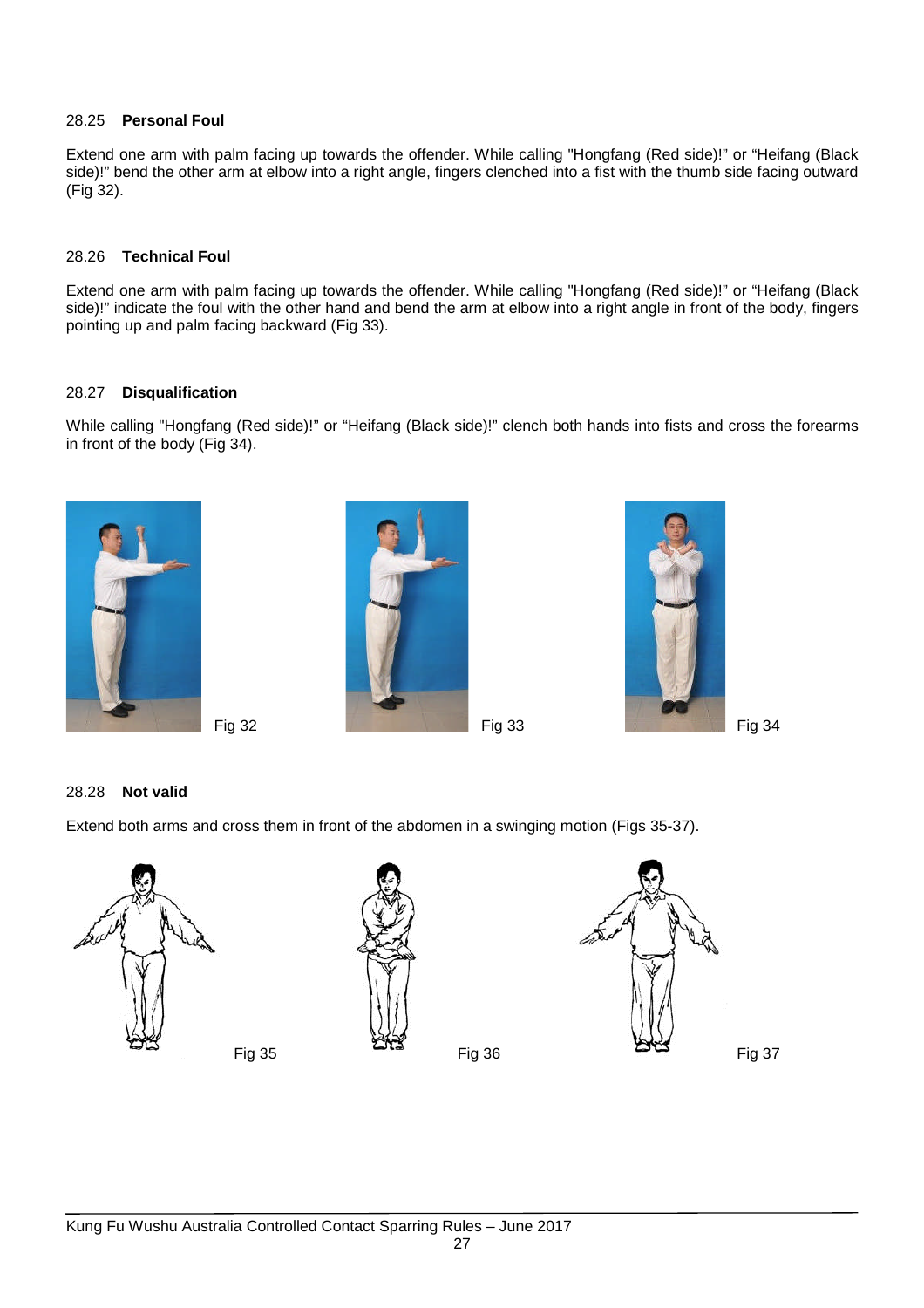#### 28.29 **First aid emergency treatment**

Facing the medical supervision desk, cross forearms in front of the chest, fingers pointing up (Fig 38)



Fig 38

#### 28.30 **Rest**

Extend both arms sideways, palms up and point at the competitors' rest places (Fig 39).



Fig 39

#### 28.31 **Exchange positions (instructing fighters to swap sides before declaring winner)**

Standing at the centre of the platform, cross arms in front of the abdomen (Fig 40)

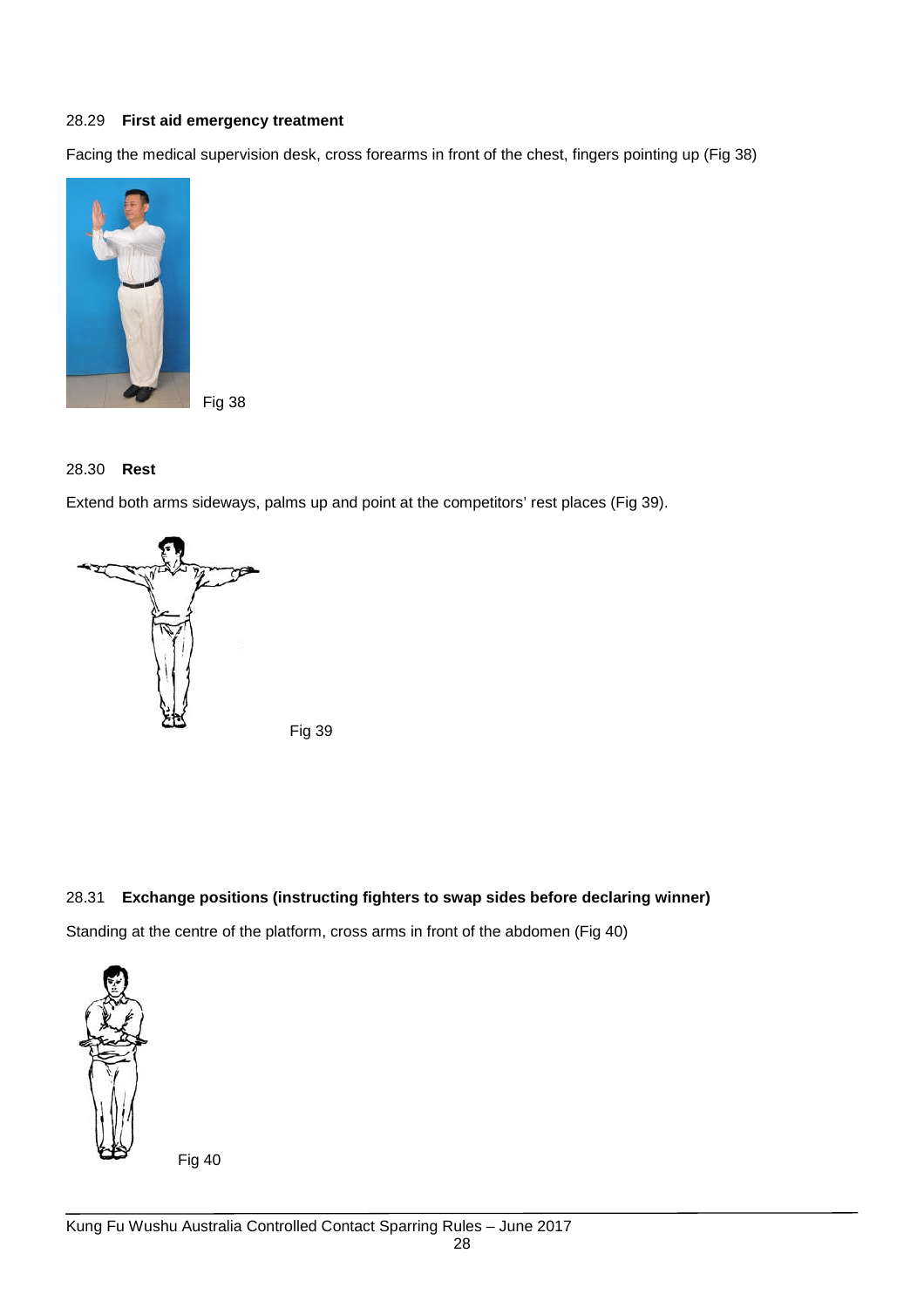#### 28.32 **Draw**

Standing between the competitors, hold their wrists and raise their hands. (Fig 41).



#### 28.33 **Winner**

Standing between the competitors, hold the winner's wrist and raise his hand (Fig 42).



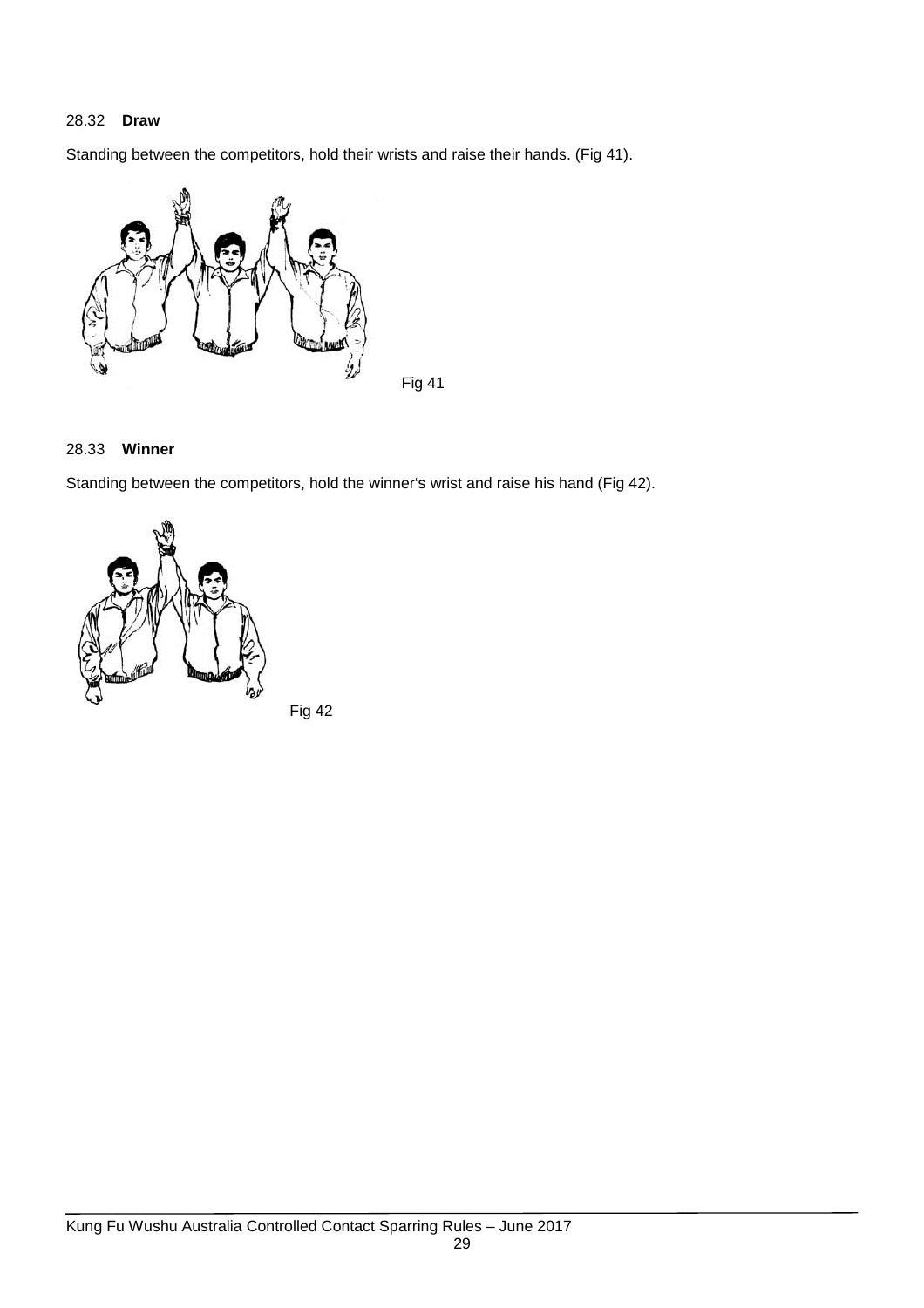### **RULE 29 – SIDELINE JUDGES' SIGNALS**

#### 29.1 **Off the arena or falling down**

Point down with a forefinger, with the other four fingers clenched (Fig 43).



Fig 43

#### 29.2 **Not off the arena or falling down**

Move one hand from side to side once, fingers pointing up (Fig 44).





#### 29.3 **Not seen clearly**

Bend both arms at elbow with hands open and palms facing upward and spread them outward to the side of the body. (Fig 45).

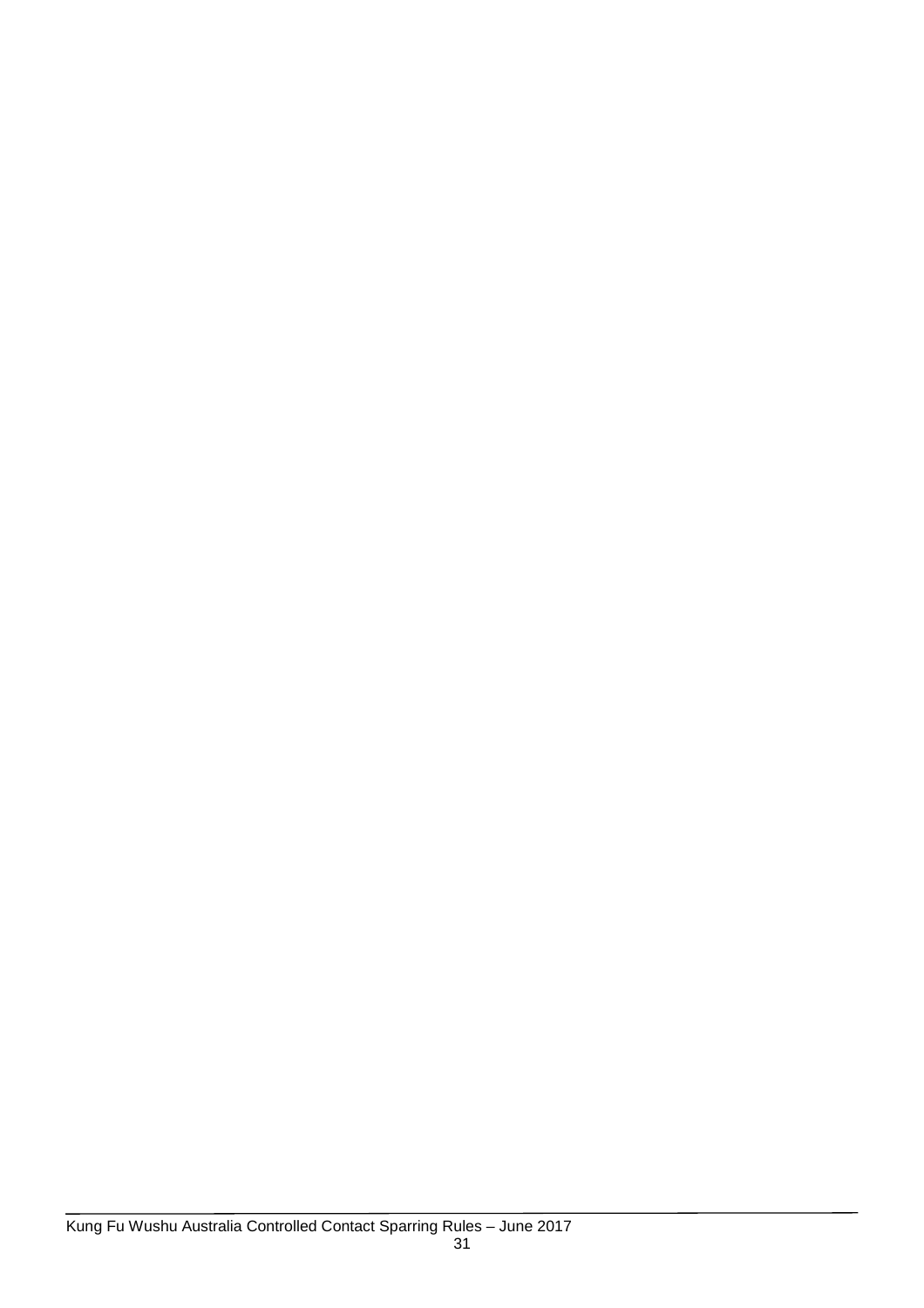### **CHAPTER 8 – COMPETITION ARENA AND EQUIPMENT**

### **RULE 30 – COMPETITION ARENA**

- 30.1 The competition arena shall be square with an area of 8 x 8 meters. This area will be covered with 4cm thick mats.
- 30.2 The competition arena will be surrounded by 2 meter wide safety zone around the perimeter. This safety zone will be covered with 4cm thick mats. The safety zone will be of different colour to the competition arena.



Notes: The encircled figures ①②③④⑤ are seats for the sideline judges The mark @ represents the video camera man. The mark X can only seat the competitor, coach and their medic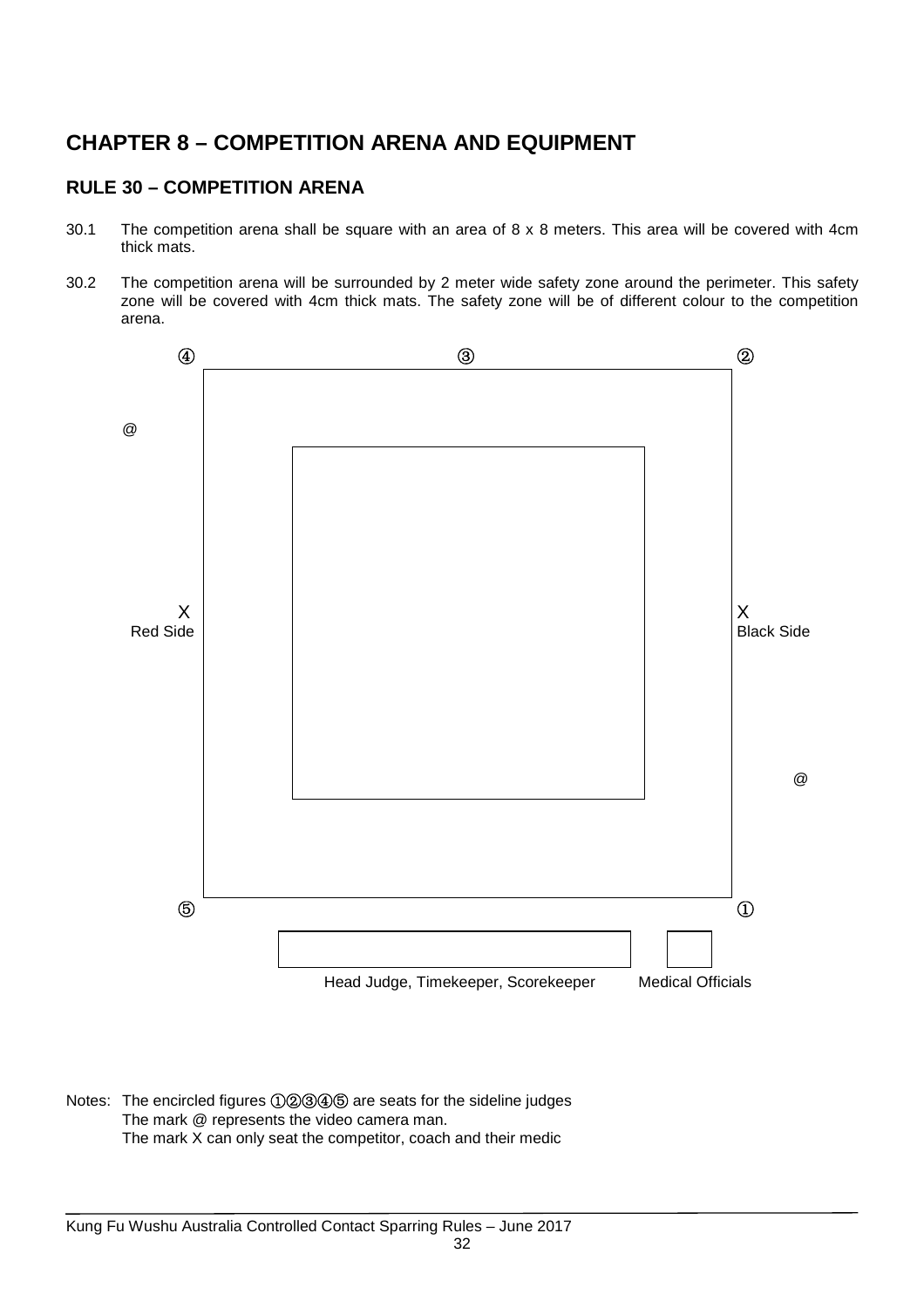### **RULE 31 – EQUIPMENT**

#### 31.1 Coloured scorecards

A total of eighteen (18) A4 size cards – six (6) in black, six (6) in red, and six (6) half in red and half in black -- are used by the sideline judges to indicate the winner or a draw (Fig 46).

| Red Card | <b>Black Card</b> | Red | <b>Black</b> |
|----------|-------------------|-----|--------------|
|----------|-------------------|-----|--------------|



#### 31.2 Default card

Two (2) yellow A4 size cards with the words "DEFAULT" are used for default. One card for each side (Fig 47).

DEFAULT

- 31.3 Two (2) stop watches (one as a reserve)
- 31.4 Two (2) whistles. One for the head judge and one for the referee
- 31.5 One (1) microphone and speaker
- 31.6 Two (2) video cameras
- 31.7 Two (2) metric weighing scales
- 31.8 Sufficient number of disposable gloves. One set of disposable gloves for each bout and a separate set for the medical officials.
- 31.9 Fully stocked first aid kit and stretcher.
- 31.10 Laptop and software to record the results.
- 31.11 Pens for all officials.
- 31.12 Scoresheets for all sideline judges.
- 31.13 Head judge scoresheet for the scorekeeper.
- 31.14 Competition schedule for marshal.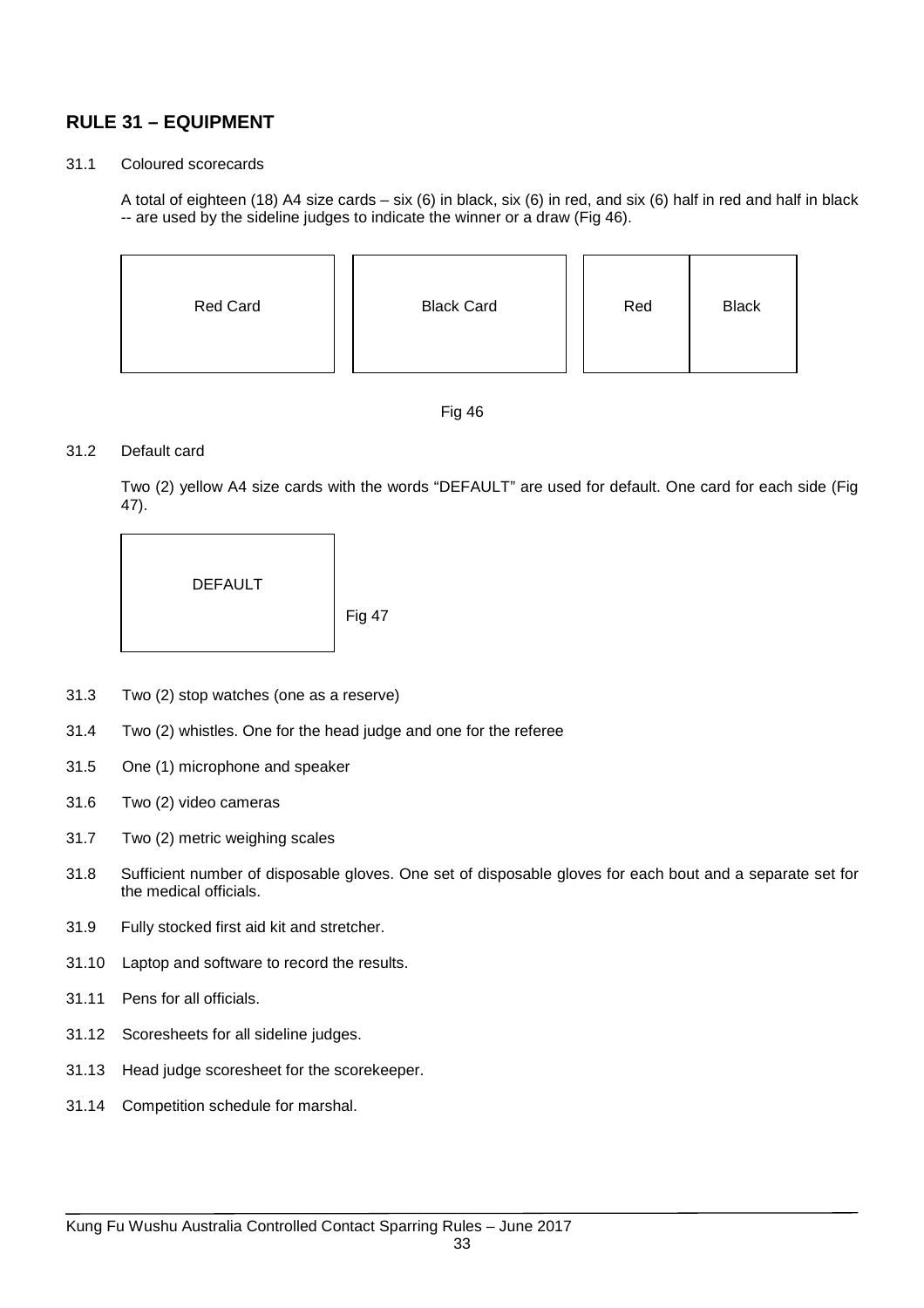

# **KUNG FU WUSHU AUSTRALIA**

# **FULL CONTACT SANDA RULES**

**June 2017**

The Kung Fu Wushu Australia (KWA) Sanda Rules are based on the International Wushu Federation (IWUF) Sanda Rules and have been modified for KWA National and State tournaments.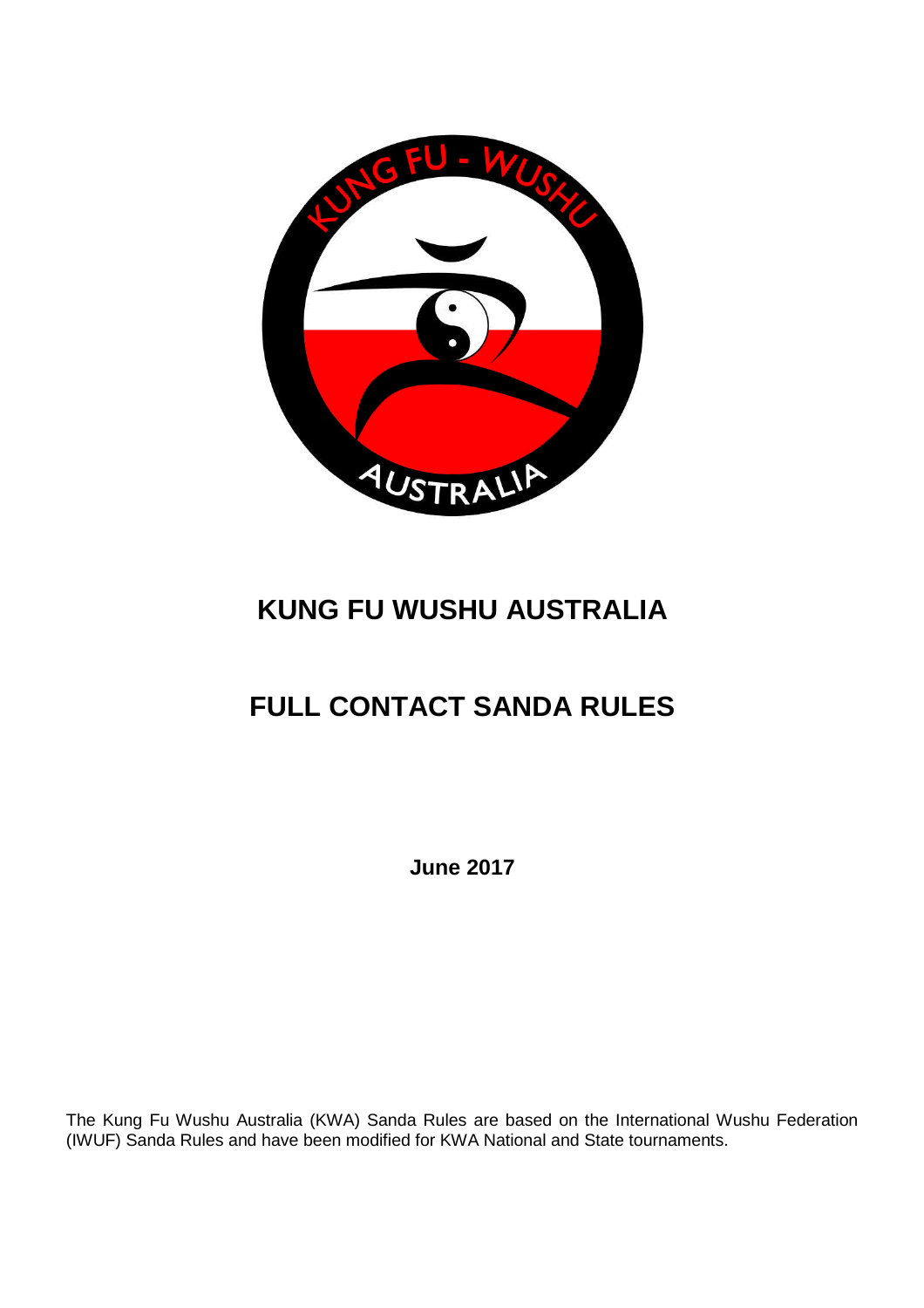| <b>TABLE OF CONTENTS</b>                                              |  |
|-----------------------------------------------------------------------|--|
|                                                                       |  |
|                                                                       |  |
|                                                                       |  |
|                                                                       |  |
|                                                                       |  |
|                                                                       |  |
|                                                                       |  |
|                                                                       |  |
|                                                                       |  |
|                                                                       |  |
|                                                                       |  |
|                                                                       |  |
|                                                                       |  |
|                                                                       |  |
|                                                                       |  |
|                                                                       |  |
|                                                                       |  |
|                                                                       |  |
|                                                                       |  |
| CHAPTER 4 - FIGHTING TECHNIQUES, SCORING CRITERIA & PENALTIES 9       |  |
|                                                                       |  |
|                                                                       |  |
|                                                                       |  |
|                                                                       |  |
|                                                                       |  |
|                                                                       |  |
|                                                                       |  |
|                                                                       |  |
|                                                                       |  |
|                                                                       |  |
| <b>CHAPTER 6 - SCHEDULING, EVENT DRAW GUIDELINES AND SCOREKEEPING</b> |  |
|                                                                       |  |
|                                                                       |  |
|                                                                       |  |
|                                                                       |  |
|                                                                       |  |
|                                                                       |  |
|                                                                       |  |
|                                                                       |  |
|                                                                       |  |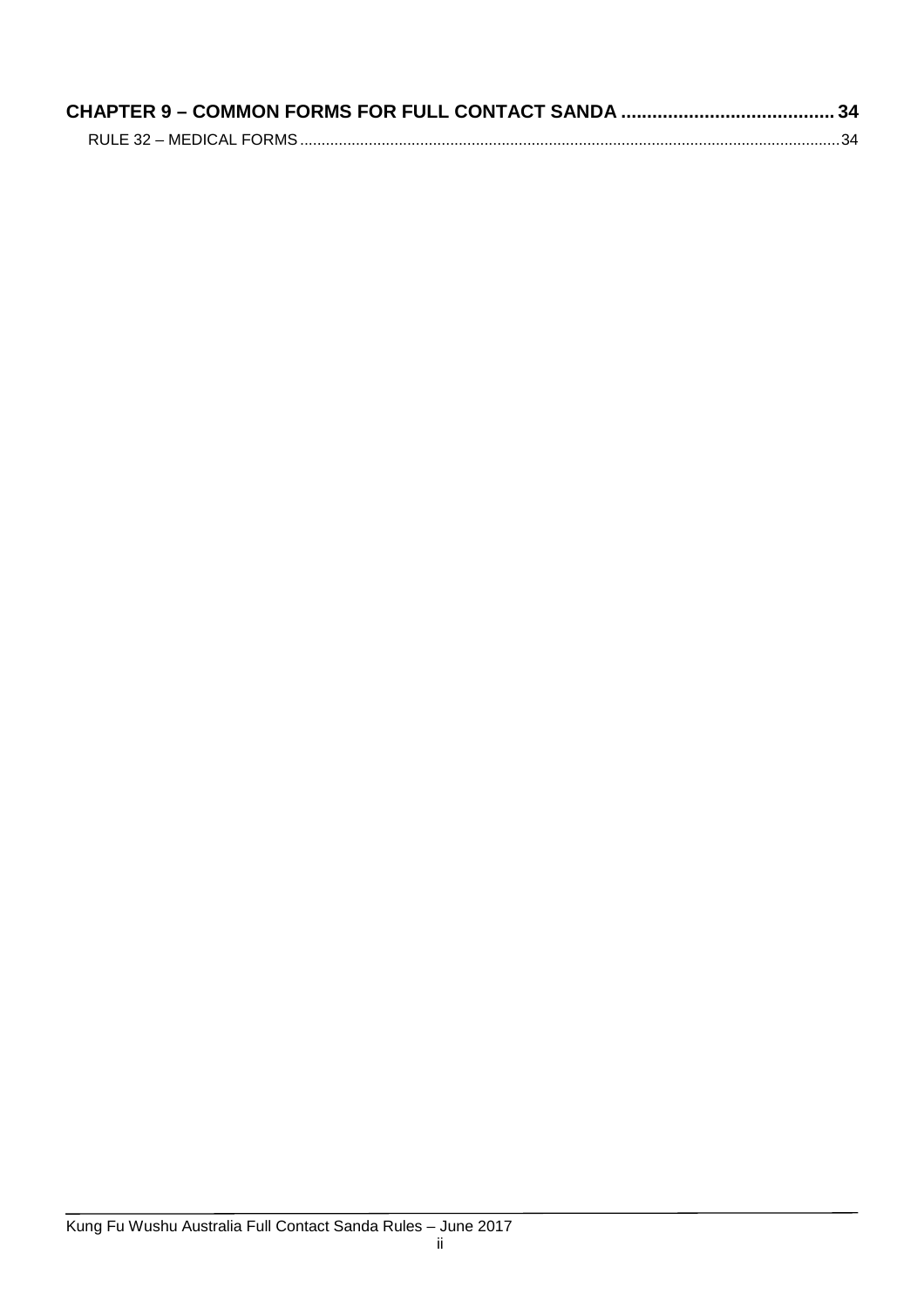# **CHAPTER 1 – GENERAL RULES**

## **RULE 1 – TYPES OF COMPETITION**

1.1 Sanda competition is done as an individual competition.

## **RULE 2 – METHOD OF COMPETITION**

- 2.1 The elimination system will be adopted. If the number of competitors in a weight category is only three (3), a round robin will be adopted.
- 2.2 Each bout will be best of two (2) out of three (3) rounds. The competition time for each round will be two (2) minutes for 19 years and above and one (1) minute thirty (30) seconds for 18 years and under. The rest period between each round will be (1) minute.

## **RULE 3 – ENTRY REQUIREMENTS**

#### **Age Division:**

- 3.1 Competitors can only enter in the following age division:
	- (a) Youth: 16 18 years old
	- (b) Adult: 19 40 years old
- 3.2 Age is based on the competitor's birthday during the year of the tournament.
- 3.3 The Organising Committee has the power to merge the age divisions if insufficient number of competitors for any age division occurs.

#### **Medicals:**

- 3.4 Competitors must produce during weigh-in the following medical documents issued within six (6) months of the competition:
	- (a) KWA certificate of fitness signed off by their medical doctor.
	- (b) Serology report showing results for all of the following:
		- i. H.I.V.
		- ii. Hepatitis B Antigen
		- iii. Hepatitis C
- 3.5 Injured competitors will not be permitted to take part.
- 3.6 Competitors with any physical or other medical conditions (including handicaps), which may inhibit or impact the performance of either competitor or the smooth running of the competition will require medical certificate declaring he / she is fit and able to safely participate in full contact sanda. For example, illness, disease, impaired hearing, artificial limb. The medical certificate is to be submitted during weigh-in.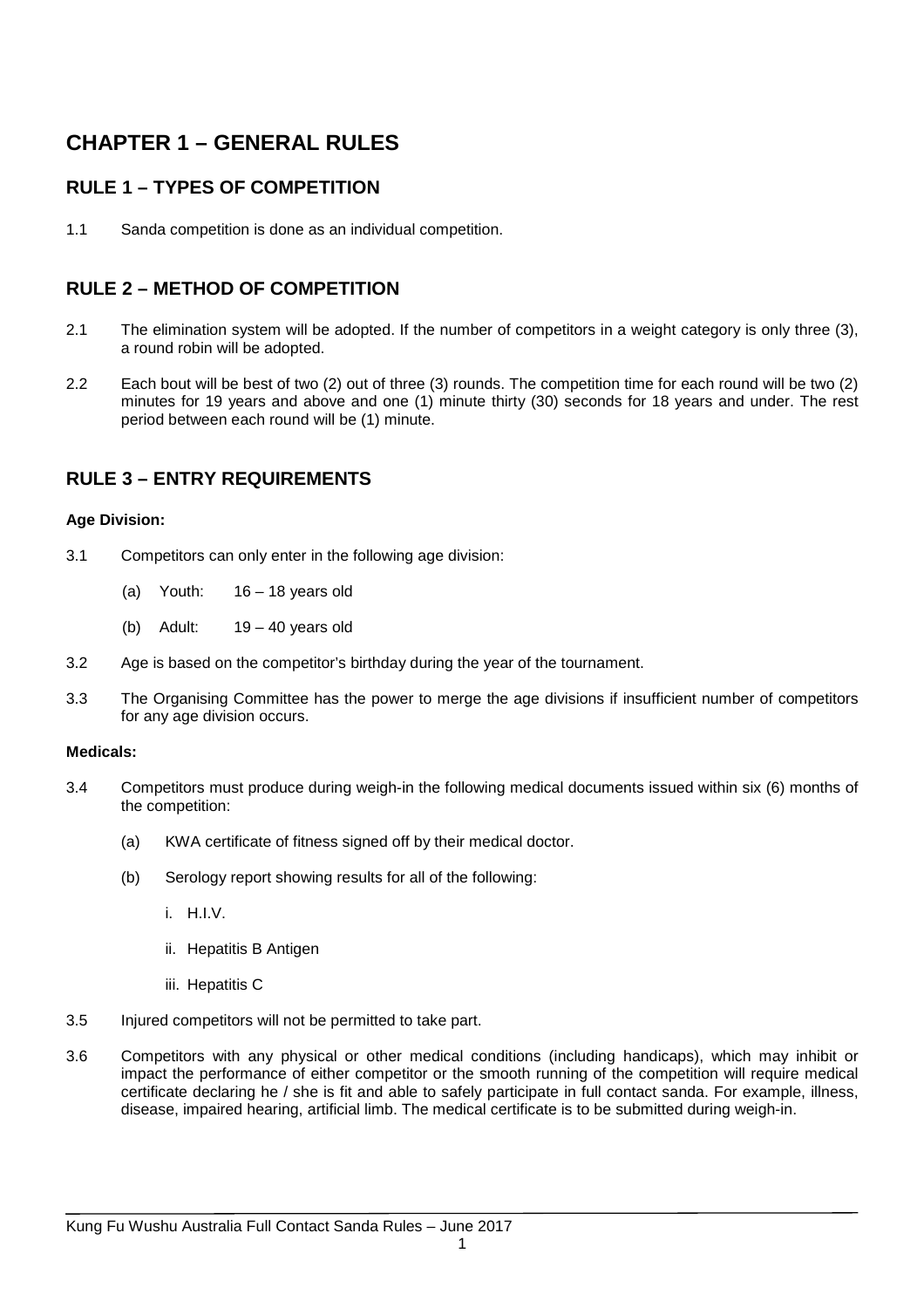## **RULE 4 – WEIGHT CATEGORIES**

| Under 48kg Category | ≤48kg         |
|---------------------|---------------|
| 52kg Category       | >48kg to 52kg |
| 56kg Category       | >52kg to 56kg |
| 60kg Category       | >56kg to 60kg |
| 65kg Category       | >60kg to 65kg |
| 70kg Category       | >65kg to 70kg |
| 75kg Category       | >70kg to 75kg |
| 80kg Category       | >75kg to 80kg |
| 85kg Category       | >80kg to 85kg |
| 90kg Category       | >85kg to 90kg |
| Over 90kg Category  | >90kg         |

4.1 Each age division to be further sub-divided by weight categories.

- 4.2 The Organising Committee has the power to merge any two (2) neighbouring weight categories if insufficient number of competitors for any weight categories occurs.
- 4.3 Merging of neighbouring weight categories requires written permission from all fighters in the lighter weight category.
- 4.4 When merging neighbouring weight categories, the fighters can fight in their nominated weight when merging with a neighbouring division.

## **RULE 5 – WEIGH-IN**

- 5.1 The weigh-in to occur in the morning on the day of the tournament and is conducted under the supervision of the event coordinator.
- 5.2 Only competitors with the required medical documents will be weighed-in. They must show their medical documents at the time of the weigh-in.
- 5.3 Male competitors are only allowed to wear trunks during the weigh-in. Female competitors can only wear close fitting undergarments.
- 5.4 The weigh-in shall start with the lighter weight categories. A competitor who weighs in heavier or lighter than his registered category shall not be allowed to compete.

## **RULE 6 – EVENT DRAW**

- 6.1 The event draw is to be finalised immediately after the weigh-in starting with the lighter weight categories.
- 6.2 Only competitors that turn up at the weigh-in and meet their weight category will be included in the event draw.
- 6.3 The following are to be considered when matching up competitors for the first round of the draw:
	- (a) Matching up competitors with similar fight experience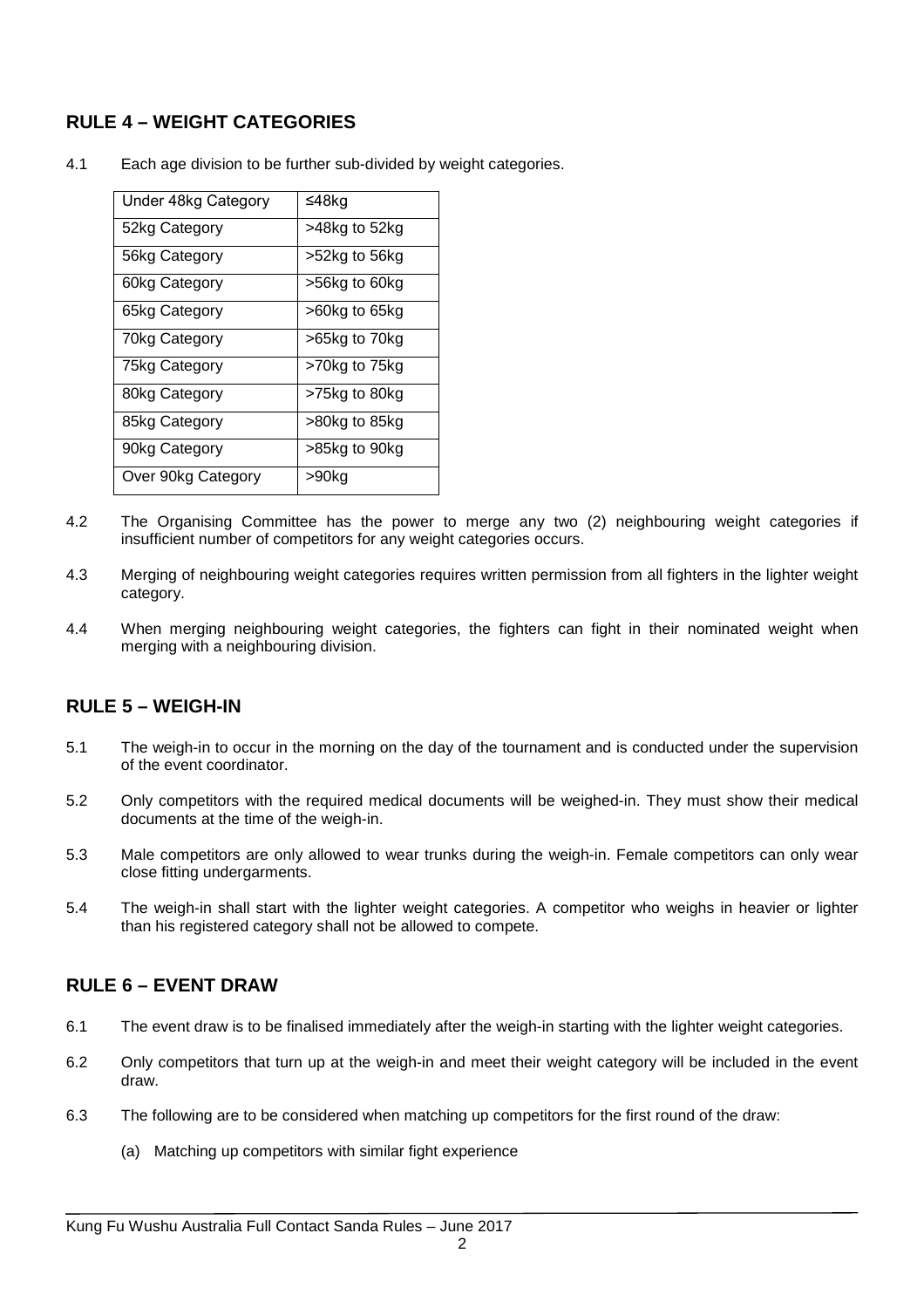- (b) Matching up competitors from different clubs
- 6.4 Elimination draws are to be in accordance with Table 3 in Rule 26.

## **RULE 7 – UNIFORM AND PROTECTIVE GEAR**

#### **Athletes**

#### **Failure to comply with this rule will mean disqualification of the competitor from the competition.**

- 7.1 Each competitor to wear gloves, headgear and chest protector provided by the organisers. One competitor to wear red and the other to wear black.
- 7.2 Competitors must wear and bring their own mouth guards, groin guards and hand wraps. The groin guard must be worn under the trunks. Instep protectors (cloth slip on up to the ankles) must be worn.
- 7.3 Competitors to wear shirts and trunks in the same colour as their protective gear. Competitors to provide their own clothing. This should include one (1) set of red and one (1) set of black. Female competitors may wear close-fitting undergarments.
- 7.4 The weight of the gloves will be 230 grams (8 oz) for men 65kg category & under, women of all weight categories and juniors (18 years and under) of all weight categories. The weight of the gloves will be 280 grams (10 oz) for men 70kg category & above.
- 7.5 Hand wraps shall be restricted to soft gauze type cloth. Taping or packing of the knuckles is not allowed. The length for hand wraps shall be 3.5m and 4.5m in total.
- 7.6 The competitors will be bare footed during the bout.
- 7.7 All competitors must have short (and safe) fingernails and toenails.
- 7.8 Spectacles, hard contact lenses and dentures must not be worn.
- 7.9 All jewellery, including such items as; rings, earrings, studs, pendants and necklaces must be removed. Rings, which cannot be removed, must be taped over. If the ring is still considered dangerous the competitor will not be allowed to take part. The head judge will have the final say as to whether any such item is or is not acceptable in competitions.
- 7.10 The head judge must approve non-compulsory safety equipment such as bandaging, prosthetic limbs or splints.
- 7.11 Any cuts or lacerations must be covered with a medically approved plaster, which will protect both the competitor and others from contact with blood.
- 7.12 Hair must be arranged appropriately so that it cannot cause injury to the contestant or her/his opponent eg by swinging into the eyes. Hair clips bobby pins and other ornaments are not permitted. If a headband is worn it must be safe so that it cannot swing into the eyes of either competitor.
- 7.13 Personal hygiene. Competitors must commence the event in a clean non body odour manner with all hand and foot nails cut short and filed smooth

#### **Officials**

- 7.14 Officials will at all times present themselves in a clean and tidy appearance.
- 7.15 Officials will wear the prescribed attire which will be either specifically announced for the event and may include items such as specially printed tee/sweat shirts or track suits. Otherwise the standard dress code shall be black shoes, black socks, black trousers, black belt, white polo shirt (short or long sleeves), and a black jacket.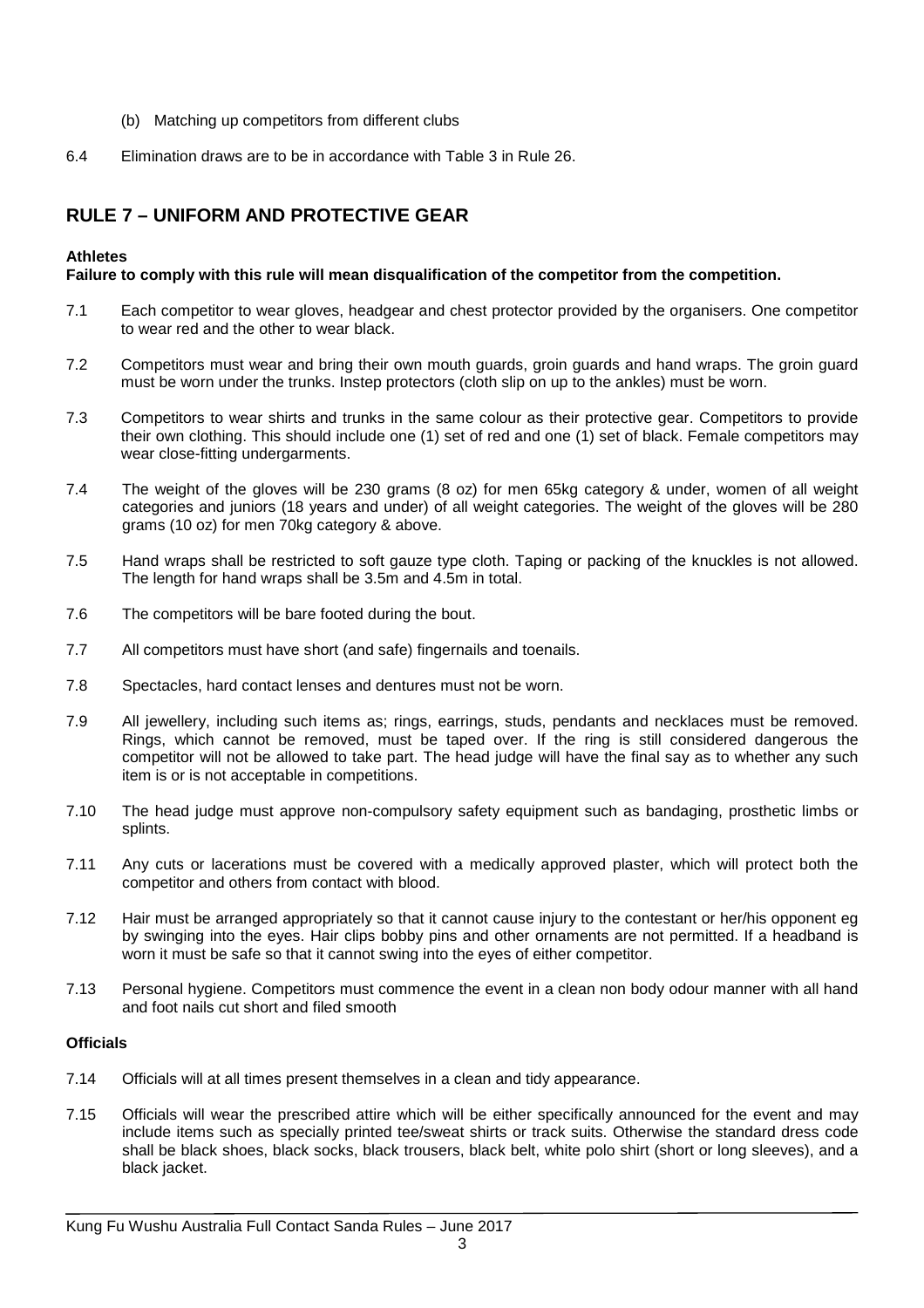- 7.16 Referees to wear black shoes, black socks, black trousers, black belt and white polo long sleeves shirt, Ties are optional.
- 7.17 Referees and medical officials are required to wear rubber gloves to protect them against contact with blood.
- 7.18 Referees will require a whistle on a ribbon suitable to be worn around the neck.

## **RULE 8 – PROTOCOLS**

- 8.1 Competitors, coaches and their team medic to go to their designated place next to the arena. No one else is allowed to be at these designated places. Both competitors will go onto the arena when signalled by the referee.
- 8.2 When called, the respective competitors will stand upright and give the fist-palm salute to the public and to the head judge.
- 8.3 Each round will start with a fist-palm salute on the arena from both competitors to their respective coaches. The coaches will salute back the same way. The competitors will then perform a fist-palm salute to each other.
- 8.4 The two competitors will swap positions prior to the announcement of the winner. After the announcement, the two competitors will give a fist-palm salute to each other and then to the referee and then to the opponent's coaches. The referee and coaches will salute back the same way.
- 8.5 When a sideline judge is replaced by another judge, both judges shall perform a fist-palm salute to one another.

## **RULE 9 – DEFAULT**

- 9.1 A competitor who is unable to compete due to injury or illness and confirmed by the tournament doctor will be considered a default and can no longer take part in the tournament. However, his tournament results prior to the default will remain in place.
- 9.2 A competitor weighs in outside his registered weight category will be considered a default and cannot take part in the tournament.
- 9.3 If a competitor is being outclassed, his coach may, for health and safety reasons, show the default card. The competitor may also raise his hand to request a default
- 9.4 A competitor who is absent for the weigh-in, or who fails to answer the three roll-calls prior to a bout, or who leaves after the roll-calls without permission and fails to appear in time in the competition area, will be regarded as a default .

## **RULE 10 – OTHER MATTERS**

- 10.1 All participating teams will abide by the rules and regulations and respect and obey the judges' decisions. It is prohibited to wrangle, curse, throw protective gear, or throw tantrums. Competitors are not allowed to walk out (except in cases of first-aid emergency) before the announcement of the bout's results.
- 10.2 The team coach and doctor to be seated at the designated place and are allowed to give massage or give guidance to their competitors during the rest periods between the rounds.
- 10.3 Doping is strictly prohibited. Infusion of oxygen is forbidden during the rest periods between the rounds.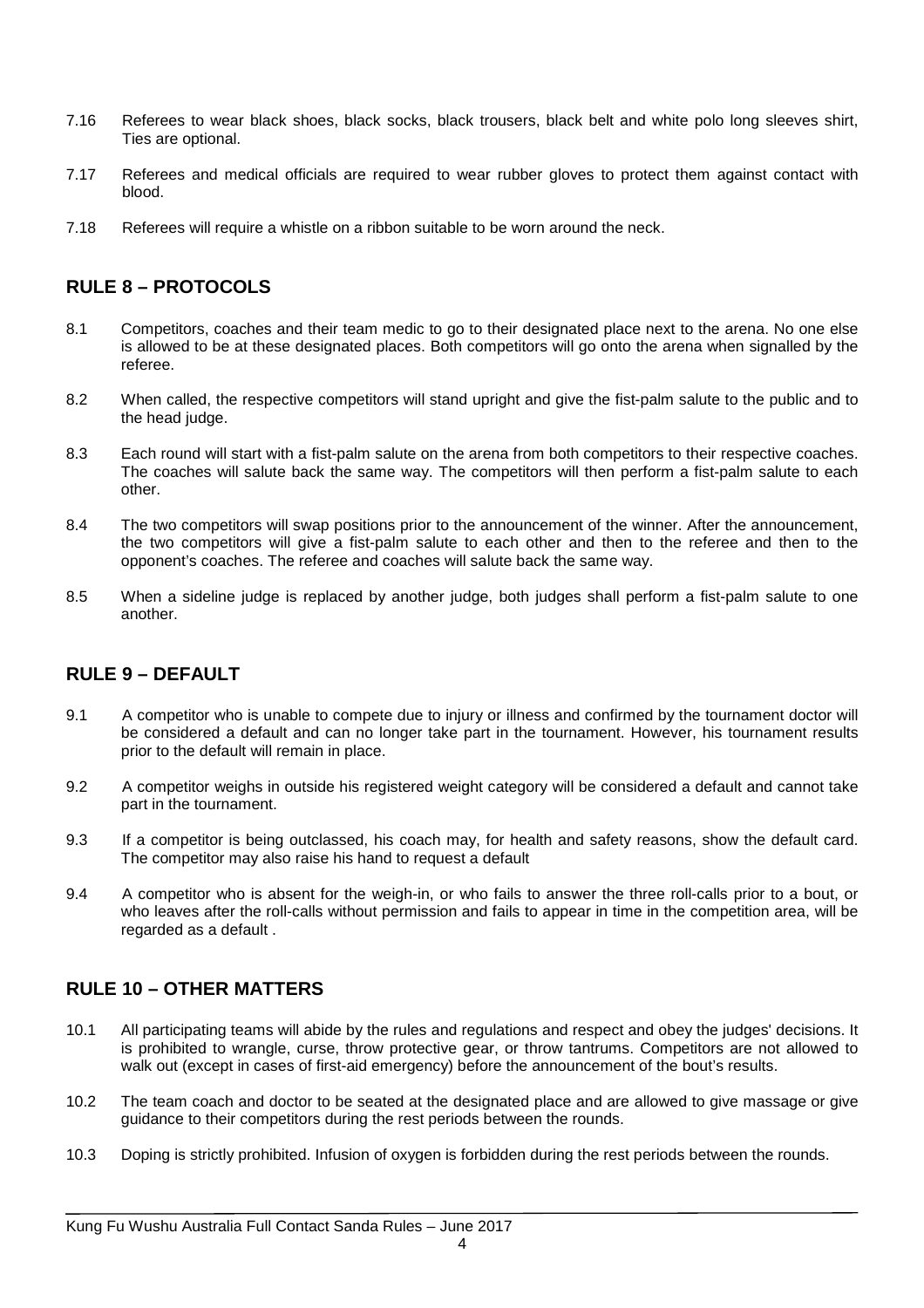# **CHAPTER 2 – APPEALS & DECISIONS**

## **RULE 11 – JURY OF APPEAL AND PROTOCOLS**

- 11.1 Appeals will be handled by a "Jury of Appeal" which shall consist of the three, five or seven of the most senior judges / referee present at the competition.
- 11.2 The Jury of Appeal shall not consist of the head judge & the referee of the bout in question and officials associated with either team that is party to the dispute.
- 11.3 The Jury of Appeal will deal with appeals submitted by participating teams in disagreement with the judges' decisions.

#### **Appeal Protocol and Deliberation Process**

- 11.4 Only the competitor's coach or manager may make an appeal against a judge's decision in writing to the head judge within fifteen (15) minutes of the judge's decision. The head judge will immediately give it to the Jury of Appeal.
- 11.5 An appeal costs \$100 (cash only) and this money will be refunded if the appeal is upheld. If not, the fee will not be refunded. Any breach of protocol in making an appeal will forfeit the right to appeal and the appeal fee will not be refunded.
- 11.6 The Jury of Appeal will handle the appeals immediately after receiving them and duly notify the parties concerned of their decision.
- 11.7 The Jury of Appeal will investigate the matter at issue and may watch the videotapes if necessary.
- 11.8 After deliberation, the Jury of Appeal holds a vote to determine a majority decision.
- 11.9 Errors in determining the match results: Mistakes in calculating the round or bout score shall result in the decision being reversed.
- 11.10 Errors in application of rules or judging: When it is determined by the Jury of Appeal that the referee's or judge's original decision was correct, the original decision will be upheld. If there was a clear error in applying the competition rules or judging, the Jury of Appeal has the right to change the decision and competitor's result and the referee or judge(s) shall be disciplined and/or sanctioned.
- 11.11 The decision of the Jury of Appeal is final.

## **RULE 12 – DECISIONS**

- 12.1 The decision of the head judge shall be final and binding in all respects excluding appeals and disputes between officials.
- 12.2 The decision of the Jury of Appeal will be final and binding on all.

## **RULE 13 – DISPUTE BETWEEN OFFICIALS**

- 13.1 If any officials disagree and is unable to resolve it, the matter must immediately be escalated to the head judge of the event
- 13.2 If the head judge is unable to resolve the matter or the dispute is between the head judge and another official, then it must immediately be escalated to the tournament chairman or chief judge of the tournament.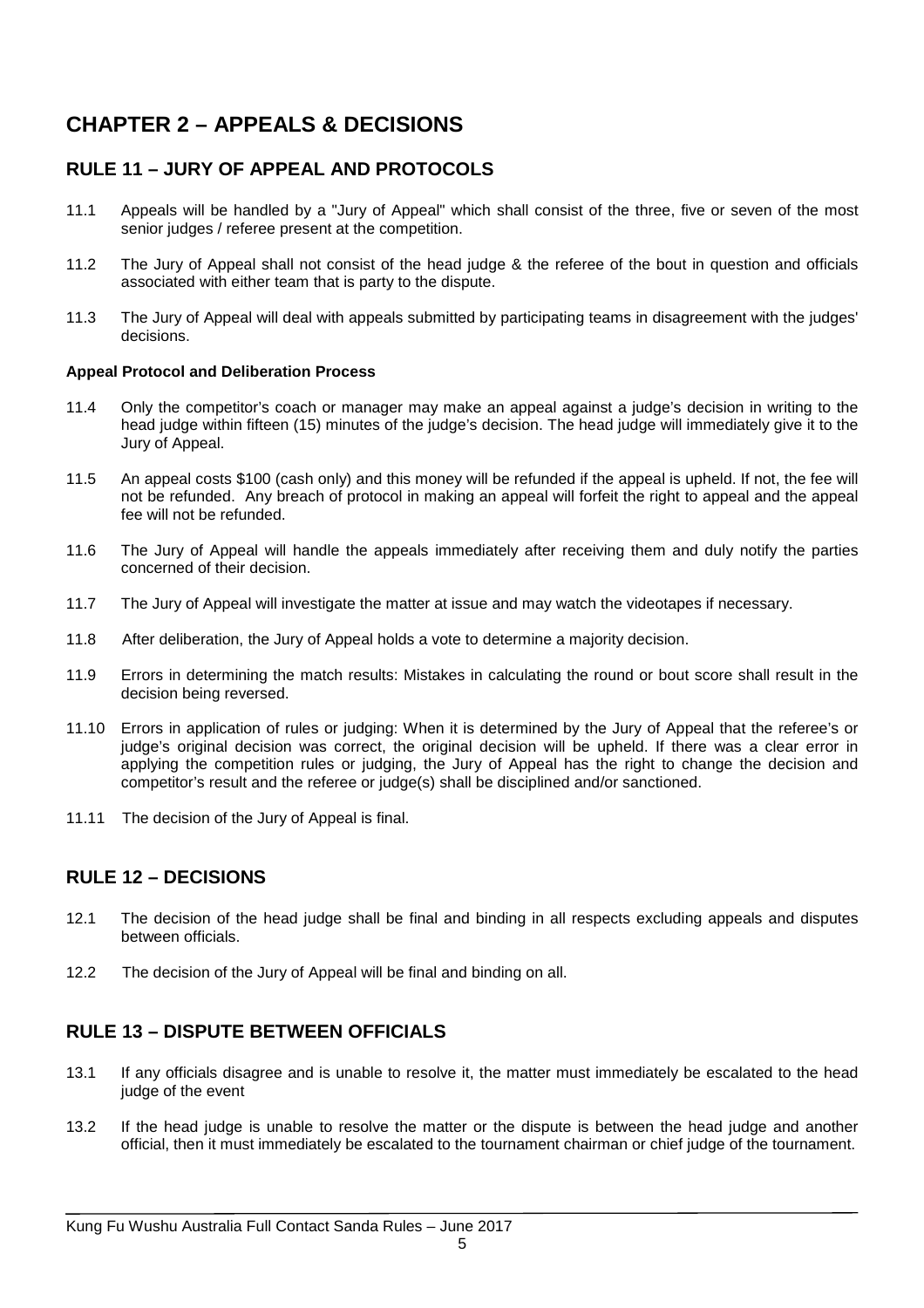13.3 The tournament chairman or chief judge has the right to make the final decision when a dispute arises between officials.

# **CHAPTER 3 – OFFICIALS AND DUTIES**

## **RULE 14 – OFFICIALS**

- 14.1 There will be one (1) chief judge if more than one (1) arena and one (1) event coordinator.
- 14.2 Each arena will consist of the following officials:
	- (a) one (1) head judge;
	- (b) one (1) referee;
	- (c) three (3) or five (5) sideline judges;
	- (d) one (1) scorekeeper;
	- (e) one (1) timekeeper;
	- (f) one (1) arena marshal.
	- (g) one (1) equipment marshal; and
	- (h) one (1) or two (2) video camera person.

## **RULE 15 – MEDICAL OFFICIALS**

- 15.1 One (1) suitably qualified and experienced medical doctor.
- 15.2 One (1) suitably qualified and experienced first aider.

## **RULE 16 – DUTIES OF OFFICIALS**

#### **16.1 The chief judge will:**

- (a) Resolve problems according to the rules and regulations.
- (b) Provide guidance to all officials and replace officials if necessary.
- (c) Have the right to make the final decision when a dispute arises between officials.
- (d) Ensure that the officials are implementing the rules properly.

#### **16.2 The event coordinator will:**

- (a) Be responsible for handling the registration details.
- (b) Conduct the weigh-in and record the competitors' weights in the head judge score sheet.
- (c) Be responsible for the event draws and event schedules in accordance with Rule 26 and provide the final version to the head judge as well as posting a copy on the wall for all competitors to see.
- (d) Prepare all head judge's score sheets and sideline judges' score sheets.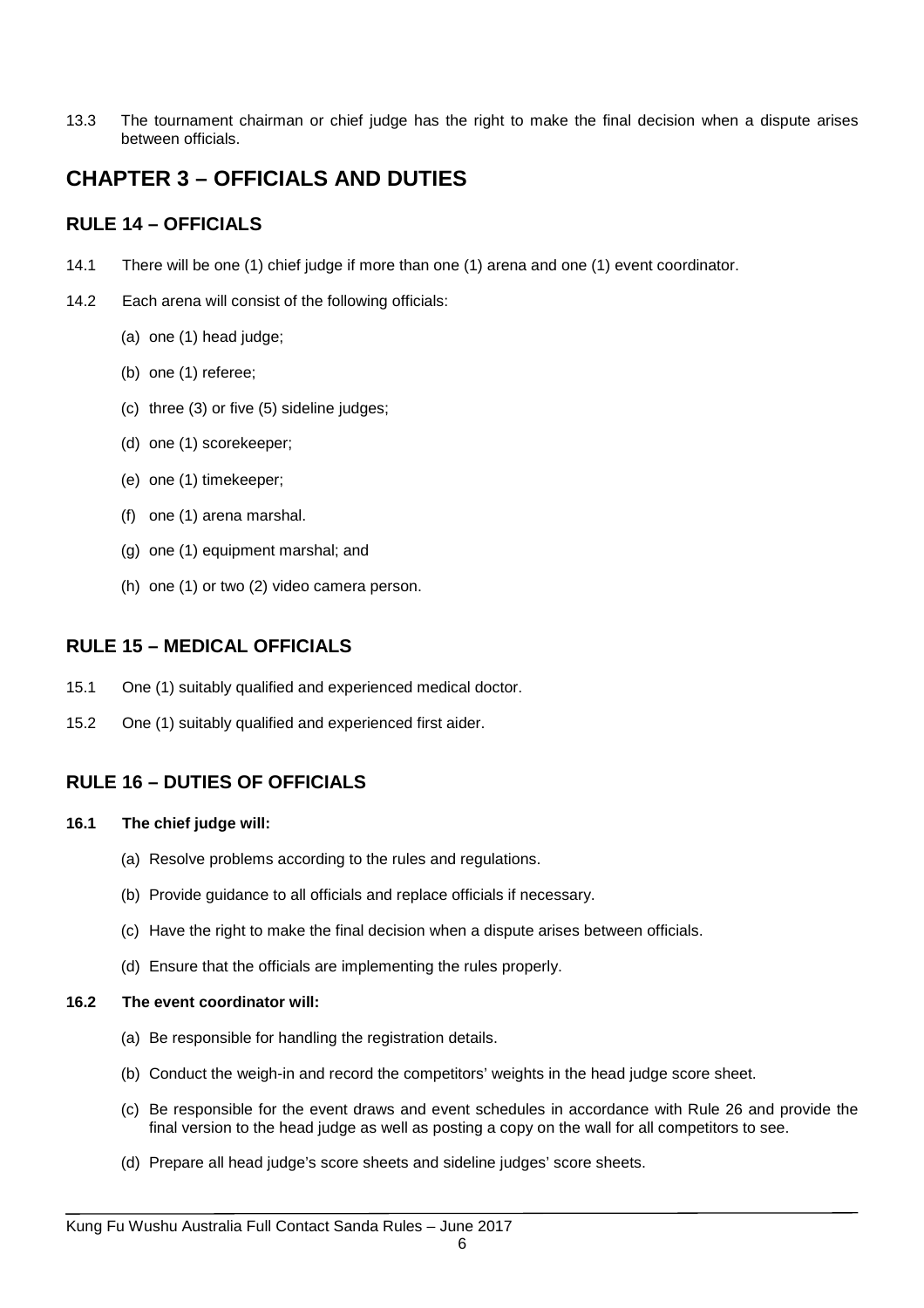- (e) Prepare all necessary templates and forms to be used in the tournament;
- (f) Ensure that the arena, sparring equipment and officiating equipment are all ready for the tournament.
- (g) Inform the referee, the marshals and head judge of any changes to the schedule during the course of the tournament.
- (h) Verify competitors' results and determine their placing
- (i) Record and maintain all of the tournament results.

#### **16.3 The head judge will:**

- (a) Enforce the rules throughout the bout.
- (b) Be responsible for ensuring the sideline judges, timekeeper and scorekeeper are familiar with their officiating duties, scoring methods and the rules.
- (c) Oversee the conduct of the officials and the safety of the competitor.
- (d) Ensure the smooth operation of the bout.
- (e) Ensure that the rules are applied correctly, fairly, uniformly and consistently.
- (f) Uphold the standard of the refereeing and judging.
- (g) Clarify the application or interpretation of the rules.
- (h) Supervise and mentor the sideline judges, timekeeper and scorekeeper.
- (i) Stop a bout to correct any errors made by the referee or if there is any problem during the bout.
- (j) Announce the results at the end of each round.
- (k) Confirm or reject the referee's decision in relation to absolute victories, out of bounds, penalties and standing 8-second count.
- (l) Remove an official who is not performing at an acceptable standard.
- (m) Examine and sign the results at the end of each bout.

#### **16.4 The referee will:**

- (a) Put the safety of the competitors as its first responsibility.
- (b) Make such decisions as seen fit to ensure the safe conduct and smooth running of the bout.
- (c) Enforce the rules throughout the bout.
- (d) Check the competitors' protective equipment and ensure the fights are conducted in a safe manner.
- (e) Control the arena and the competitors using calls and signals.
- (f) Stop the bout to award absolute victory, out of bounds, penalties and standing 8-second count and to call for first aid. A standing 8-second count will only be declared if it is not caused by a personal foul.
- (g) Announce the result of the bout.

#### **16.5 The sideline judges will:**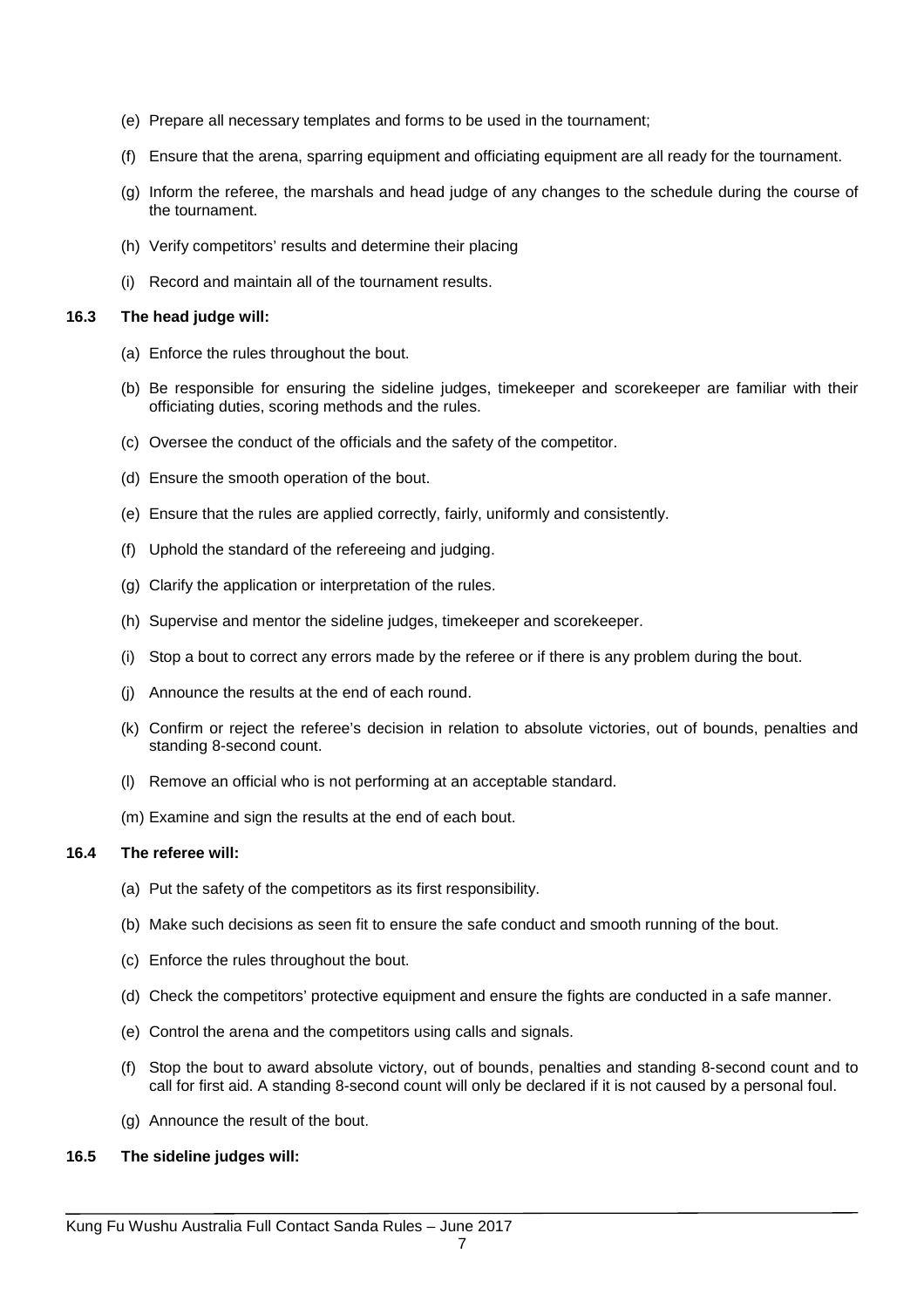- (a) Award points to the competitors in accordance to the rules.
- (b) Display the results at the same time to the head judge (via a whistle signal) at the end of each round.
- (c) Sign the score sheet at the end of each bout and hand over all signed score sheets to the head judge at the end of the tournament.

#### **16.6 The scorekeeper will:**

- (a) Record the number of personal fouls, technical fouls, out of bounds and standing 8-second count issued by the referee.
- (b) Record the sideline judges' decisions.
- (c) Inform the head judge the winner of each round based on the sideline judges' decisions.
- (d) Inform the head judge the winner of the bout based on the results of each round.
- (e) Inform the head judge when a competitor receives three (3) personal fouls or three (3) standing eightsecond count.

#### **16.7 The timekeeper will:**

- (a) Be in charge of the clock.
- (b) Check the gong or buzzer and timing devices before the start of the tournament and make sure the timing devices are working properly.
- (c) Stop and start the time only on the command of the referee. However at certain times the head judge may delegate for the referee and call for time to be stopped.
- (d) Blow a whistle ten (10) seconds before the end of each round, countdown to zero seconds and use the buzzer or gong to announce the end of the round. If a buzzer or gong is not available, a whistle can be used in its place.
- (e) Read out the sideline judges' decisions.

#### **16.8 The arena marshal will:**

- (a) Organize the competitors so that there will be no delays between fights.
- (b) Summon the competitors for roll-calls twenty (20) minutes before the start of the bout.
- (c) Inform the event coordinator and head judge immediately relating to cases of competitors' absence, default or lack of compliance with uniform and protective gear requirements during the roll coll.
- (d) Check the competitors before each bout to ensure proper uniform and protective gear is being worn.

#### **16.9 The equipment marshal will:**

- (a) Be responsible for the preparation of protective gear and its management during the competition.
- (b) Supervise the competitors as they put on their protective gear.
- (c) Check the competitors before each bout to ensure proper uniform and protective gear is being worn.

#### **16.10 The medical doctor will:**

(a) Check any medical certificates received during the weigh-in.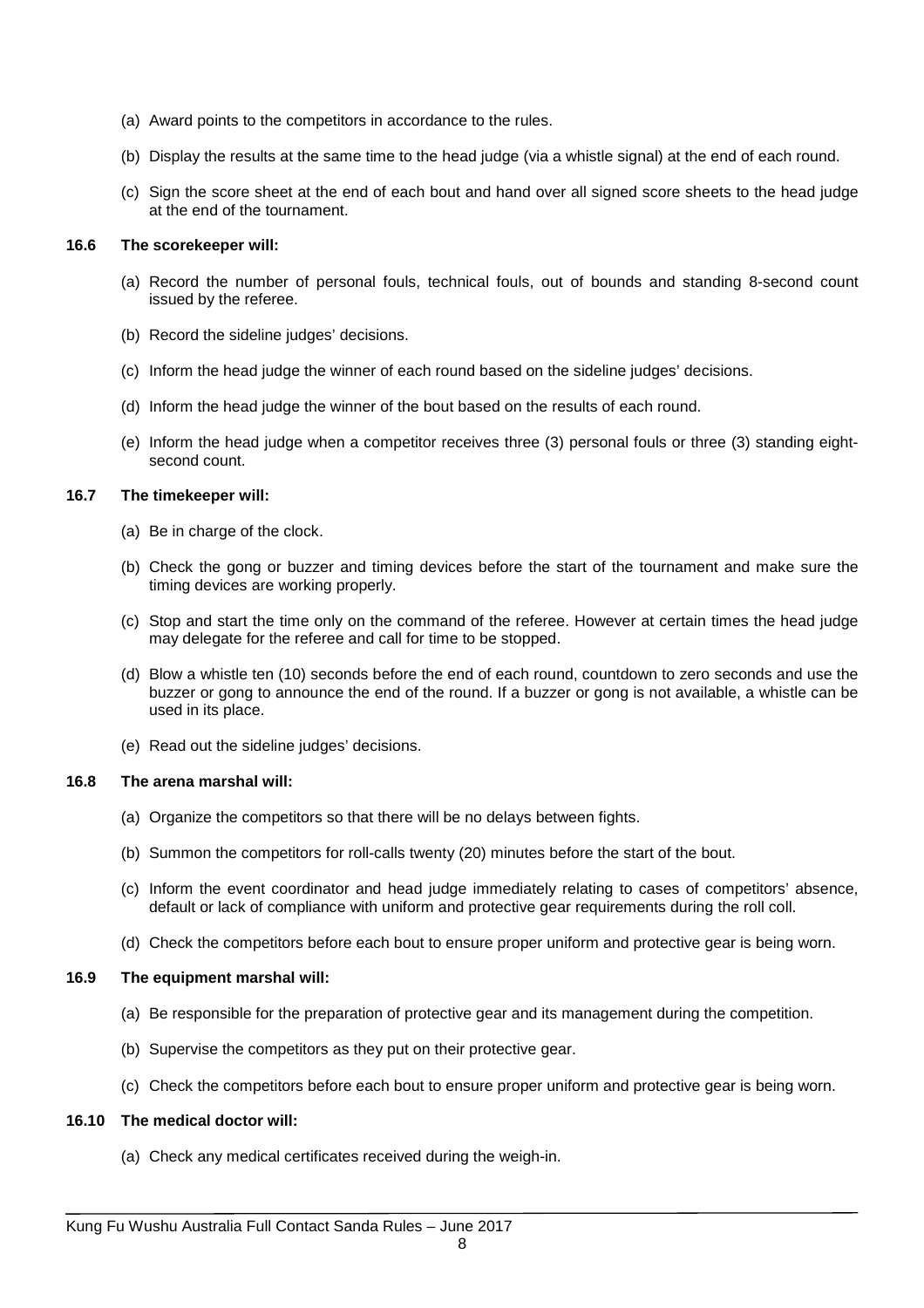- (b) Carry out anti-doping tests if required.
- (c) Provide first-aid service to injured or sick competitors during the competition.
- (d) Examine injuries caused by fouls.
- (e) Be responsible for medical supervision and recommend to the head judge to disqualify injured or sick competitors from the competition.
- (f) Conduct an athlete medical examination prior to the start of the competition.
- (g) Carry out a post medical checkup on all competitors at the end of every bout.

#### **16.11 The first aider will:**

- (a) Provide first-aid service to injured or sick competitors during the competition.
- (b) Assist the medical doctor.

#### **16.12 The video camera person will:**

(a) Record the bouts during the competition.

# **CHAPTER 4 – FIGHTING TECHNIQUES, SCORING CRITERIA & PENALTIES**

## **RULE 17 – FIGHTING TECHNIQUES**

17.1 Hand, leg techniques, takedowns and sweeps which are not listed as a prohibited technique may be used to attack any legal target area.

## **RULE 18 – PROHIBITED TECHNIQUES**

- 18.1 The following techniques are strictly prohibited:
	- (a) For youth sanda events, kicks to the head as well as successive/continuous punches to the head.
	- (b) Head butt, forearm, elbow and knee strikes or by arm locks and similar joint-locking techniques.
	- (c) Takedowns by sweeps and throws that could result in a head, neck or spine injury or throws which cause a competitor to land awkwardly on the head, neck, spine, shoulder, knee or joints or throws with a falling height from above shoulder level.
	- (d) Intentionally smashing or pressing him down.
	- (e) Hitting the opponent's head by any means when he is already down.
	- (f) Choke or strangling techniques.
	- (g) Grappling or wrestling on the mats.
- 18.2 All techniques which are deliberately intended to injure the opponent rather than to score points are prohibited whether on target or not. The consideration will be judged on what would have happened if the opponent was struck by the technique.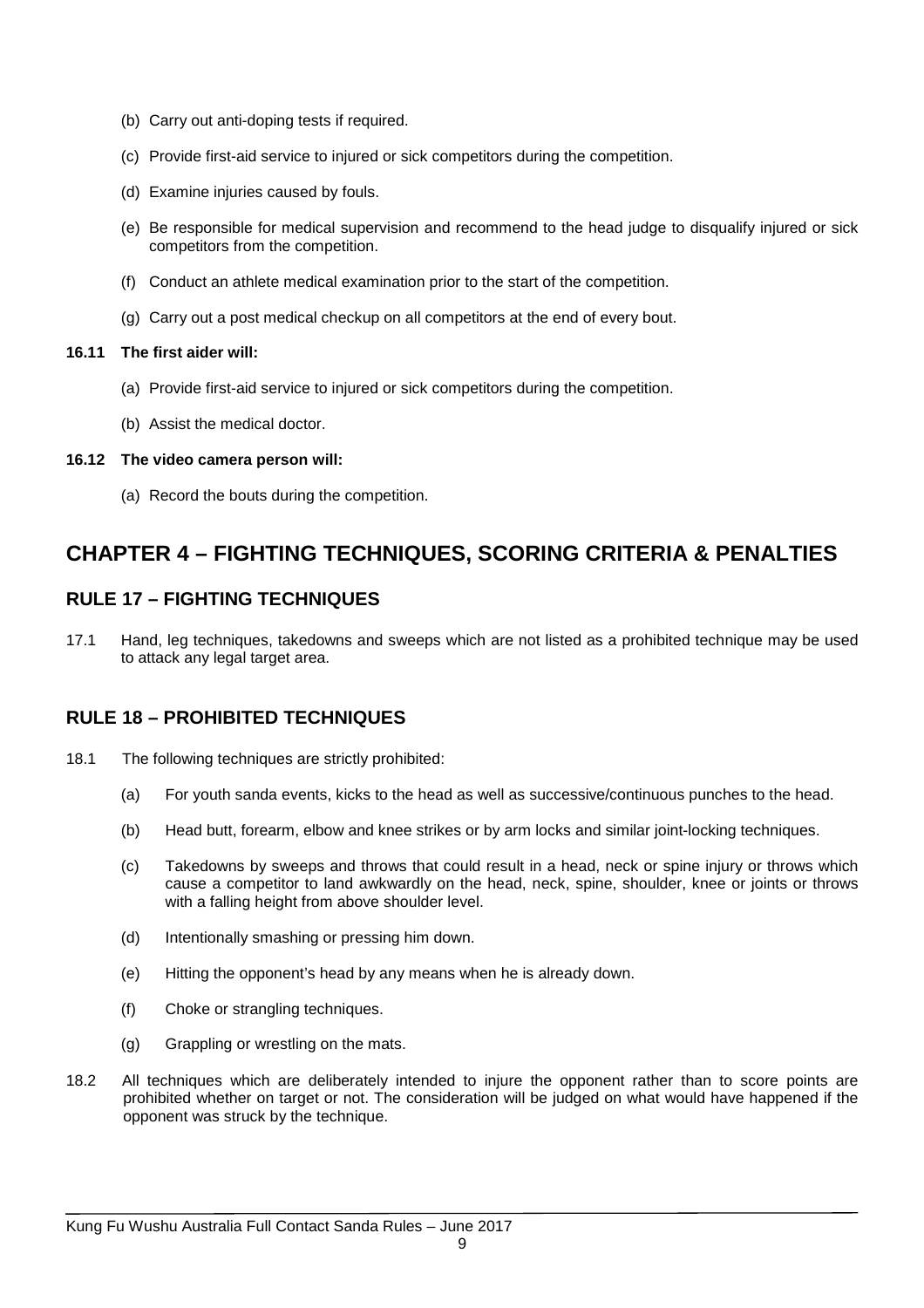## **RULE 19 – LEGAL TARGET AREAS**

- 19.1 The following parts of the body are legal target areas:
	- (a) Any part of the head except the back of the head.
	- (b) Torso above the waist including front and side but excluding the back.
	- (c) Thighs, inside and outside of thigh area.
	- (d) The leg below the knee.

## **RULE 20 – PROHIBITED AREAS OF ATTACK**

- 20.1 The following parts of the body are prohibited to any type of attack:
	- (a) The back of the head.
	- (b) Any part of the neck.
	- (c) The groin.
	- (d) The back (spine).
	- (e) The knees, elbows and other joints.

## **RULE 21 – SCORING CRITERIA**

#### 21.1 **Two (2) points will be awarded when:**

- (a) The opponent is forced out of the fight arena either by retreating or being hit or thrown while the competitor remains in the arena. If using mats instead of platform, the opponent is considered out of bounds when one whole foot is outside the arena.
- (b) The opponent attacks but slips or falls down (except when part of an attacking technique eg: falling whirlwind kick, sacrifice throw, etc) or a clean safe throw while remaining standing. In all circumstances the competitor must remain inside the competition arena.
- (c) Executing an effective kick to the head or torso above the waist including the front and side but excluding the back.
- (d) Techniques where the attacker makes the opponent fall down while the attacker's body touches the ground and gets back to his feet within three (3) seconds.
- (e) When the opponent receives an standing 8-second count
- (f) When the opponent receives a personal foul.

#### 21.2 **One (1) point will be awarded when:**

- (a) Executing an effective punch to the head or torso above the waist including the front and side but excluding the back.
- (b) Executing an effective kick to the thighs (unless the leg is raised off the ground to be used as a blocking technique of if the attacking leg is hit when blocking).
- (c) When both competitors fall down but the opponent hits the ground first.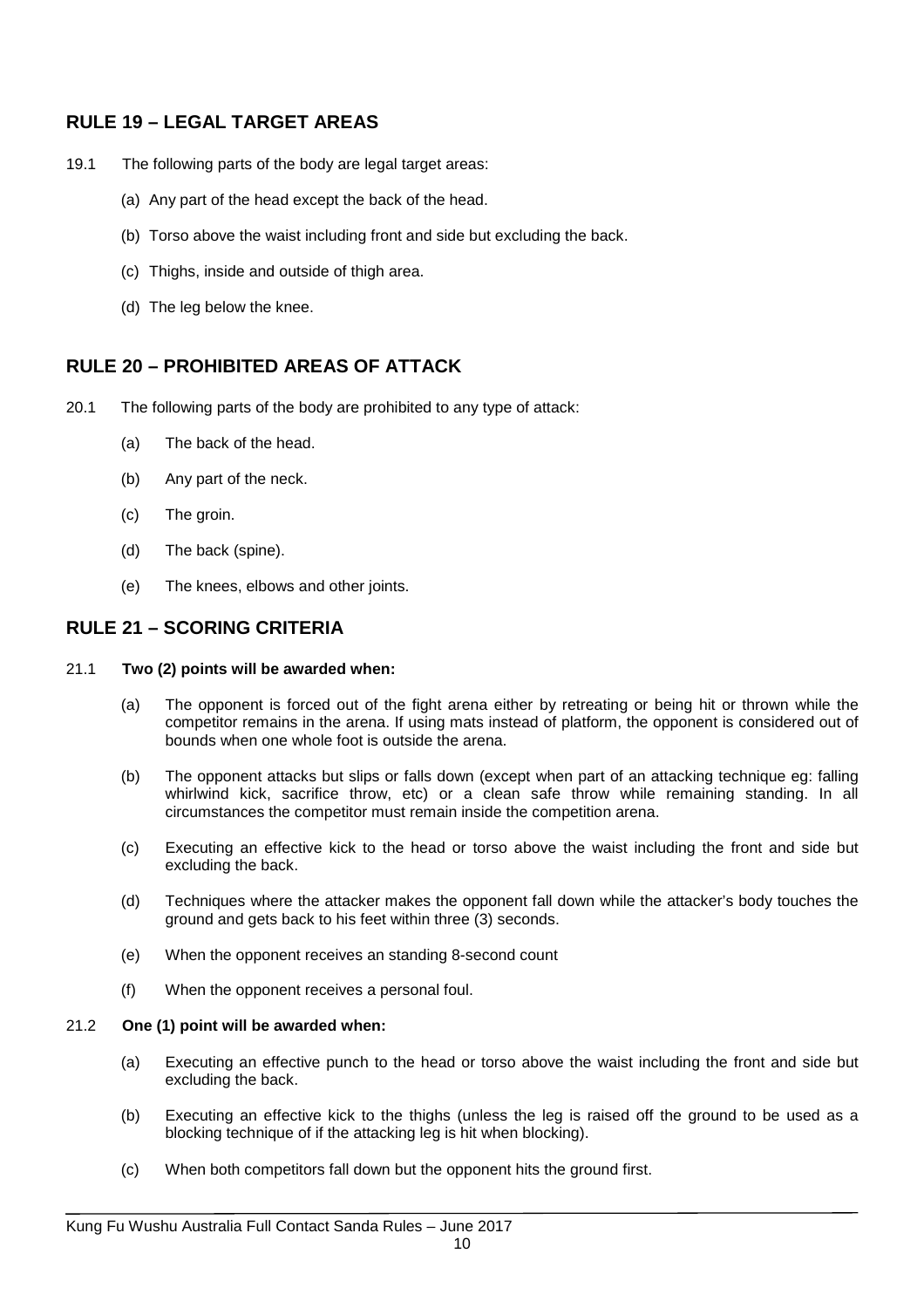- (d) Techniques where the attacker makes the opponent fall down while the attacker's body touches the ground but fails to get back to his feet within three (3) seconds.
- (e) When the opponent fails to attack within five (5) seconds after receiving the order for appointed attack.
- (f) When the opponent fails to get to his feet within three (3) seconds after falling down on purpose as part of an attacking technique (eg. falling whirlwind kick, sacrifice throw ,etc);
- (g) When the opponent receives a technical foul.

#### 21.3 **No score will be awarded when:**

- (a) Any technique gets blocked or does not land clearly or cleanly.
- (b) Both competitors fall down on / off the fight arena at the same time. If using mats instead of platform, both competitors are considered out of bounds when one of their whole foot is outside the arena while in a clinch or attempting a throwing technique.
- (c) The opponent attacks and misses or gets blocked and the body lands on the floor as part of the attacking technique (eg: falling whirlwind kick) but stands up within three (3) seconds.
- (d) Exchanging punches and kicks during clinches.

## **RULE 22 – FOULS AND DISQUALIFICATIONS**

- 22.1 **Technical Foul:** The referee will declare a technical foul when a competitor:
	- (a) Exhibits passive behaviour or avoids fighting by turning his back to the opponent.
	- (b) Calls for a time out in a disadvantageous situation.
	- (c) Delays the fight intentionally;
	- (d) Disobeys the referee's instruction or decision.
	- (e) Shows disrespect to the opponent or officials.
	- (f) Fails to wear gum shield or removes it; or his gear comes loose or comes off.
	- (g) Fails to observer protocol.
- 22.2 **Personal Foul:** The referee will declare a personal foul when a competitor:
	- (a) Attacks an opponent before the referee gives the signal to start.
	- (b) Attacks an opponent after the referee gives the signal to stop.
	- (c) Attacks any prohibited areas.
	- (d) Attacks with illegal techniques.
- 22.3 **Disqualification**: The referee will disqualify a competitor when the competitor:
	- (a) Gets three (3) personal fouls. To be disqualified from the bout.
	- (b) Deliberately injures his opponent or demonstrate the intention to hurt their opponent with a prohibited technique regardless whether or not the opponent was struck. To be disqualified from the whole competition with all his results annulled.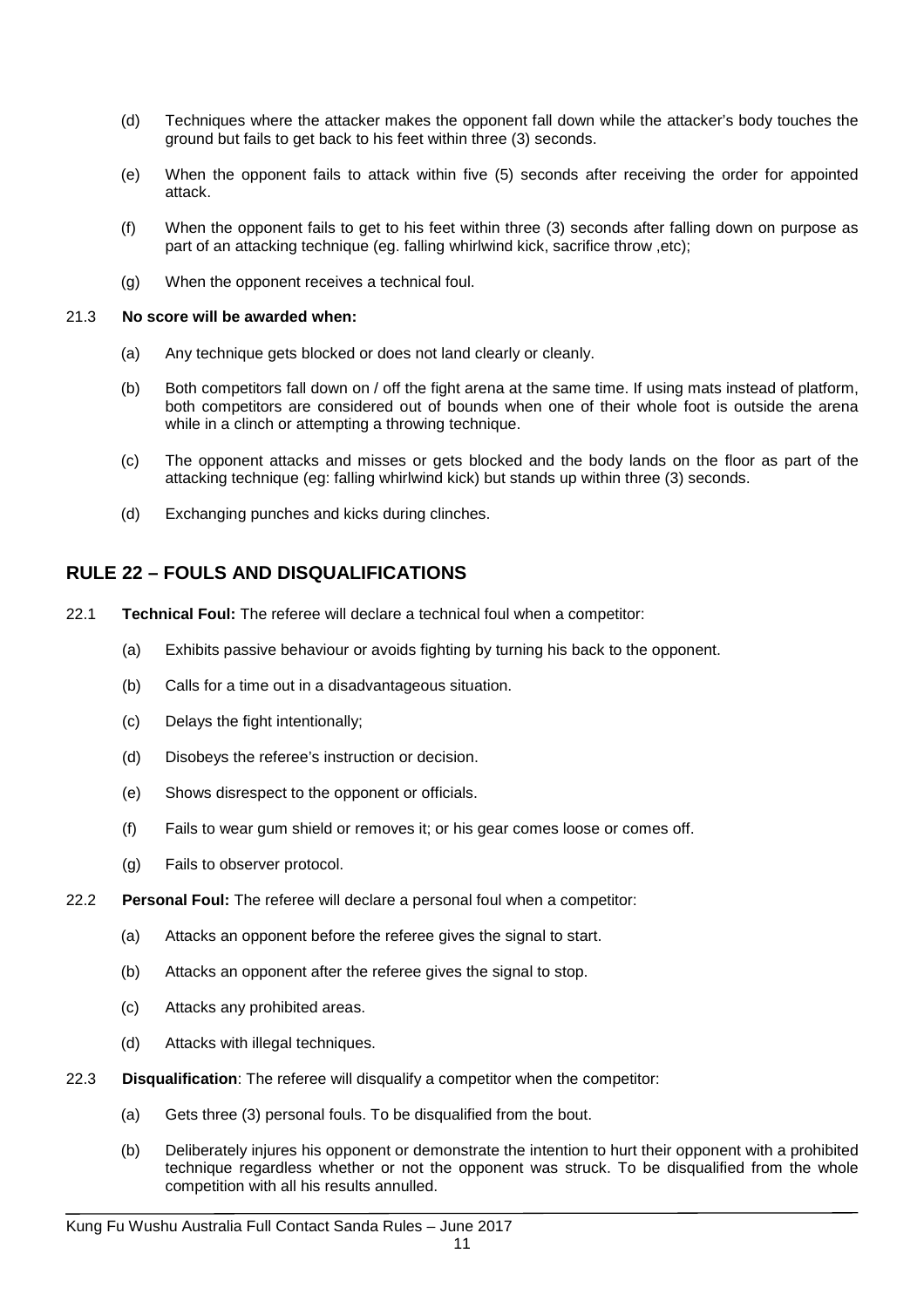- (c) Shows disregards for good sportsmanship or flagrant violation of the rules. To be disqualified from the whole competition with all his results annulled.
- (d) Uses prohibited substances or inhaling oxygen during the rest period. To be disqualified from the whole competition, with all his results annulled.
- 22.4 **Removing the coach:** Coaches who repeatedly offend the spirit of the competition may either be removed from the competition, in which case they must leave or their team may be disqualified by the head judge.

## **RULE 23 – STOPPING A FIGHT**

- 23.1 The referee will stop the fight when:
	- (a) A competitor has fallen down (except if it is part of the attacking technique) or goes out of the arena.
	- (b) A competitor is penalised for a foul.
	- (c) A competitor is bleeding or injured.
	- (d) The competitors hold each other in a clinch for more than two (2) seconds.
	- (e) A competitor displays passive behavior or runs away.
	- (f) A competitor falls on purpose as part of the attacking technique and remains down for more than three (3) seconds;
	- (g) A competitor raises his hand to request a stop to the fighting or if the coach requests the bout to be stopped.
	- (h) The head judge needs to correct any errors made by the referee or if there is any problem during the bout.
	- (i) There is any hint of danger or a dangerous incident happens during the bout.
	- (j) The bout is interrupted by unforeseen circumstances with the lighting or the competition arena.
	- (k) A competitor fails to attack within five (5) seconds after receiving the order for appointed attack.

## **CHAPTER 5 – WINNING AND PLACING**

#### **RULE 24 – DETERMINING THE WINNER**

#### 24.1 **Absolute Victory:**

- (a) When a competitor is completely outclassed by his opponent the referee may seek the approval of the head judge to declare the better competitor the winner of the bout.
- (b) The competitor whose opponent gets knocked down (except for those caused by personal fouls) and fails to get back to his feet within ten (10) seconds or gets back to his feet but is unable to continue to fight, will be declared the winner of the bout.
- (c) The competitor whose opponent receives three (3) standing 8-second count during the bout, will be declared the winner of the bout.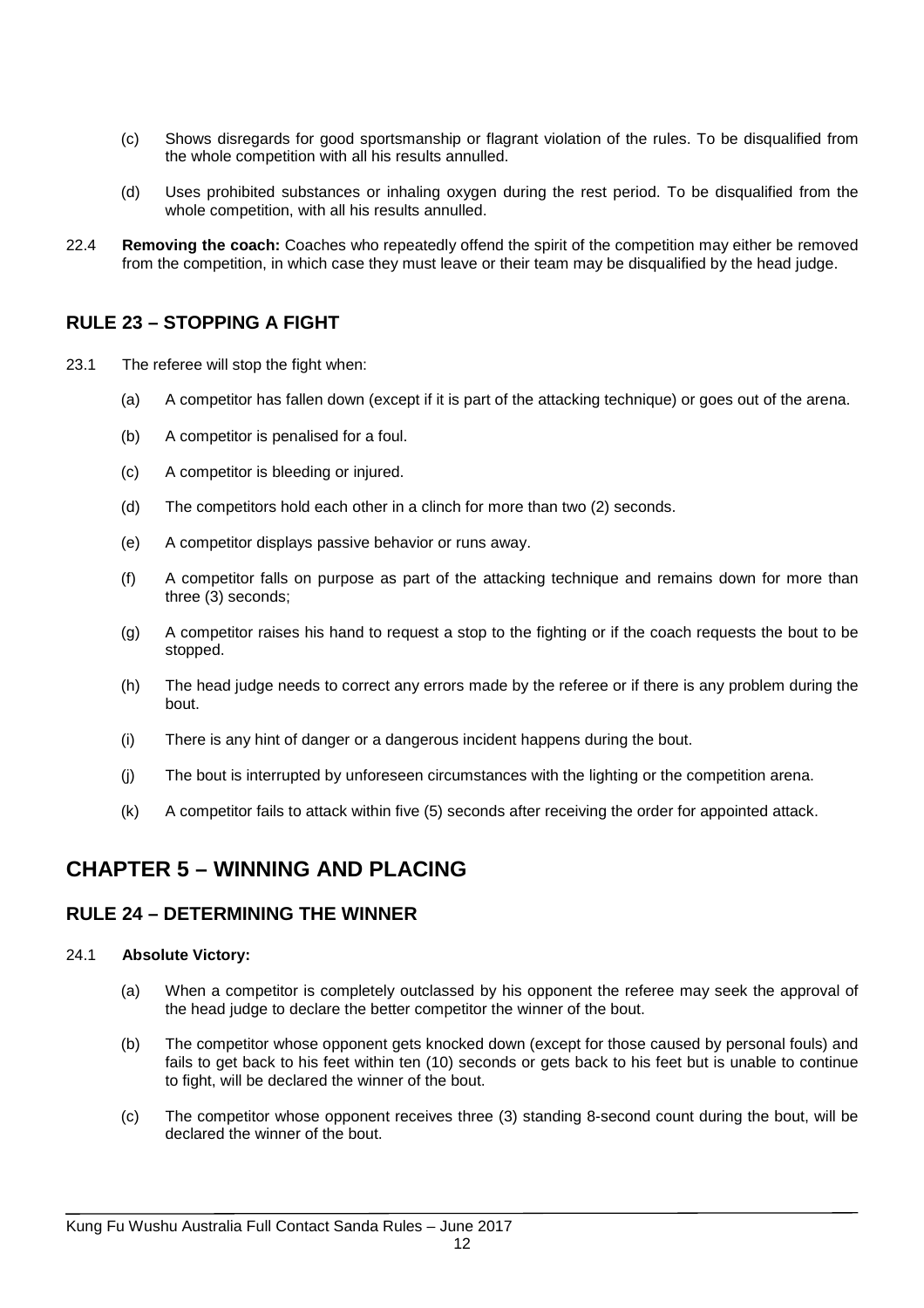(d) If after the end of a round, the difference in score between the two competitors is twelve (12) points or more and confirmed by all sideline judges, then the competitor with the higher score will be declared the winner of the bout.

#### 24.2 **Winner of the Round:**

- (a) The winner of a round will be by the majority votes of the judges who are scoring the round. They will on request simultaneously show their award either; BLACK or RED as winner or DRAW.
- (b) The competitor whose opponent receives two (2) standing 8-second count during the round, will be declared the winner of the round.
- (c) The competitor whose opponent leaves the competition arena two (2) times during the round, will be declared the winner of the round.
- (d) In the event of a draw, the winner of the round will be decided in the following order:
	- i. The competitor with fewer personal fouls will be declared the winner of the round.
	- ii. The competitor with fewer technical fouls will be declared the winner of the round.
	- iii. The competitor with a lighter weight during the weigh-in will be declared the winner of the round.
	- iv. If a tie remains, the round is declared a draw.

#### 24.3 **Winner of the Bout:**

- (a) The winner of a bout will be the competitor who wins two (2) rounds.
- (b) When a competitor gets disqualified the opponent will be declared the winner of the bout.
- (c) The competitor whose opponent is injured or ill and cannot continue to fight will be declared the winner of the bout.
- (d) If a competitor fakes injury in a foul committed by the opponent, the fouling side will be declared the winner of the bout.
- (e) The competitor who gets injured by the opponent in a foul and cannot continue to fight will be declared the winner of the bout but cannot fight in subsequent bouts.
- (f) Under the round robin system, if the bout ends in a draw, the bout will be declared a draw.
- (g) Under the elimination system, if the bout ends in a draw, the winner of the bout will be decided in the following order:
	- i. The competitor with fewer personal fouls will be declared the winner of the bout.
	- ii. The competitor with fewer technical fouls will be declared the winner of the bout.
	- iii. If a tie remains, an additional round will be held.

## **RULE 25 – PLACING**

- 25.1 Under the elimination system, the placing will be determined directly from the results.
- 25.2 Under the round-robin system, the competitor with the better results will be placed higher. In the event of a tie, placing will be determined in the following order:
	- (a) The competitor with fewer lost rounds will be placed higher.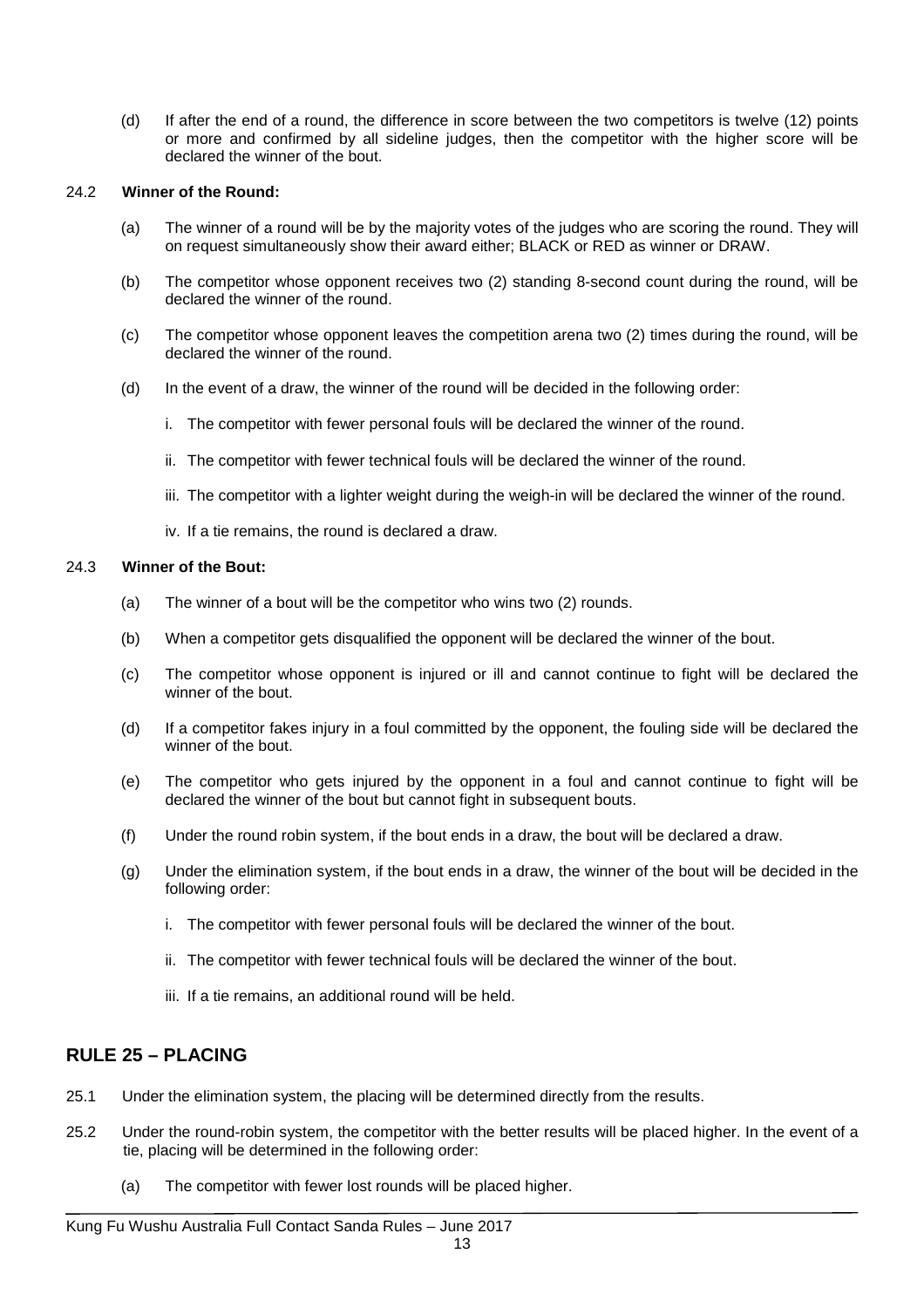- (b) The competitor with fewer personal fouls will be placed higher.
- (c) The competitor with fewer technical fouls will be placed higher.
- (d) The competitor with a lighter weight during the weigh-in will be placed higher.
- (e) If a tie remains, the competitors will share the tied place.

# **CHAPTER 6 – SCHEDULING, EVENT DRAW GUIDELINES AND SCOREKEEPING PAPERWORK**

## **RULE 26 – SCHEDULING AND EVENT DRAW GUIDELINES**

- 26.1 The event co-ordinator is responsible for having a full understanding of:
	- (a) The type and method of competition.
	- (b) The schedule of the competition.
	- (c) The weight categories.
	- (d) The eligibility of participation.
	- (e) The placing and prize awarding methods.
- 26.2 The event co-ordinator is responsible for reviewing the registration forms and statistics of competitors for each weight category. (Table 1)
- 26.3 The event co-ordinator will arrange the competition schedule in accordance with the following general guidelines:
	- (a) All bouts will be made in accordance with the rules, registration forms and general schedule of the competition.
	- (b) Bouts held on the same day will be scheduled as follows:
		- i. Bouts with earlier rounds (eg. quarter-final, semi-final, etc) will start first
		- ii. Bouts within the same rounds will start with the lighter weight categories.
	- (c) Finalise the fight schedule for all bouts as per Table 2
	- (d) Finalise the round robin draw and elimination event draw layout as per Table 3.

## **RULE 27 – SCOREKEEPING PAPERWORK**

- 27.1 The sideline judges will keep a record of the points awarded to each competitor according to the scoring criteria and the referee's decisions. At the end of each round, they will enter the competitors' scores into the scorecard (Table 4).
- 27.2 The scorekeeper will keep a record of the sideline judges' decisions, personal fouls, technical fouls, disqualifications, out of bounds and standing 8-second count (Table 5).
- 27.3 Under the round-robin system, the scorekeeper will keep track of the competitors' win-loss-draw record.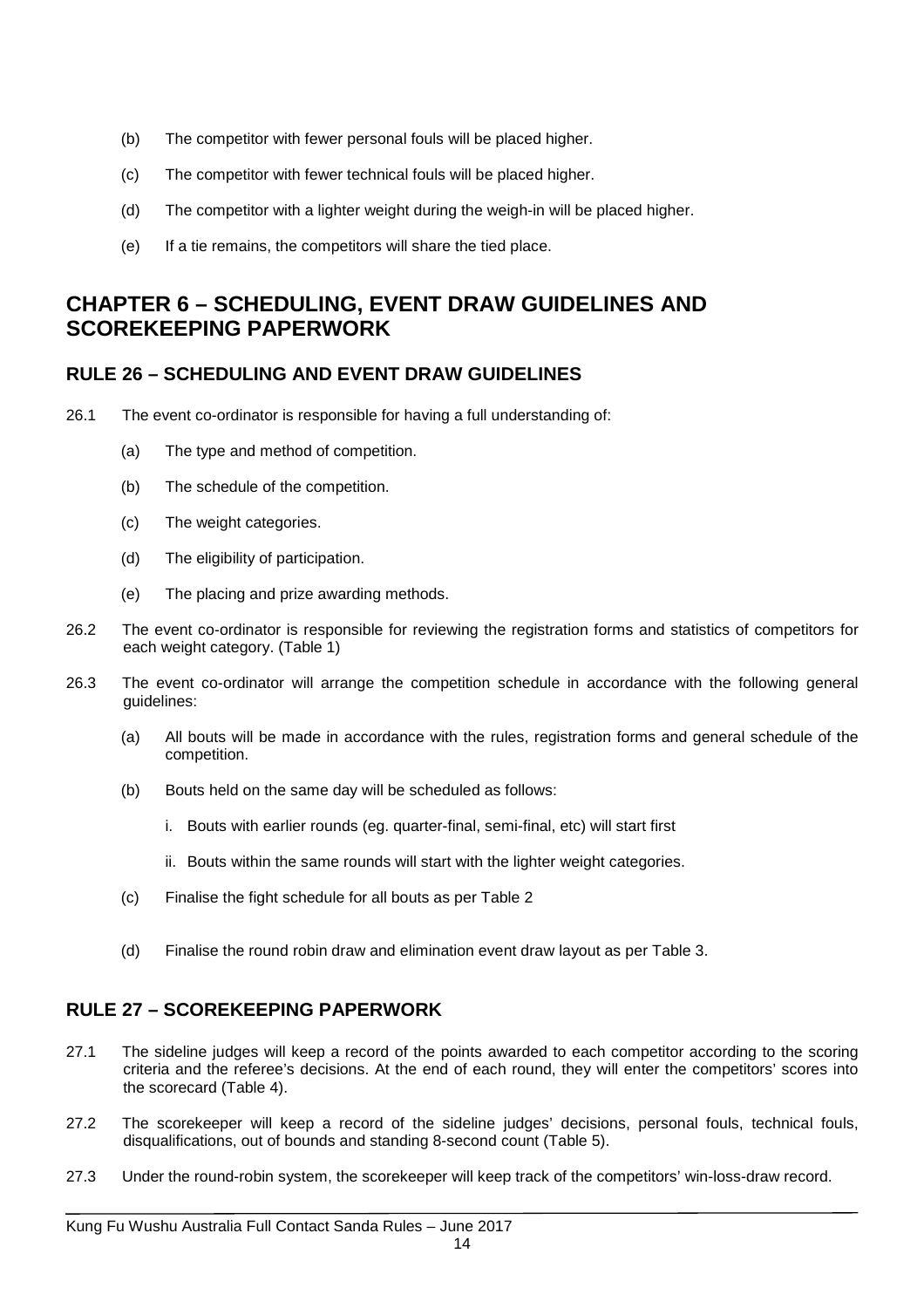27.4 Under the elimination system, the scorekeeper will keep update the draw with the winners.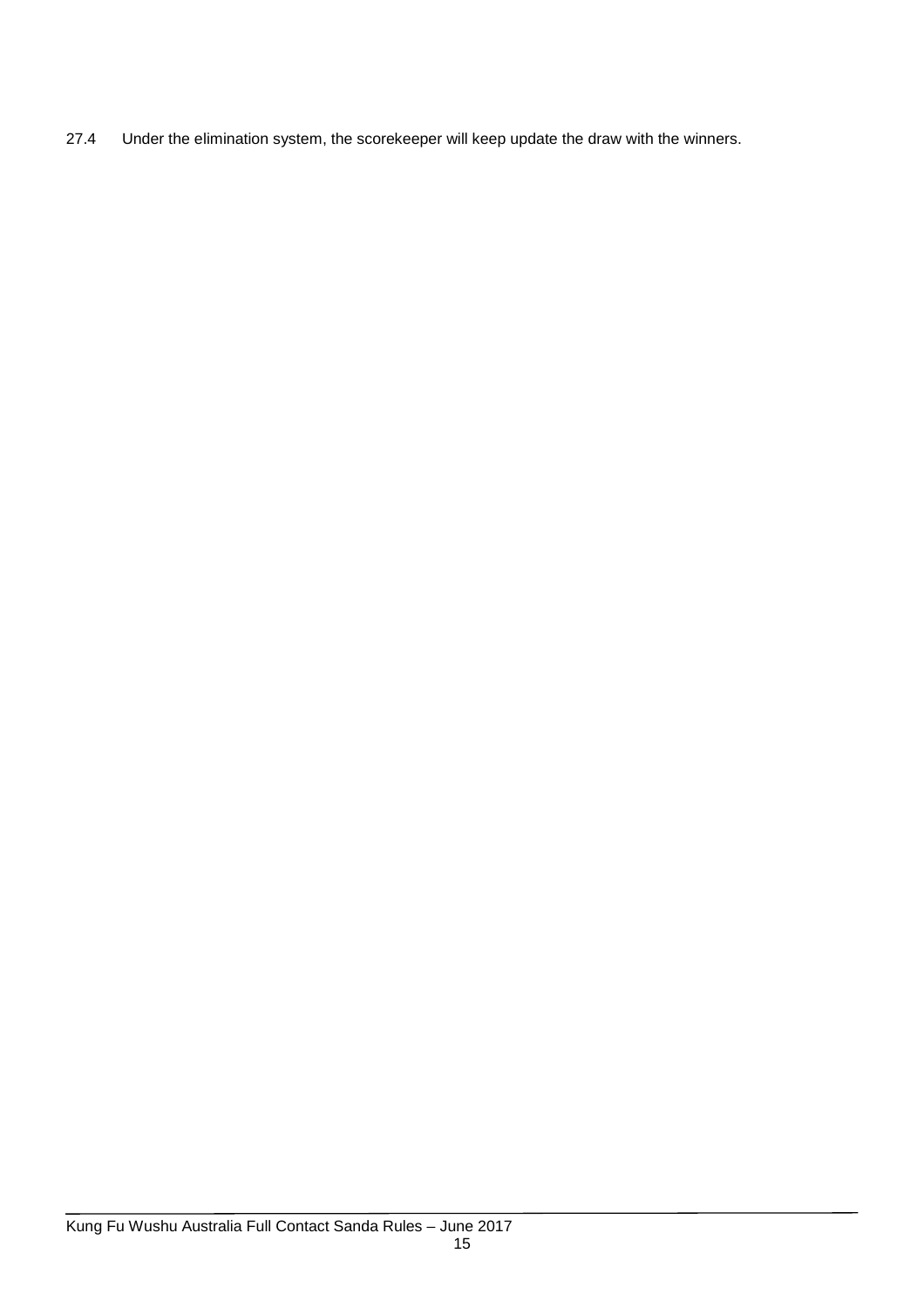## **TABLE 1 – SANDA COMPETITION REGISTRATION FORM**

| <b>First</b><br><b>Name</b> | Last<br><b>Name</b> | KWA# | <b>School</b> | Gender | Date of<br>birth | Age | <b>Address</b> | <b>Phone</b> | <b>Mobile</b> | Email | <b>Age<br/>Division</b> | Weight<br>Category | <b>Current</b><br>Weight | Fight<br>Record |
|-----------------------------|---------------------|------|---------------|--------|------------------|-----|----------------|--------------|---------------|-------|-------------------------|--------------------|--------------------------|-----------------|
|                             |                     |      |               |        |                  |     |                |              |               |       |                         |                    |                          |                 |
|                             |                     |      |               |        |                  |     |                |              |               |       |                         |                    |                          |                 |
|                             |                     |      |               |        |                  |     |                |              |               |       |                         |                    |                          |                 |
|                             |                     |      |               |        |                  |     |                |              |               |       |                         |                    |                          |                 |
|                             |                     |      |               |        |                  |     |                |              |               |       |                         |                    |                          |                 |
|                             |                     |      |               |        |                  |     |                |              |               |       |                         |                    |                          |                 |
|                             |                     |      |               |        |                  |     |                |              |               |       |                         |                    |                          |                 |
|                             |                     |      |               |        |                  |     |                |              |               |       |                         |                    |                          |                 |
|                             |                     |      |               |        |                  |     |                |              |               |       |                         |                    |                          |                 |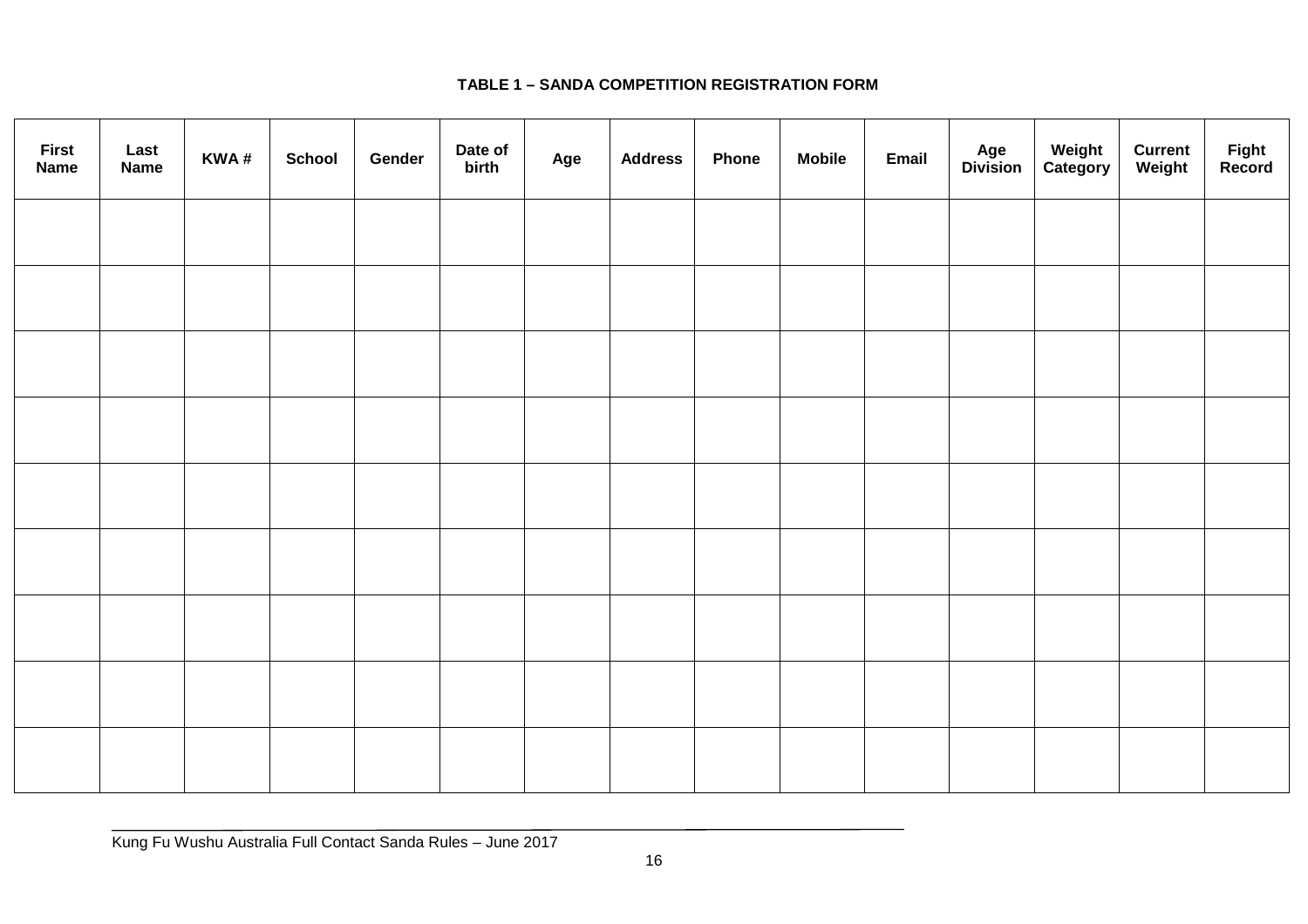#### **TABLE 2 – SANDA COMPETITION SCHEDULE**

| Bout # - Gender - Age – weight Category - Round # (eg. quarter-final) |                             |                     |               |  |  |  |  |
|-----------------------------------------------------------------------|-----------------------------|---------------------|---------------|--|--|--|--|
|                                                                       | <b>First</b><br><b>Name</b> | Last<br><b>Name</b> | <b>School</b> |  |  |  |  |
| Red                                                                   |                             |                     |               |  |  |  |  |
| <b>Black</b>                                                          |                             |                     |               |  |  |  |  |

## **Bout # - Gender - Age – Weight Category - Round # (eg. quarter-final)**

#### **Bout # - Gender - Age – Weight Category - Round # (eg. quarter-final)**

|              | <b>First</b><br><b>Name</b> | Last<br><b>Name</b> | <b>School</b> |
|--------------|-----------------------------|---------------------|---------------|
| Red          |                             |                     |               |
| <b>Black</b> |                             |                     |               |

#### **Bout # - Gender - Age – Weight Category - Round # (eg. quarter-final)**

|              | <b>First</b><br><b>Name</b> | . – -<br>Last<br><b>Name</b> | <b>School</b> |
|--------------|-----------------------------|------------------------------|---------------|
| Red          |                             |                              |               |
| <b>Black</b> |                             |                              |               |

#### **Bout # - Gender - Age – Weight Category - Round # (eg. quarter-final)**

|              | __<br><b>First</b><br><b>Name</b> | $\cdot$ $\cdot$<br>Last<br><b>Name</b> | School |
|--------------|-----------------------------------|----------------------------------------|--------|
| Red          |                                   |                                        |        |
| <b>Black</b> |                                   |                                        |        |

#### **Bout # - Gender - Age – Weight Category - Round # (eg. quarter-final)**

|              | <b>First</b><br><b>Name</b> | Last<br><b>Name</b> | <b>School</b> |
|--------------|-----------------------------|---------------------|---------------|
| Red          |                             |                     |               |
| <b>Black</b> |                             |                     |               |

#### **Bout # - Gender - Age – Weight Category - Round # (eg. quarter-final)**

|              | <b>First</b><br><b>Name</b> | __<br>Last<br><b>Name</b> | <b>School</b> |
|--------------|-----------------------------|---------------------------|---------------|
| Red          |                             |                           |               |
| <b>Black</b> |                             |                           |               |

#### **Bout # - Gender - Age – Weight Category - Round # (eg. quarter-final)**

| . .<br>. .   | <b>First</b><br><b>Name</b> | . .<br>Last<br><b>Name</b> | <b>School</b> |
|--------------|-----------------------------|----------------------------|---------------|
| Red          |                             |                            |               |
| <b>Black</b> |                             |                            |               |

#### **Bout # - Gender - Age – Weight Category - Round # (eg. quarter-final)**

|              | <b>First</b><br><b>Name</b> | Last<br><b>Name</b> | <b>School</b> |
|--------------|-----------------------------|---------------------|---------------|
| Red          |                             |                     |               |
| <b>Black</b> |                             |                     |               |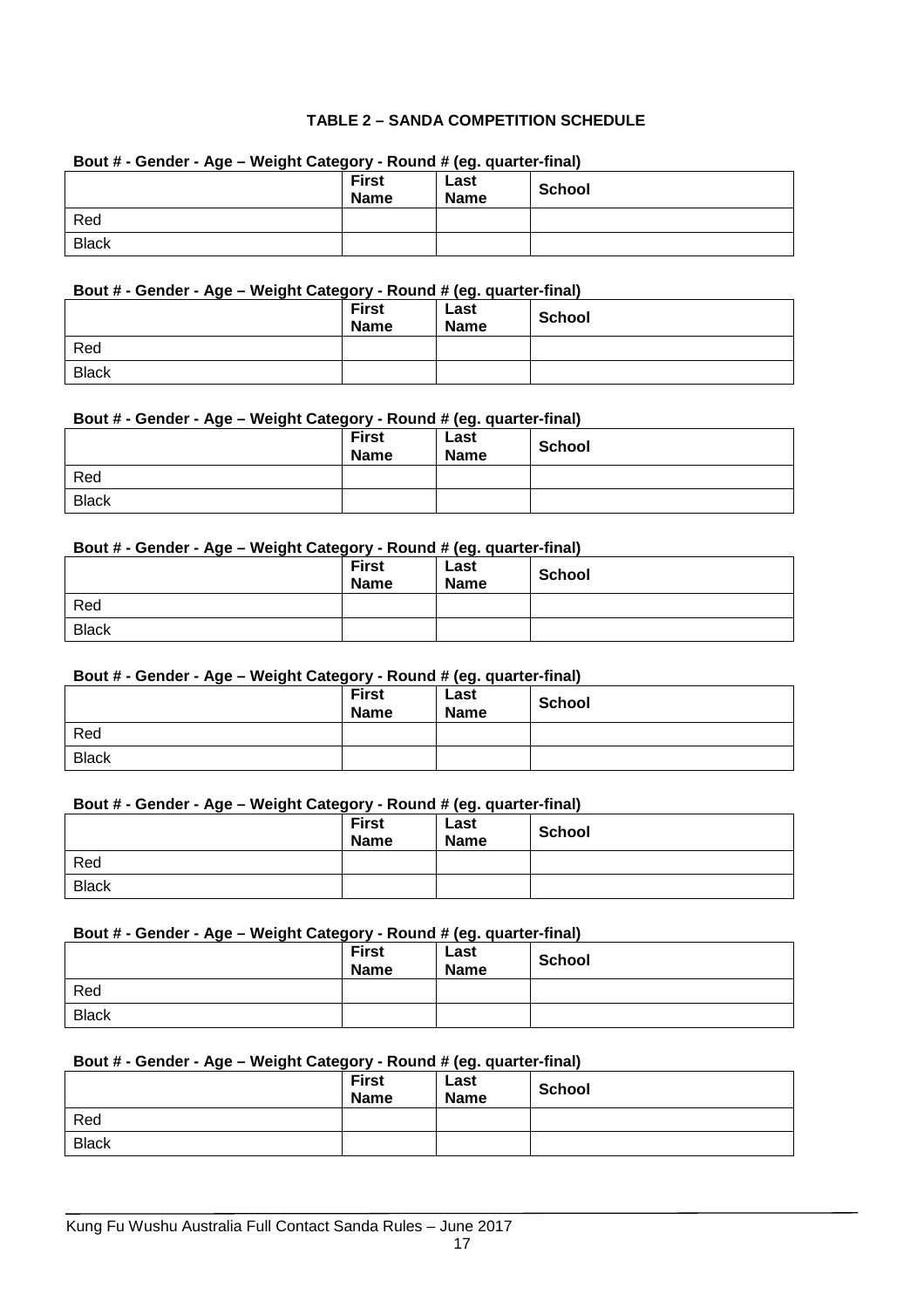#### **TABLE 3 – ROUND ROBIN DRAW AND ELIMINATION DRAW LAYOUT**

#### **Round Robin Draw (3 Competitors)**

- List out the competitors from #1 to #3.
- Number of bouts  $= 3$ .
- Assign the draw as per the following:

| <b>Round Robin #1</b>          | Round Robin #2                 | <b>Round Robin #3</b>          |
|--------------------------------|--------------------------------|--------------------------------|
| Competitor #2 vs Competitor #3 | Competitor #1 vs Competitor #3 | Competitor #1 vs Competitor #2 |

#### **Elimination Draw (Sample 8 Competitors)**

- List out the competitors from #1 to #8.
- Number of bouts = number of competitors  $-1$ .
- Competitors are placed into the draw as per the numerical sequence:
- If necessary, swap competitors to have the following match ups in the first round.
	- (a) Matching up competitors with similar fight experience
	- (b) Matching up competitors from different clubs



#### **TABLE 4 – SIDELINE JUDGES' SCORESHEET**

#### **Bout # - Gender - Age – Weight Category - Round # (eg. quarter-final)**

| Colour       | <b>First Name</b> | Last Name | <b>School</b> | Round | Round | Round<br>3 |
|--------------|-------------------|-----------|---------------|-------|-------|------------|
| Red          |                   |           |               |       |       |            |
| <b>Black</b> |                   |           |               |       |       |            |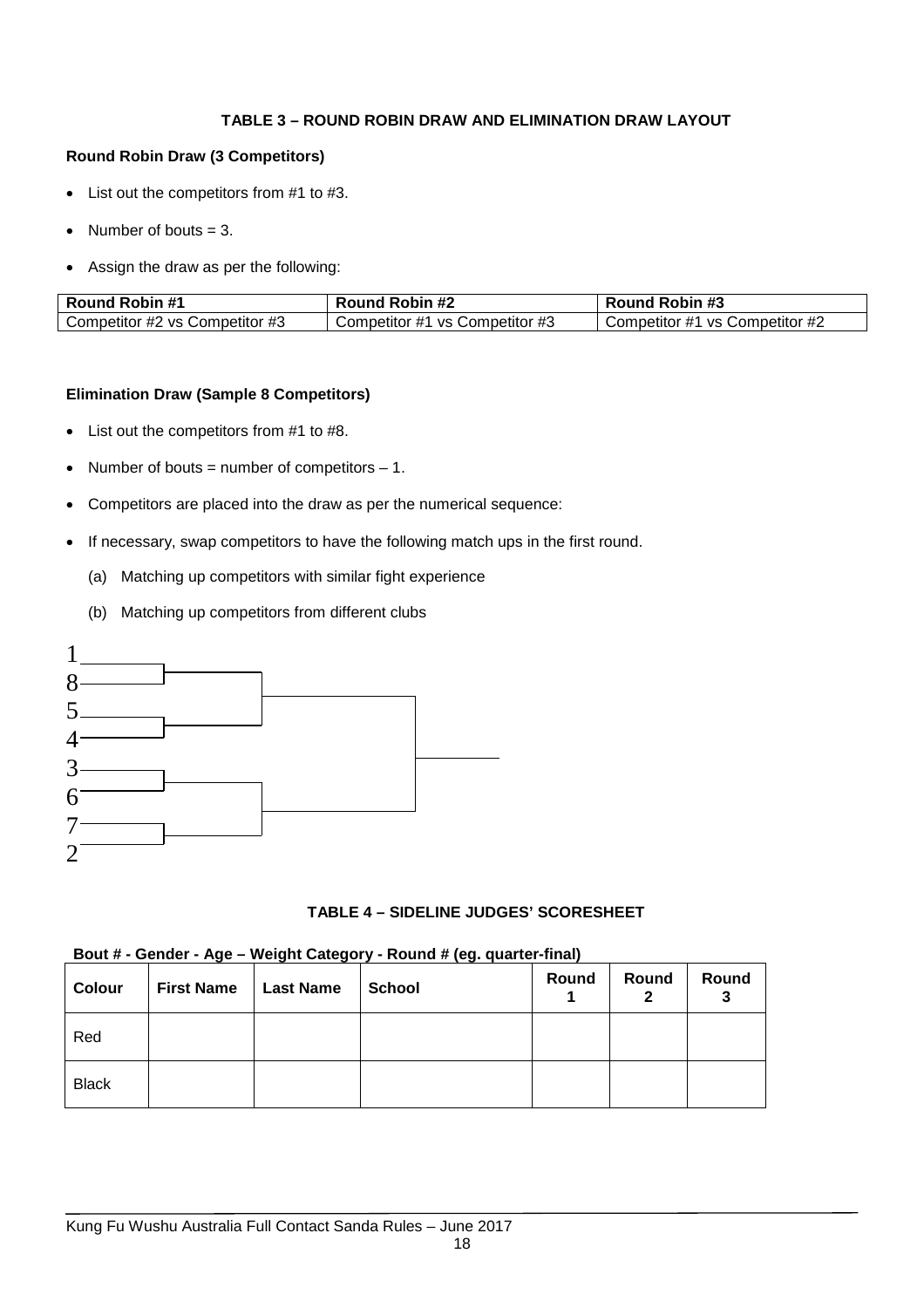#### **TABLE 5 – SCOREKEEPER'S / HEAD JUDGE'S SCORESHEET**

| <b>Colour</b> | <b>First</b><br><b>Name</b> | Last<br><b>Name</b> | <b>School</b> | Round # | Personal<br>Foul | <b>Technical</b><br>Foul | <b>Standing</b><br>8 Count | Out of<br><b>Bounds</b> | Judge | Judge | Judge l | Judge l<br>4 | Judge <i>V</i><br>◡ | <b>Round</b><br><b>Winner</b> | <b>Bout</b><br><b>Winner</b> |
|---------------|-----------------------------|---------------------|---------------|---------|------------------|--------------------------|----------------------------|-------------------------|-------|-------|---------|--------------|---------------------|-------------------------------|------------------------------|
| Red           |                             |                     |               | Round 1 |                  |                          |                            |                         |       |       |         |              |                     |                               |                              |
| <b>Black</b>  |                             |                     |               |         |                  |                          |                            |                         |       |       |         |              |                     |                               |                              |

**Bout # - Gender - Age – Weight Category - Round # (eg. quarter-final)**

| Red          | Round 2 |  |  |  |  |  |  |
|--------------|---------|--|--|--|--|--|--|
| <b>Black</b> |         |  |  |  |  |  |  |

| Red   | Round 3 |  |  |  |  |  |  |
|-------|---------|--|--|--|--|--|--|
| Black |         |  |  |  |  |  |  |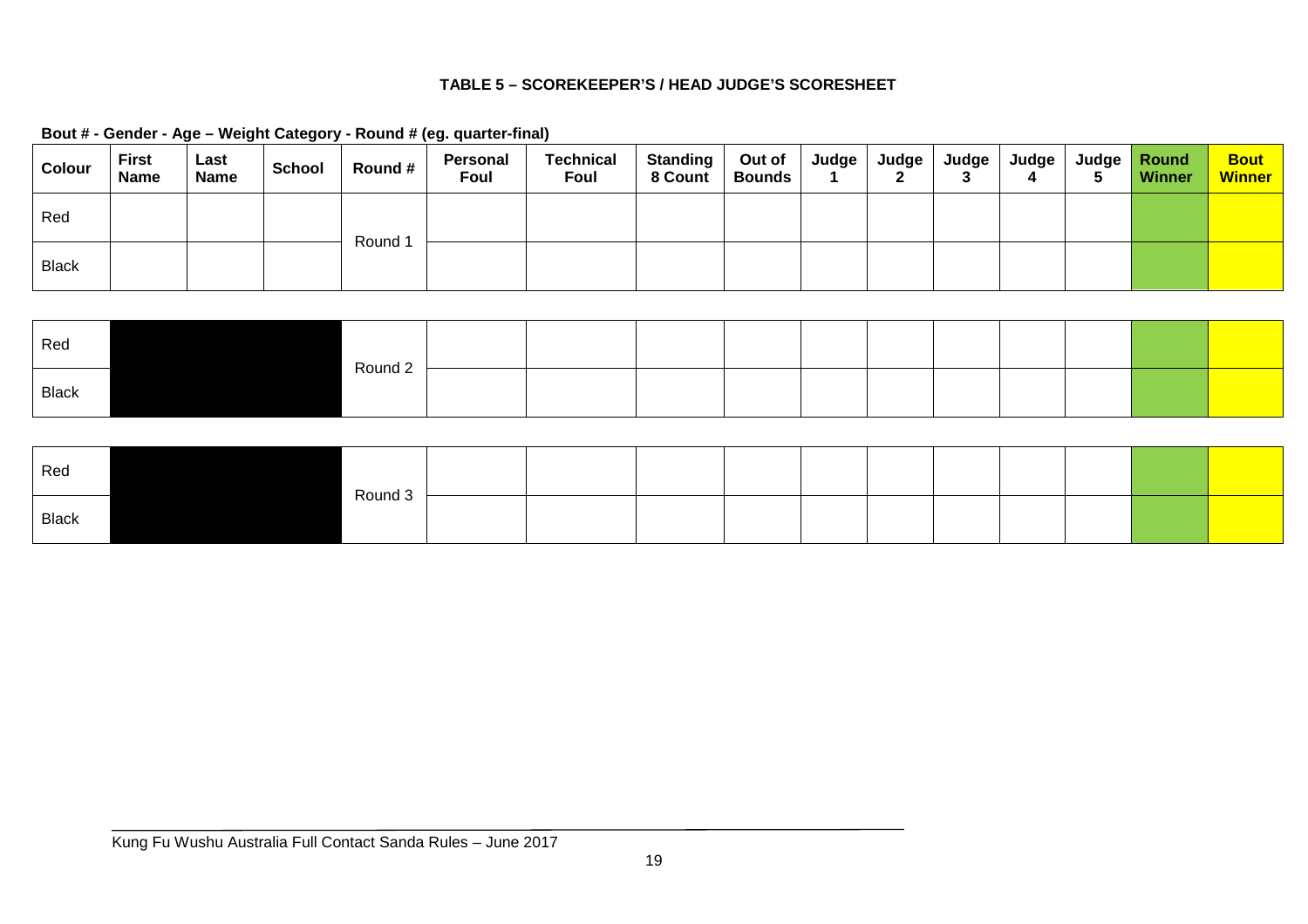# **CHAPTER 7 – CALLS AND SIGNALS**

## **RULE 28 – REFEREE'S CALLS AND SIGNALS**

#### 28.1 **Fist-Palm Salute**

In a standing position with feet together, place the left palm against the right fist at chest height and 20-30 cm away from the chest. (Figs 1 and 2).



#### 28.2 **Enter the competition arena**

Standing at the centre of the fight area, extend both arms sideways, palms up and pointing at the competitors (Fig 3). As you call on them to enter the fight area, bend both arms at the elbow into a right angle, palms facing each other (Fig 4).



#### 28.3 **Competitors salute each other**

Place the left hand on top of the right fist in front of the body as a signal to both competitors to salute each other (Fig 5).

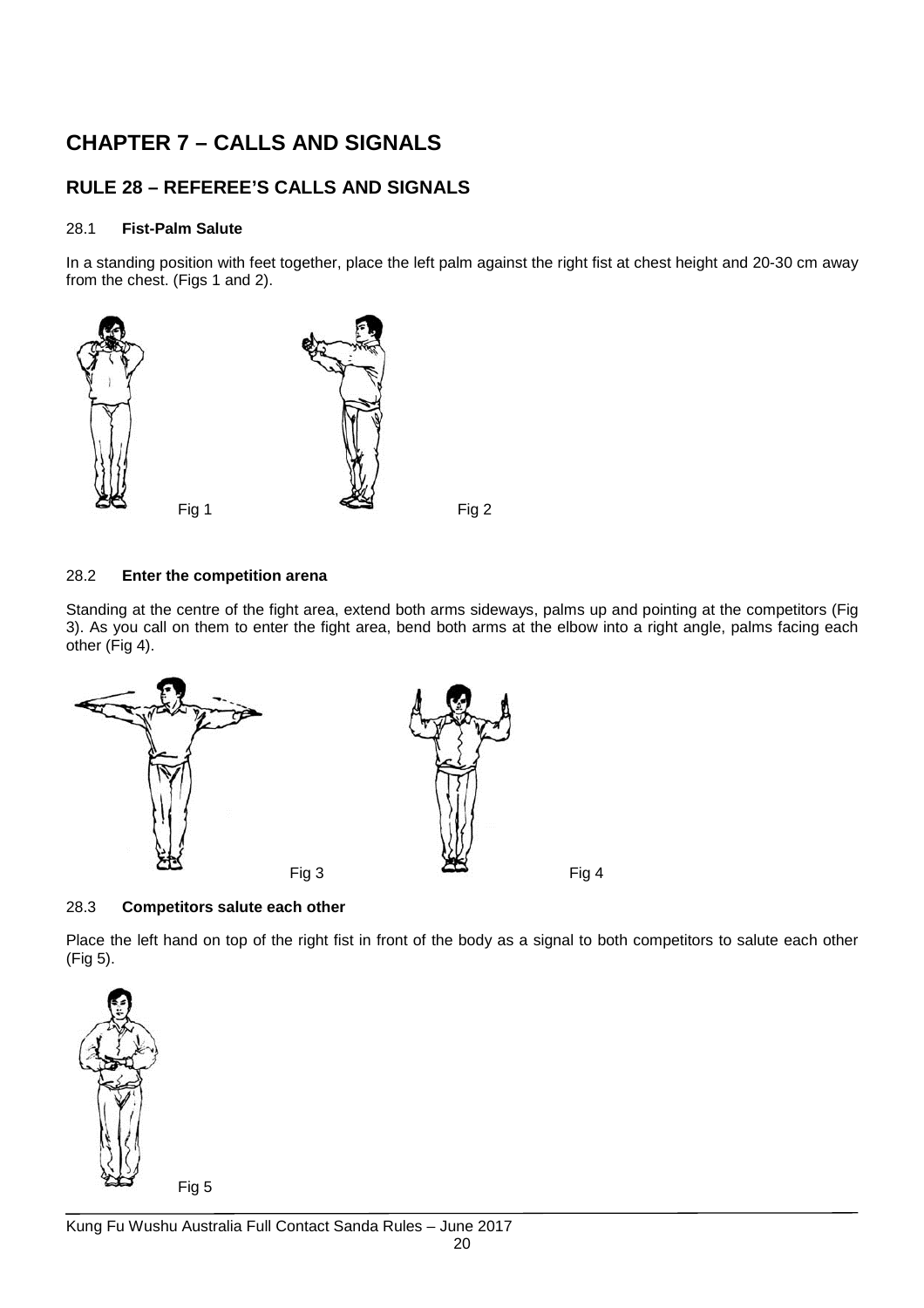#### 28.4 **First round**

Facing the head judge, take a bow stance and, while calling "Diyiju (First round) !" extend one arm upward with the index finger pointing up and the other three fingers and the thumb clenched into a fist (Fig 6).

#### 28.5 **Second round**

Facing the head judge, take a bow stance and, while calling "Dierju (Second round) !", extend one arm upward with the index and middle fingers separated and pointing up, and the thumb and the other two fingers clenched (Fig 7).

#### 28.6 **Third round**

Facing the head judge, take a bow stance and, while calling "Disanju (Third round)!", extend one arm upward with the thumb and the index and middle fingers separated and pointing up and the other two fingers clenched (Fig 8).







#### 28.7 "**Yubei (Ready)!" and "Kaishi (Start)!"**

Take a bow stance between the two competitors and, while calling "Yubei (Ready)!" extend both arms sideways, palm facing up and pointing at the competitors (Fig 9). Then, while calling "Kaishi (Start)!" draw the palms in towards one another in front of the abdomen (Fig 10).

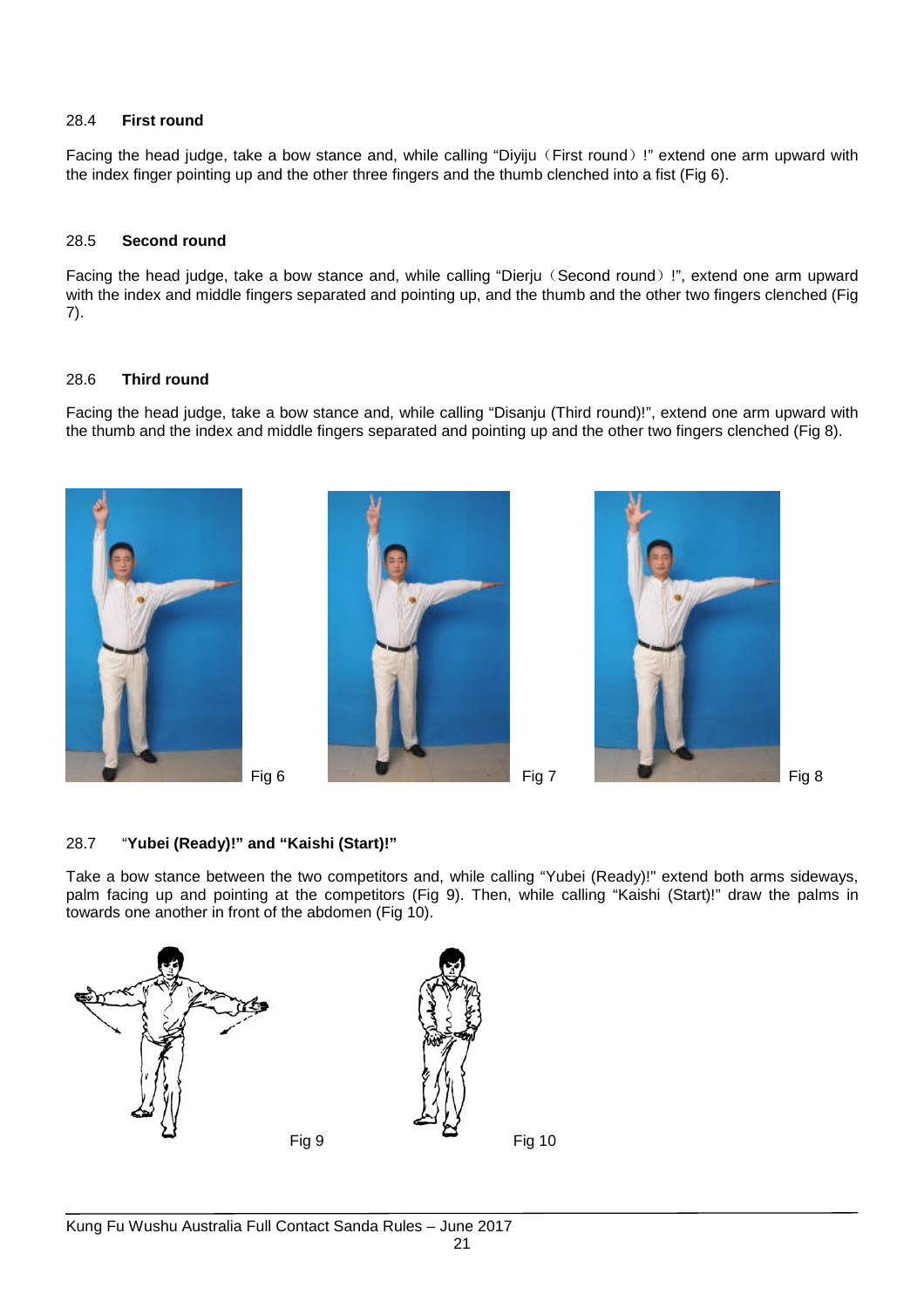#### 28.8 **"Ting (Stop)!"**

While calling "Ting (Stop)!" take a bow stance and insert one extended arm between the two competitors, fingers pointing up (Figs 11).



#### 28.9 **Passive 5-second count (when a competitor doesn't attack after getting appointed attack)**

While calling "Hongfang (Red side)!" or "Heifang (Black side)!" and signalling raise both hands in front of the body, with the small and ring fingers of one hand bent and the thumbs and other fingers of both hands separated and stretched naturally (Fig 12).



#### 28.10 **10-second count**

Facing the fallen competitor, with both arms bent at elbow and both hands clenched into fists in front of the body, palm side facing forward, uncurl the fingers one by one from the thumb to the little finger, at an interval of one (1) second (Figs 13-14).

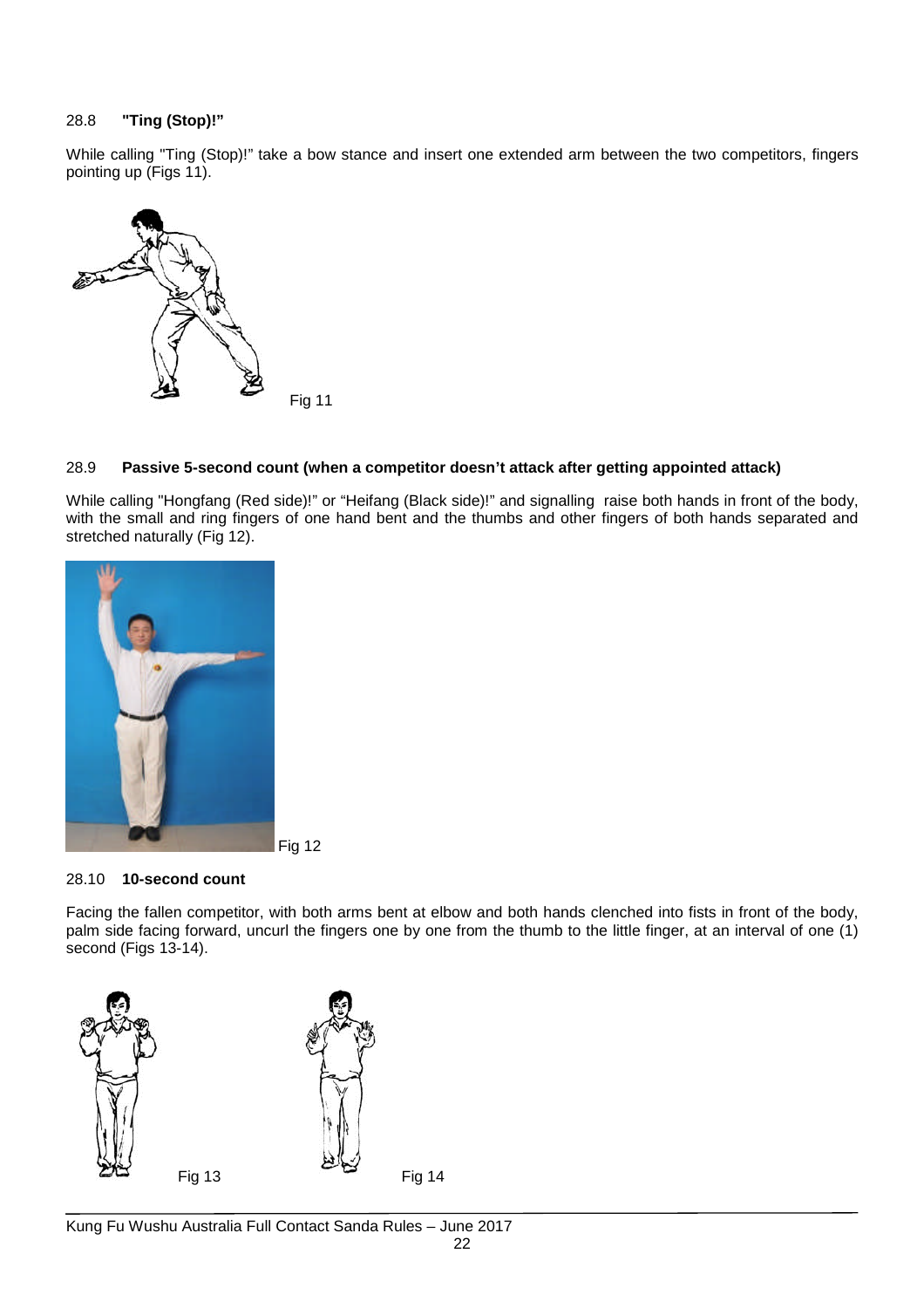#### 28.11 **Passive hold (Clinching)**

Signal to the relevant competitor with one arm straightened and palm facing upward, then fold the arms in front of the body in a hug like manner (Fig 15).

#### 28.12 **Passive hold (Other than Clinching)**

Signal to the relevant competitor with one arm straightened and palm facing upward, then fold the arms in front of the body in a hug like manner. Followed by raising one hand with the index finger pointing up and the other three finders and thumb clenched into a fist. (Fig 16).







#### 28.13 **Standing 8-second count (when a competitor is standing but dazed)**

Facing the head judge, extend one arm with the thumb pointing up and the other fingers clenched (Fig 17)



Fig 17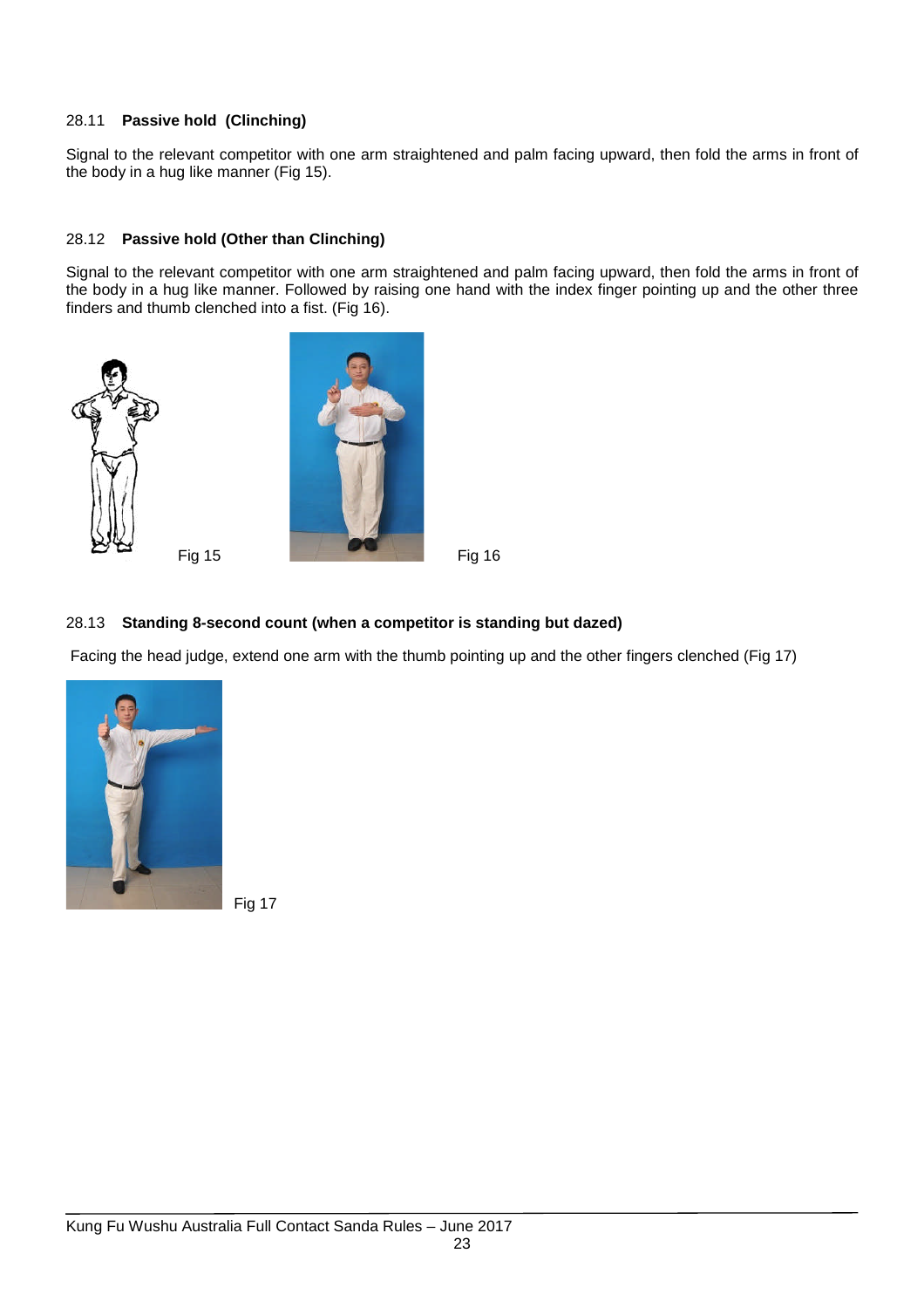#### 28.14 **Three seconds (when a competitor falls to ground as part of technique but fails to get up after three seconds)**

Signal to the relevant competitor with one arm straightened and palm facing up while calling "Hongfang (Red side)!" or "Heifang (Black side)!". Then move the other hand across the abdomen to the side of the body, with the thumb and the index and middle fingers separated and extended naturally and the other two fingers clenched (Fig 18).



Fig 18

#### 28.15 **Appointed attack (when no one attacks, referee orders one to attack)**

Extend one arm between the two competitors, with the thumb extended and the fingers clenched, palm side down. While calling "Hongfang (Red side)!" or "Heifang (Black side)!" move the hand horizontally in the direction of the thumb as a signal for appointed attack (Fig 19).



Fig 19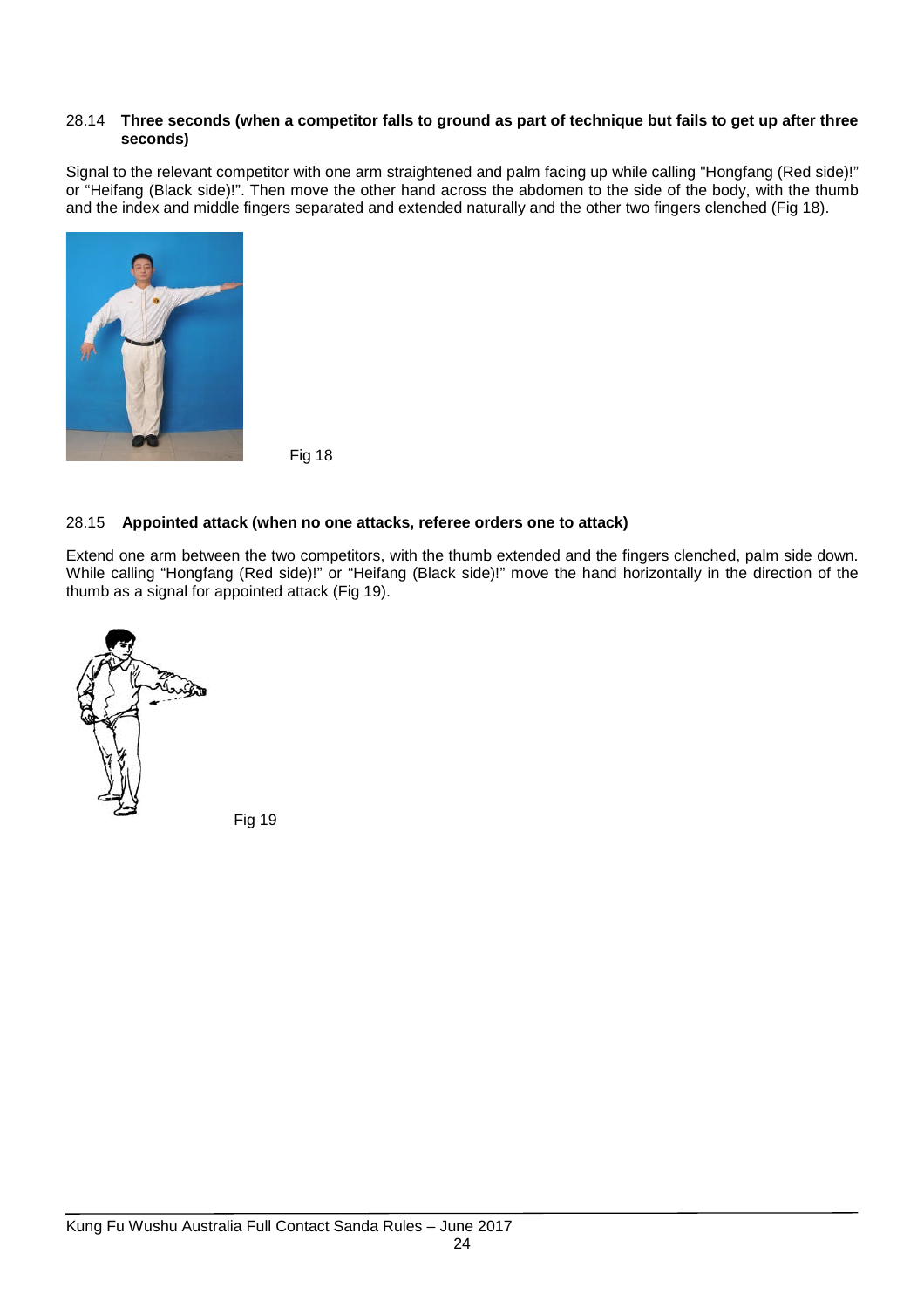#### 28.16 **Down**

While calling "Hongfang (Red side)!" or "Heifang (Black side)!" extend one arm with palm facing up and pointing at the fallen competitor, as the other arm moves to the side of the body, bent at elbow and with palm facing down (Fig 20).



Fig 20

#### 28.17 **Down First**

Extend one arm towards the competitor who is the first to fall down and, while calling "Hongfang (Red side)!" or "Heifang (Black side)!" cross the arms in front of the abdomen, palms facing down (Figs 21-22).



#### 28.18 **Simultaneous fall**

Extend both arms horizontally forward and withdraw them to press both palms down (Fig 23).



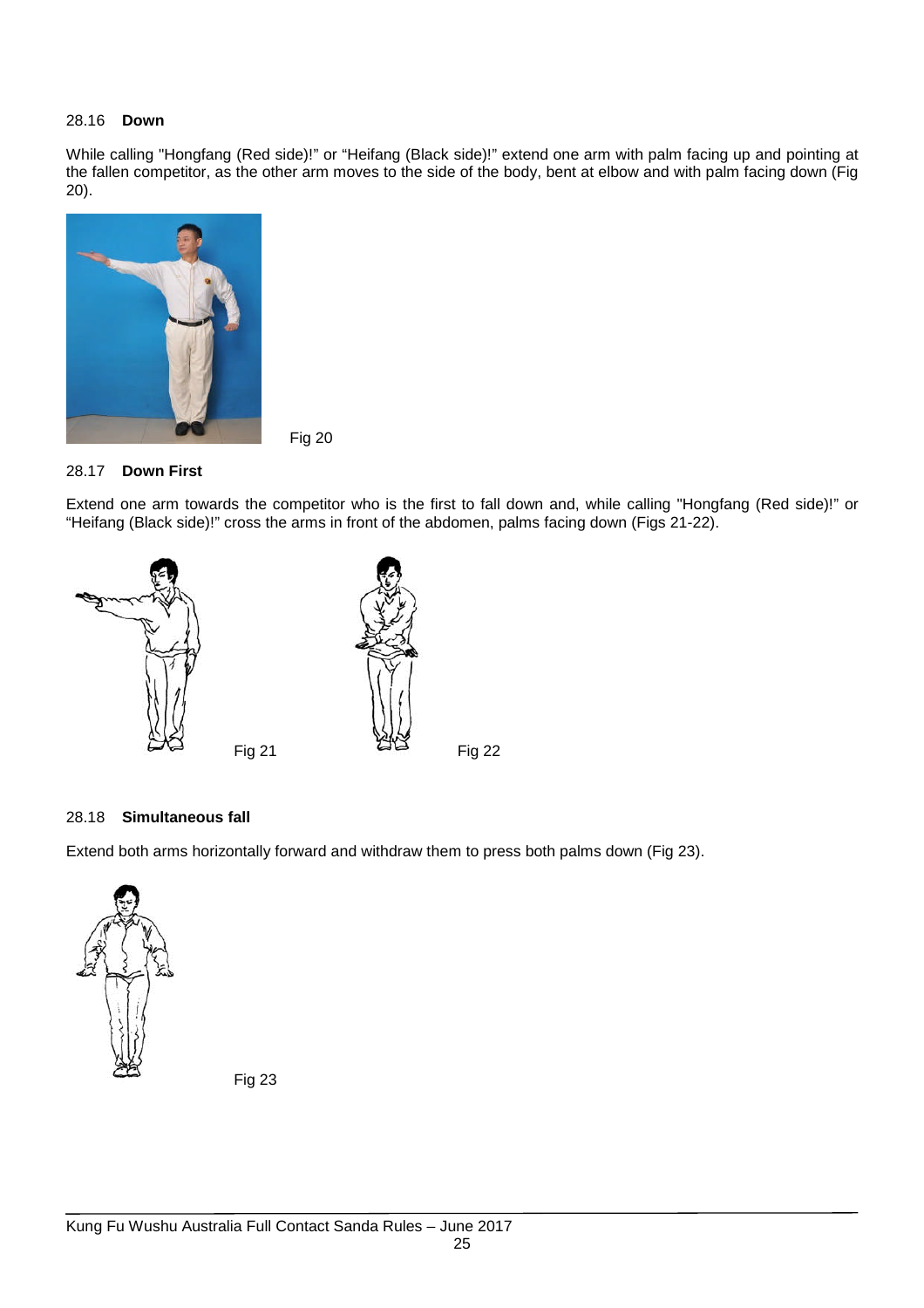#### 28.19 **One competitor off the arena**

Extend one arm towards the competitor off the arena (Fig 24) and, while calling "Hongfang (Red side)!" or Heifang (Black side)!" push the other hand forward in a bow stance, fingers pointing up (Fig 25).



#### 28.20 **Both competitors off the arena**

Take a bow step and push both palms forward, arms fully stretched and fingers pointing up (Fig26). Then bend both arms at elbow into a right angle in front of the body, palms facing back, while bringing the feet together to stand upright (Fig 27).



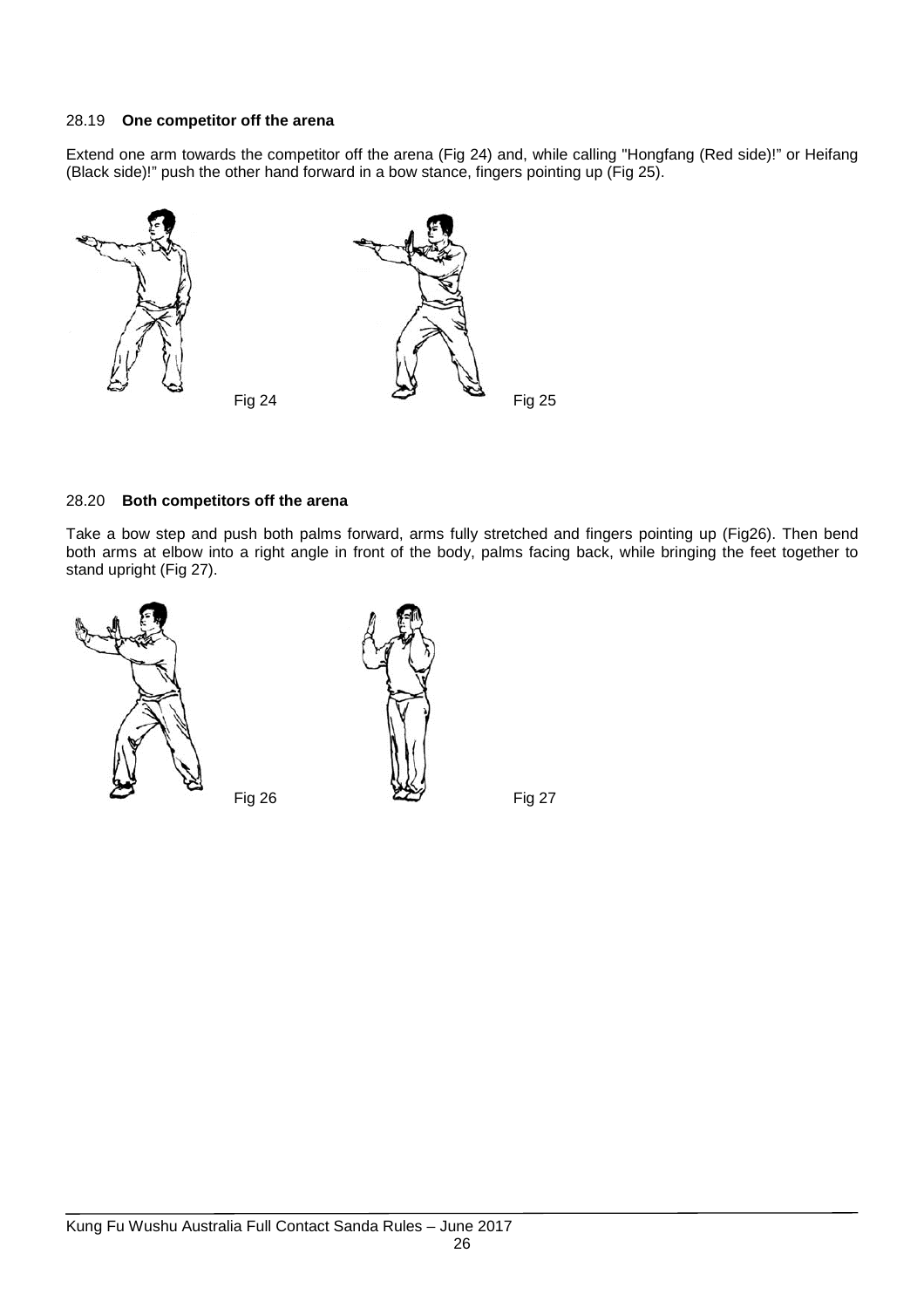#### 28.21 **Kick the crotch**

Extend one arm with palm facing up towards the offender and, while calling "Hongfang (Red side)!" or "Heifang (Black side)!" point the other hand at the crotch, palm facing inward (Fig 28).

#### 28.22 **Hit the back of head**

Extend one arm with palm facing up towards the offender and, while calling "Hongfang (Red side)!" or "Heifang (Black side)!" place the other hand on the back of the head (Fig 29).





#### 28.23 **Elbow foul**

Bend both arms in front of the chest and, while calling "Hongfang (Red side)!" or "Heifang (Black side)!" cover one elbow with the other hand (Fig 30).

#### 28.24 **Knee foul**

Raise one knee and, while calling "Hongfang (Red side)!" or "Heifang (Black side)!" pat the knee with the hand of the same side (Fig 31).





Fig 30 Fig 31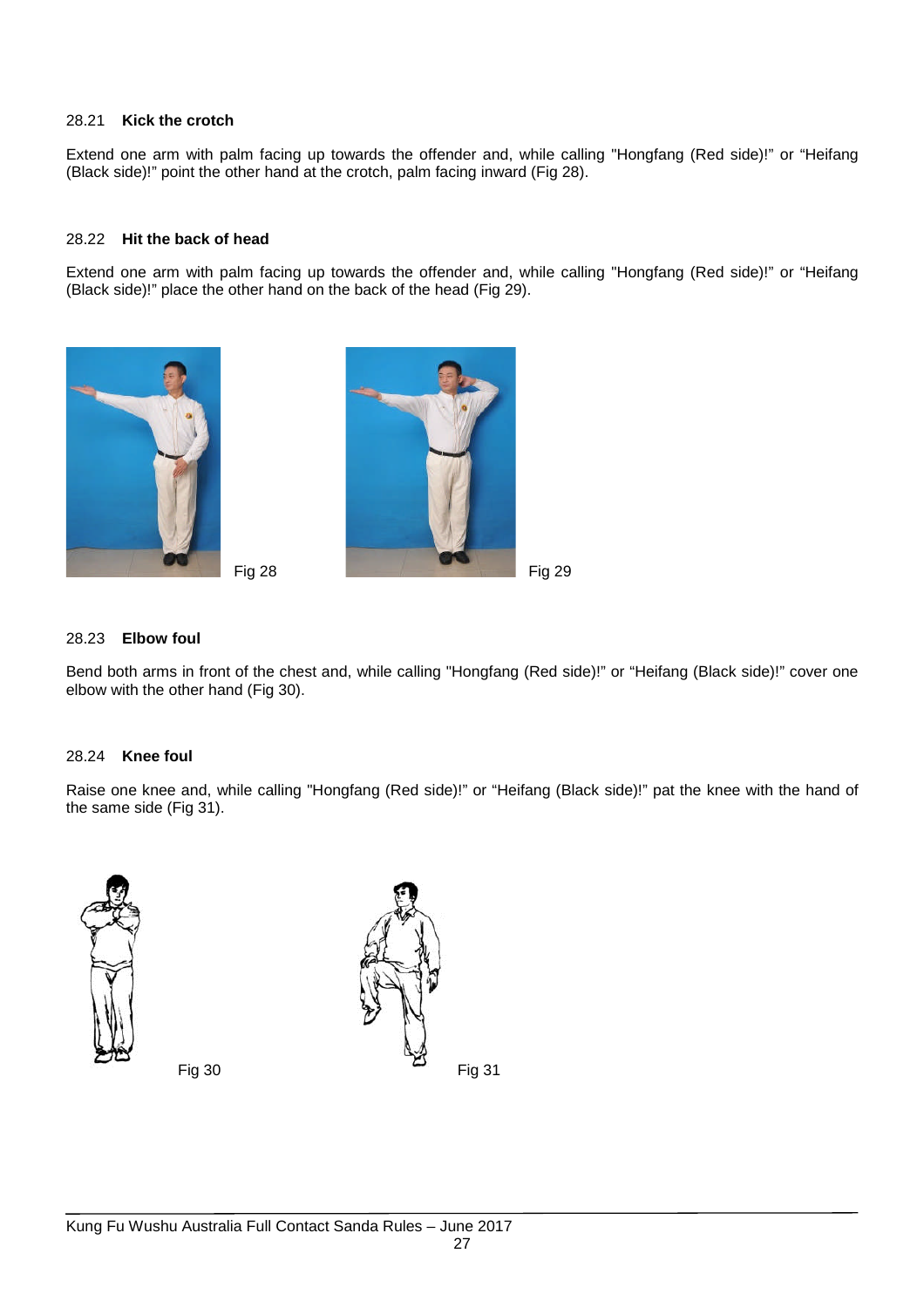#### 28.25 **Personal Foul**

Extend one arm with palm facing up towards the offender. While calling "Hongfang (Red side)!" or "Heifang (Black side)!" bend the other arm at elbow into a right angle, fingers clenched into a fist with the thumb side facing outward (Fig 32).

#### 28.26 **Technical Foul**

Extend one arm with palm facing up towards the offender. While calling "Hongfang (Red side)!" or "Heifang (Black side)!" indicate the foul with the other hand and bend the arm at elbow into a right angle in front of the body, fingers pointing up and palm facing backward (Fig 33).

#### 28.27 **Disqualification**

While calling "Hongfang (Red side)!" or "Heifang (Black side)!" clench both hands into fists and cross the forearms in front of the body (Fig 34).







#### 28.28 **Not valid**

Extend both arms and cross them in front of the abdomen in a swinging motion (Figs 35-37).



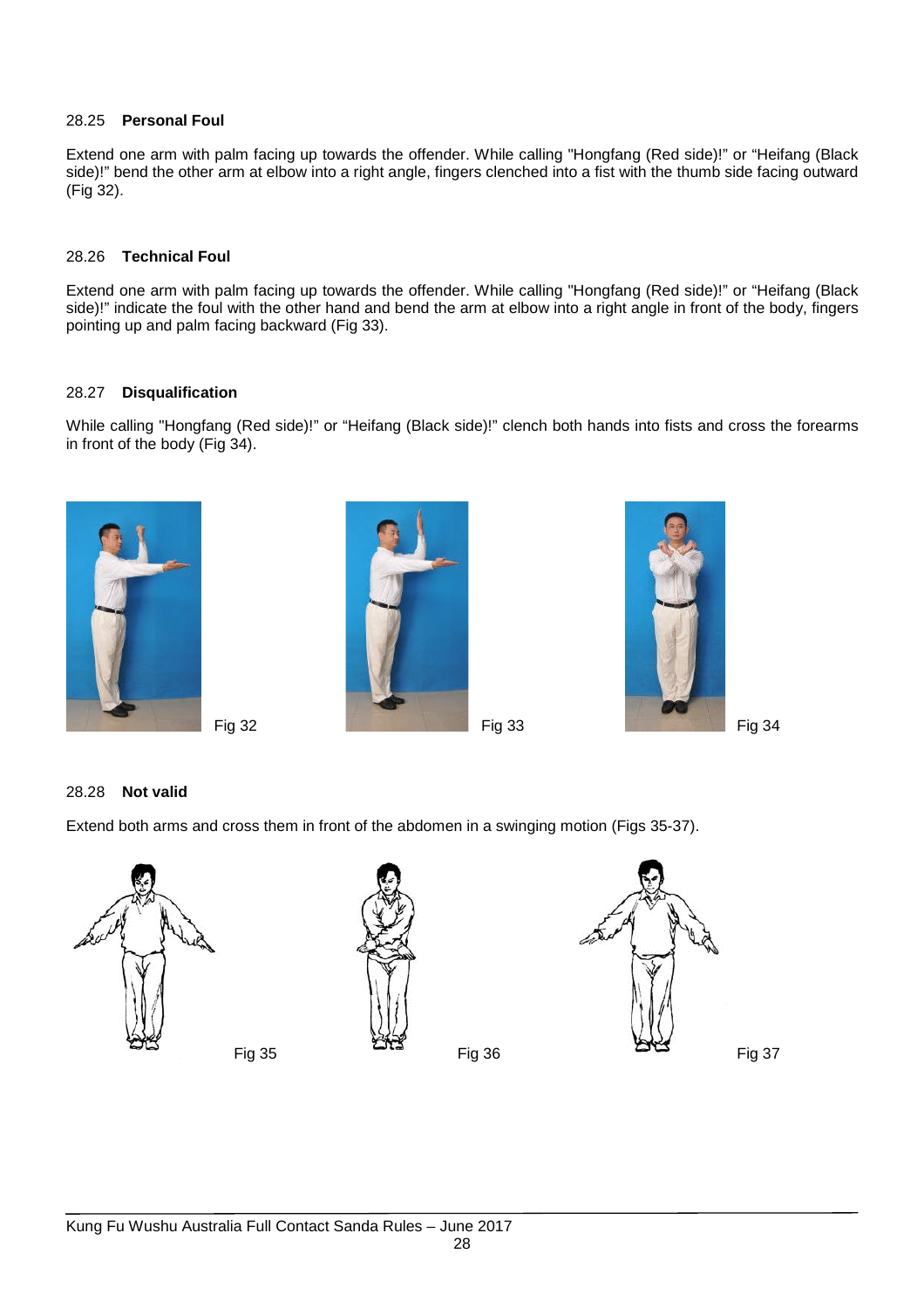#### 28.29 **First aid emergency treatment**

Facing the medical supervision desk, cross forearms in front of the chest, fingers pointing up (Fig 38)



Fig 38

### 28.30 **Rest**

Extend both arms sideways, palms up and point at the competitors' rest places (Fig 39).



Fig 39

#### 28.31 **Exchange positions (instructing fighters to swap sides before declaring winner)**

Standing at the centre of the platform, cross arms in front of the abdomen (Fig 40)



Fig 40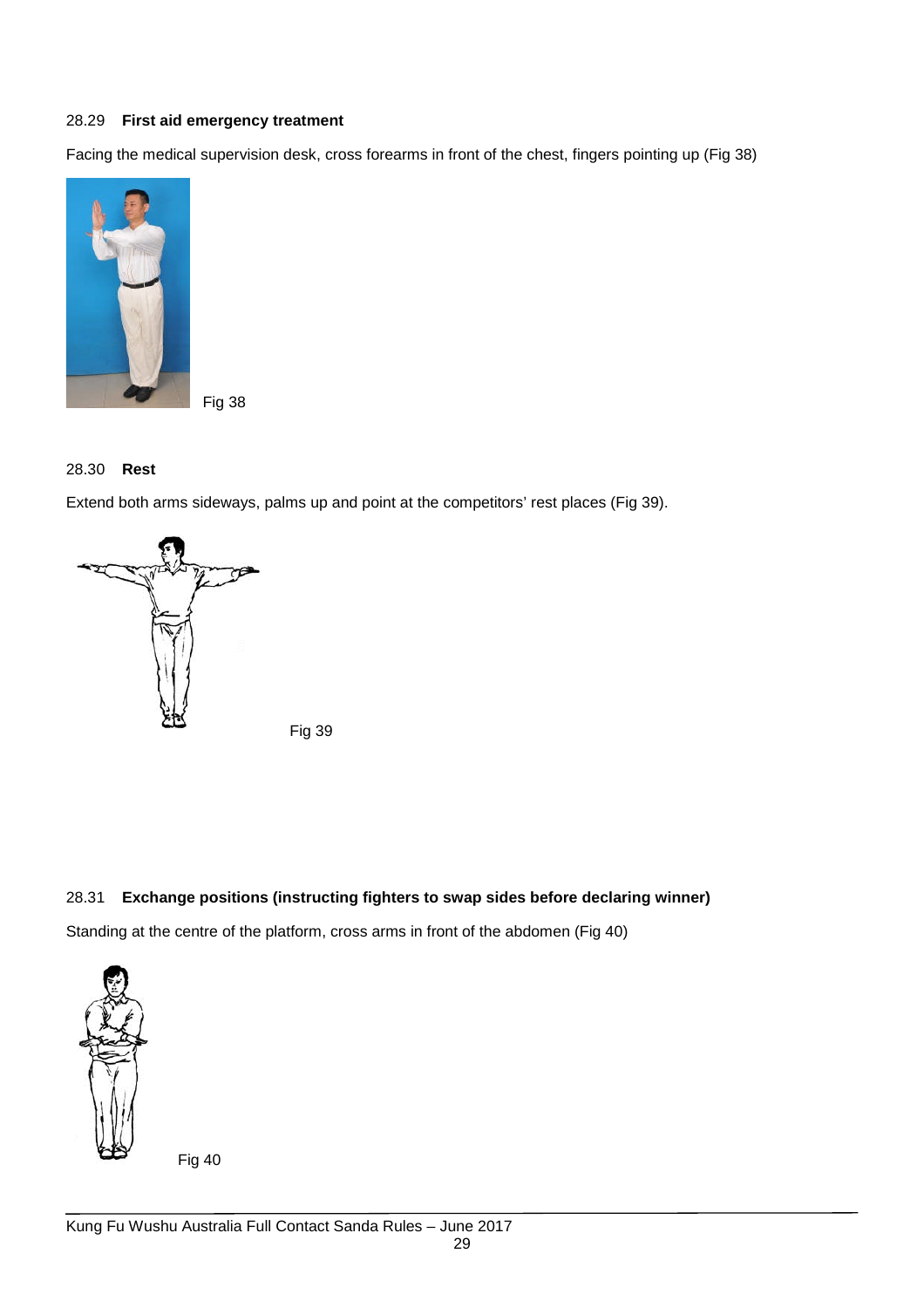#### 28.32 **Draw**

Standing between the competitors, hold their wrists and raise their hands. (Fig 41).



#### 28.33 **Winner**

Standing between the competitors, hold the winner's wrist and raise his hand (Fig 42).



Fig 42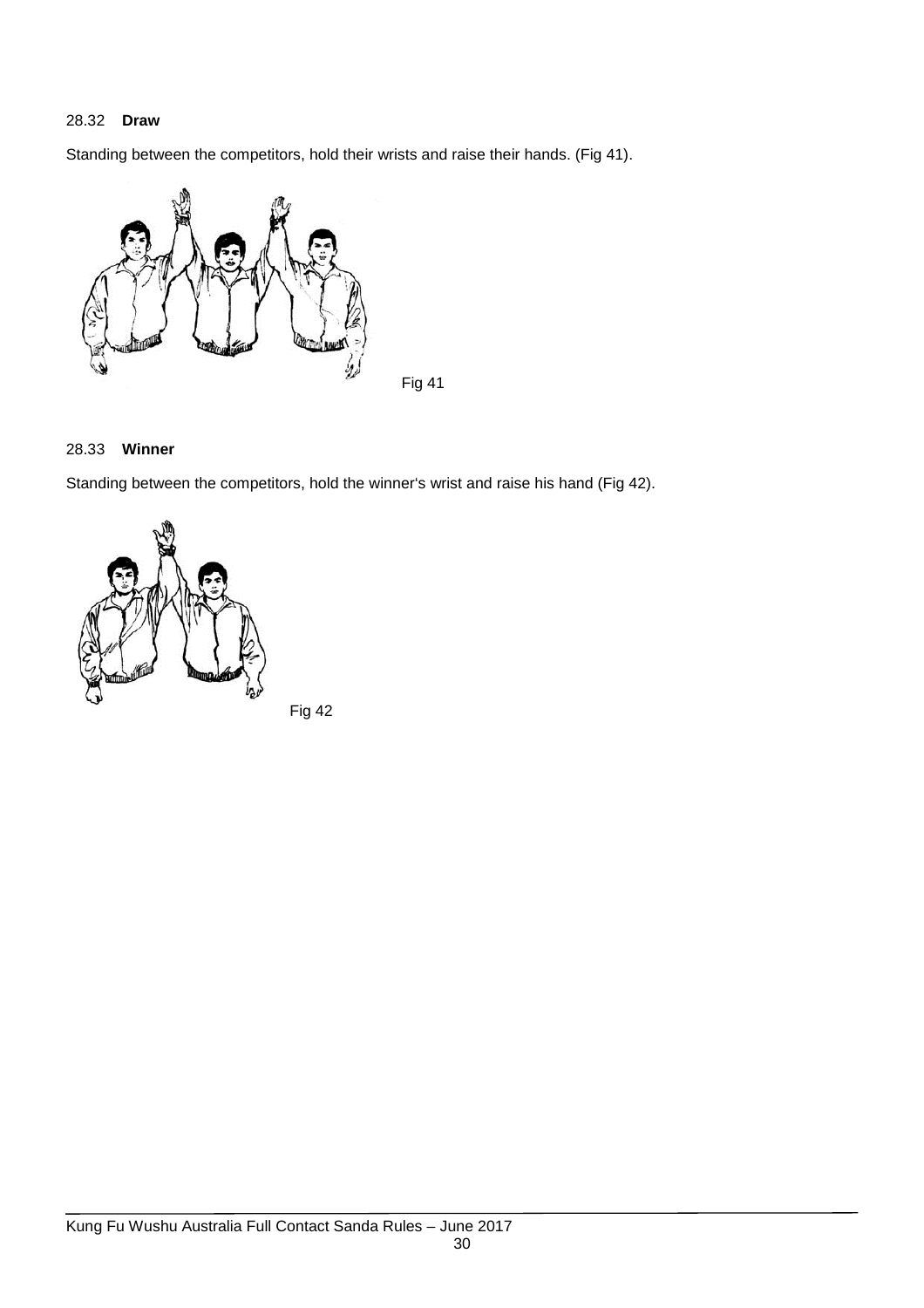## **RULE 29 – SIDELINE JUDGES' SIGNALS**

#### 29.1 **Off the arena or falling down**

Point down with a forefinger, with the other four fingers clenched (Fig 43).



Fig 43

#### 29.2 **Not off the arena or falling down**

Move one hand from side to side once, fingers pointing up (Fig 44).





#### 29.3 **Not seen clearly**

Bend both arms at elbow with hands open and palms facing upward and spread them outward to the side of the body. (Fig 45).

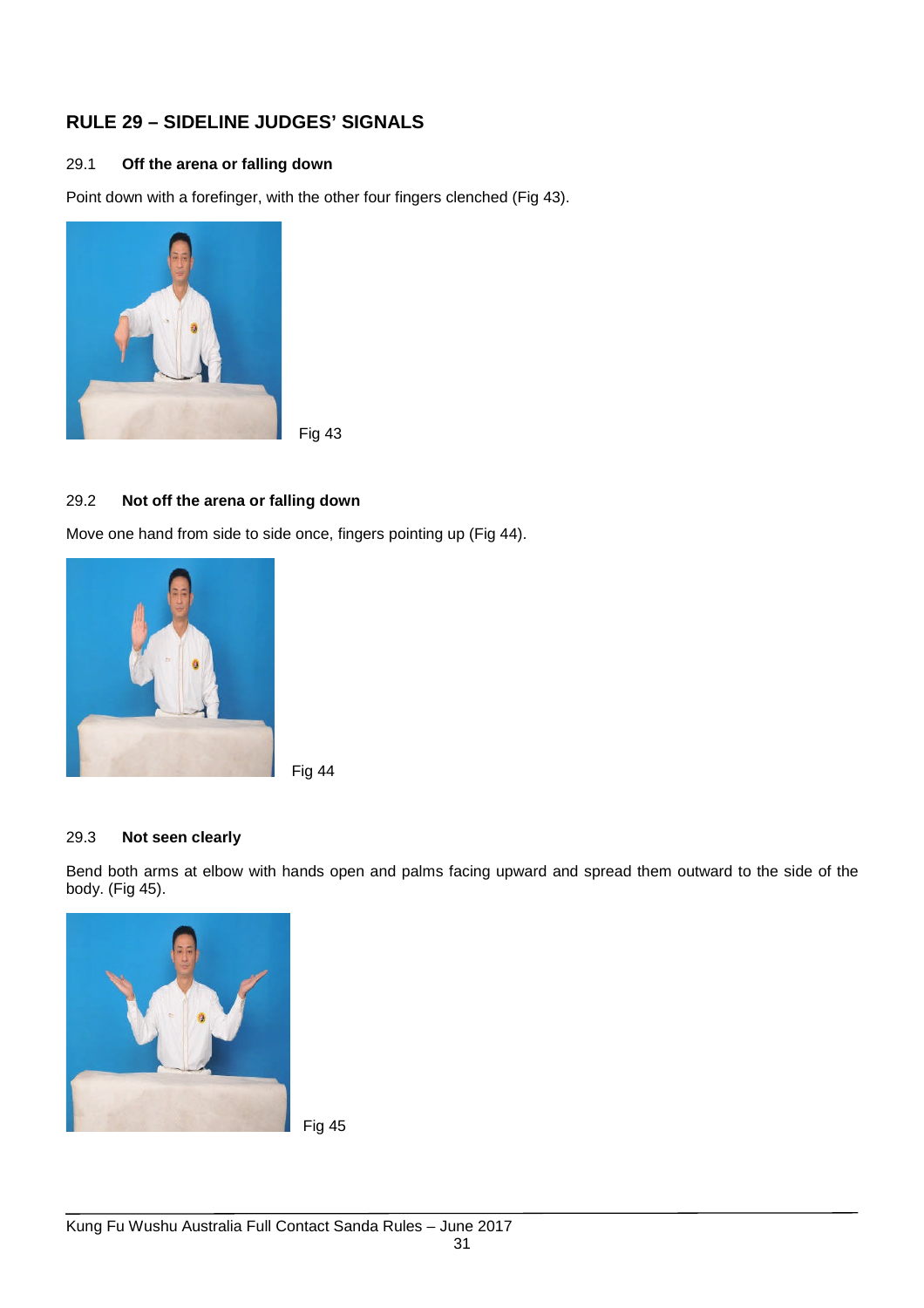# **CHAPTER 8 – COMPETITION ARENA AND EQUIPMENT**

## **RULE 30 – COMPETITION ARENA**

- 30.1 The competition arena shall be square with an area of 8 x 8 meters. This area will be covered with 4cm thick mats. Alternate arena that is acceptable is an elevated platform 80cm high covered with soft mat and canvas surface.
- 30.2 The competition arena will be surrounded by 2 meter wide safety zone around the perimeter and will be of different colour to the competition arena. If mats are used for the competition arena, this safety zone will be covered with 4cm thick mats. If an elevated platform is used for the competition arena, this safety zone will be covered with 30cm thick mats.



Notes: The encircled figures ①②③④⑤ are seats for the sideline judges The mark @ represents the video camera person. The mark X can only seat the competitor, coach and their medic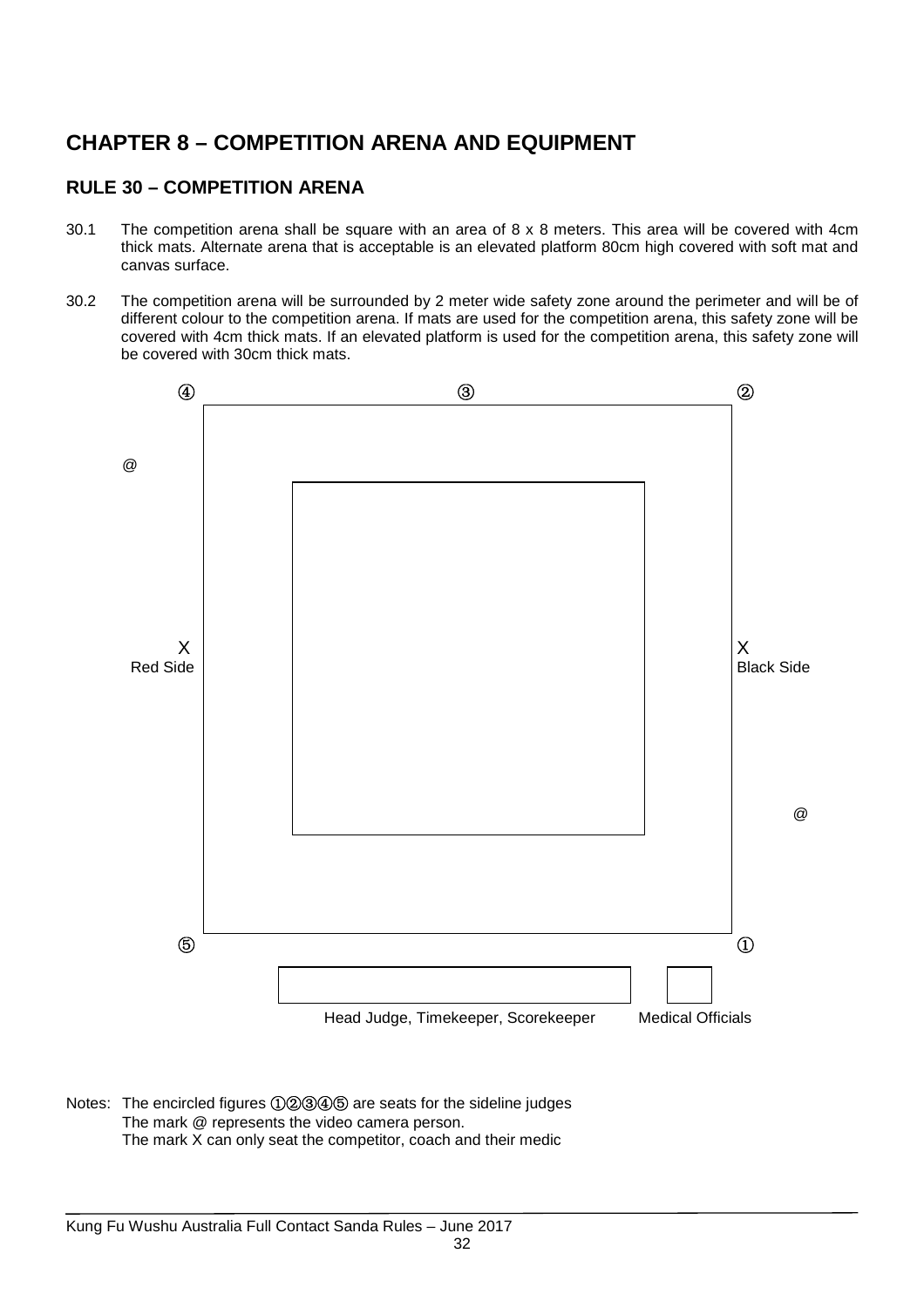## **RULE 31 – EQUIPMENT**

#### 31.1 Coloured scorecards

A total of eighteen (18) A4 size cards – six (6) in black, six (6) in red, and six (6) half in red and half in black -- are used by the sideline judges to indicate the winner or a draw (Fig 46).

| Red Card | <b>Black Card</b> | Red | <b>Black</b> |
|----------|-------------------|-----|--------------|
|          |                   |     |              |



#### 31.2 Default card

Two (2) yellow A4 size cards with the words "DEFAULT" are used for default. One card for each side (Fig 47).

DEFAULT

Fig 47

- 31.3 Two (2) stop watches (one as a reserve)
- 31.4 Two (2) whistles. One for the head judge and one for the referee
- 31.5 One (1) microphone and speaker
- 31.6 Two (2) video cameras
- 31.7 Two (2) metric weighing scales
- 31.8 Sufficient number of disposable gloves. One set of disposable gloves for each bout and a separate set for the medical officials.
- 31.9 Fully stocked first aid kit and stretcher.
- 31.10 Laptop and software to record the results.
- 31.11 Pens for all officials.
- 31.12 Scoresheets for all sideline judges.
- 31.13 Head judge scoresheet for the scorekeeper.
- 31.14 Competition schedule for marshal.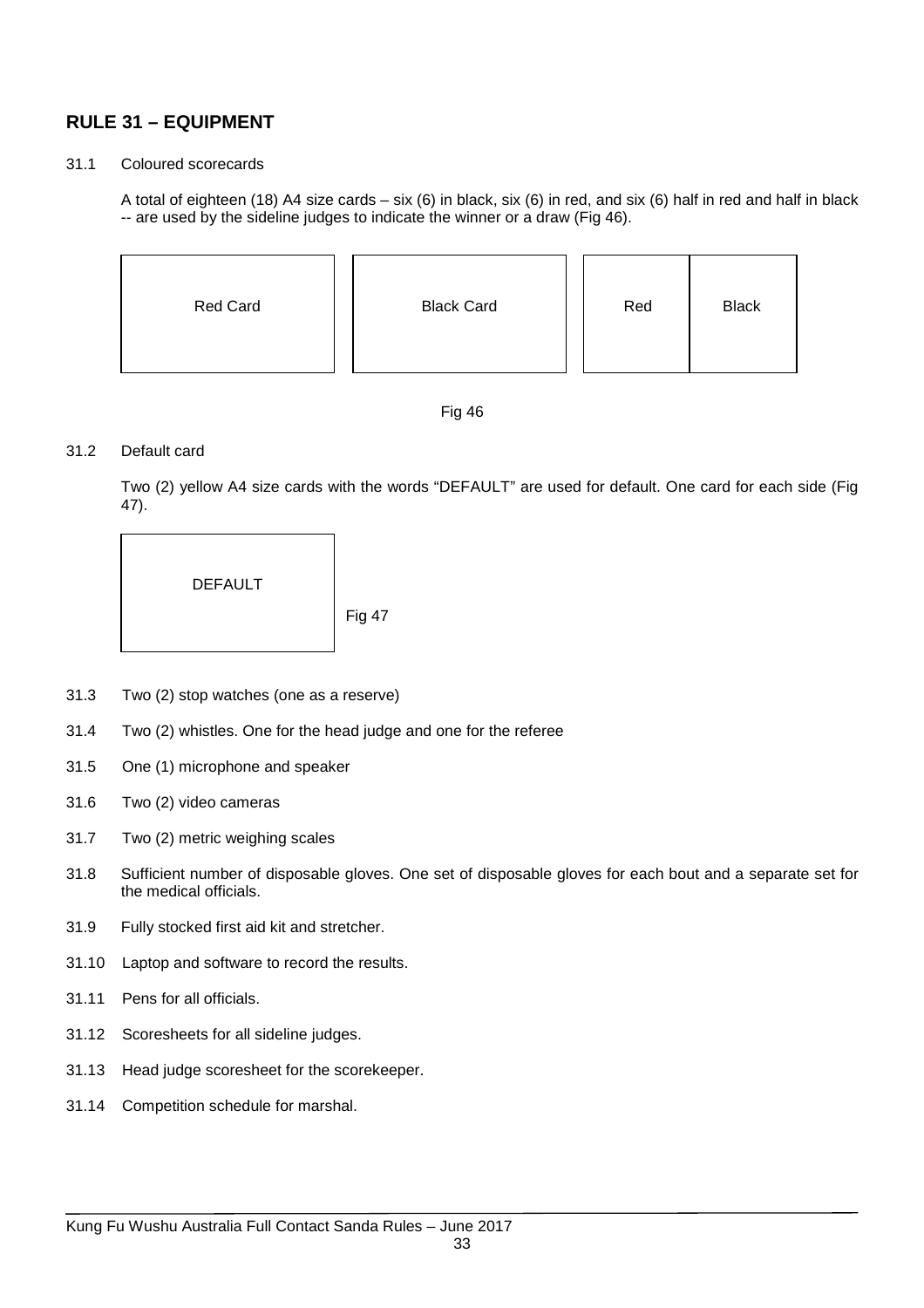# **CHAPTER 9 – COMMON FORMS FOR FULL CONTACT SANDA**

## **RULE 32 – MEDICAL FORMS**

32.1 Certificate of Fitness

## **Certificate of Fitness (Sanda Full Contact)**

#### **CONTESTANT DETAILS**

| <b>Contestant Name:</b> |                  |      |            |  |                       |              |
|-------------------------|------------------|------|------------|--|-----------------------|--------------|
| Address:                |                  |      |            |  |                       |              |
|                         |                  |      | State:     |  | Postcode:             | Phone:       |
| DOB:                    |                  | Age: | Sex: M / F |  | Height (cm):          | Weight (kg): |
| Training:               | Amateur (years): |      |            |  | Professional (years): |              |

#### **MEDICAL PRACTITIONERS DECLARATION**

| <b>Medical Practitioner's Name:</b>                                                                                                       |                               |    |    |  |  |  |  |  |  |
|-------------------------------------------------------------------------------------------------------------------------------------------|-------------------------------|----|----|--|--|--|--|--|--|
| <b>Practice Address:</b>                                                                                                                  |                               |    |    |  |  |  |  |  |  |
| <b>Medical Registration Number:</b>                                                                                                       | State:<br>Postcode:<br>Phone: |    |    |  |  |  |  |  |  |
| I declare the contestant whom I identified from: (select one)                                                                             |                               |    |    |  |  |  |  |  |  |
|                                                                                                                                           |                               | Or |    |  |  |  |  |  |  |
| ] Photo Passport No: _____________________________ Country of Issue: ____________                                                         |                               |    | Or |  |  |  |  |  |  |
|                                                                                                                                           |                               |    |    |  |  |  |  |  |  |
| in my opinion, and after taking the required medical assessments, is physically <b>FIT</b> to compete in Combat<br><b>Sports Contests</b> |                               |    |    |  |  |  |  |  |  |
| Comments (if applicable):                                                                                                                 |                               |    |    |  |  |  |  |  |  |
|                                                                                                                                           |                               |    |    |  |  |  |  |  |  |
|                                                                                                                                           |                               |    |    |  |  |  |  |  |  |
| <b>Medical Practitioner's Signature:</b><br>Date:                                                                                         |                               |    |    |  |  |  |  |  |  |
| Medical Practitioner's Stamp (if applicable):                                                                                             |                               |    |    |  |  |  |  |  |  |
|                                                                                                                                           |                               |    |    |  |  |  |  |  |  |
|                                                                                                                                           |                               |    |    |  |  |  |  |  |  |
|                                                                                                                                           |                               |    |    |  |  |  |  |  |  |